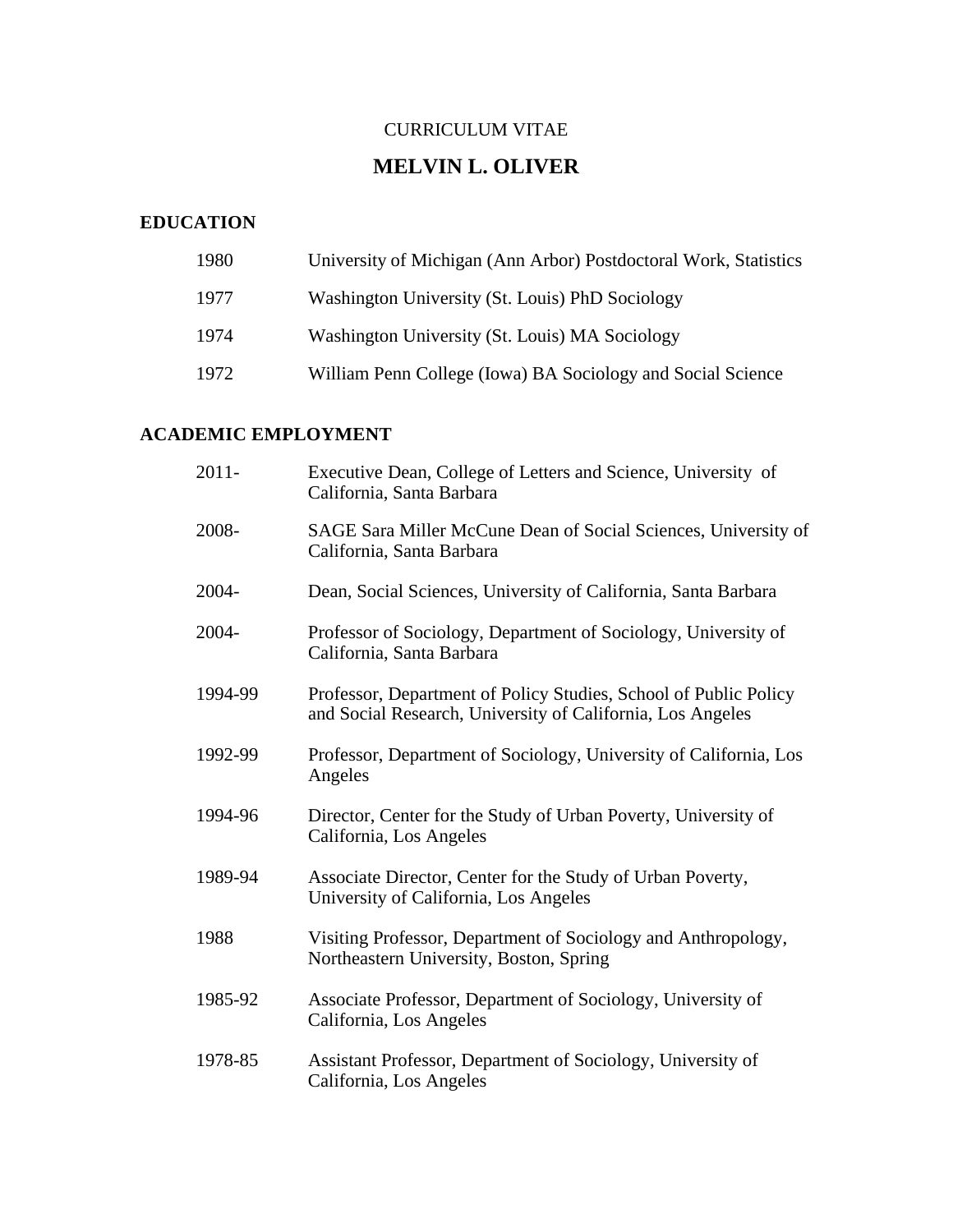- 1978-99 Faculty Associate, Center for Afro-American Studies, University of California, Los Angeles
- 1977-78 Visiting Assistant Professor, Department of Sociology and Anthropology, and Fellow in the Center for Metropolitan Studies, University of Missouri, St. Louis

#### **NON-ACADEMIC EMPLOYMENT**

1996-2004 Vice President, Asset Building and Community Development Program, The Ford Foundation, New York, NY

Reporting to the president, I was a member of the president's senior management team, serving primarily as the senior officer responsible for grantmaking activities in the Asset Building and Community Development program, one of three program areas in the Foundation. I worked collaboratively with two other program vice presidents to provide overall leadership for the Program Division. I oversaw all aspects of program management, including budgeting and staffing, and program development. I was responsible for implementing program learning, collaboration and communication activities between and among overseas offices and US-based staff. To promote the Foundation's work, I also served as a key communicator with external audiences as well as worked with the vice president for communications and other appropriate staff in shaping a communications strategy for my program area.

In the area of program development I reviewed opportunities for new grantmaking initiatives, as well as themes that could form the basis of collaborative initiatives across programs. I was responsible for conducting annual program reviews with directors and their program staffs and reviewing and assessing with representatives (heads of overseas offices) their program plans and activities. To facilitate program learning, I coordinated, planned and implemented biennial worldwide joint program reviews, worldwide program meetings and trustee presentations and visits.

In the area of program management, I was responsible for recommending the appointment of, and following the appointment, supervising senior directors, directors and representatives in the program division. Program vice presidents, along with directors and representatives, also hired and supervised program officers, and oversaw the development, consolidation and monitoring of program budgets, with assistance from the appropriate senior director. The annual budget of the Asset Building and Community Development Program ranged from \$90M to \$150M during the eight years I served as vice president.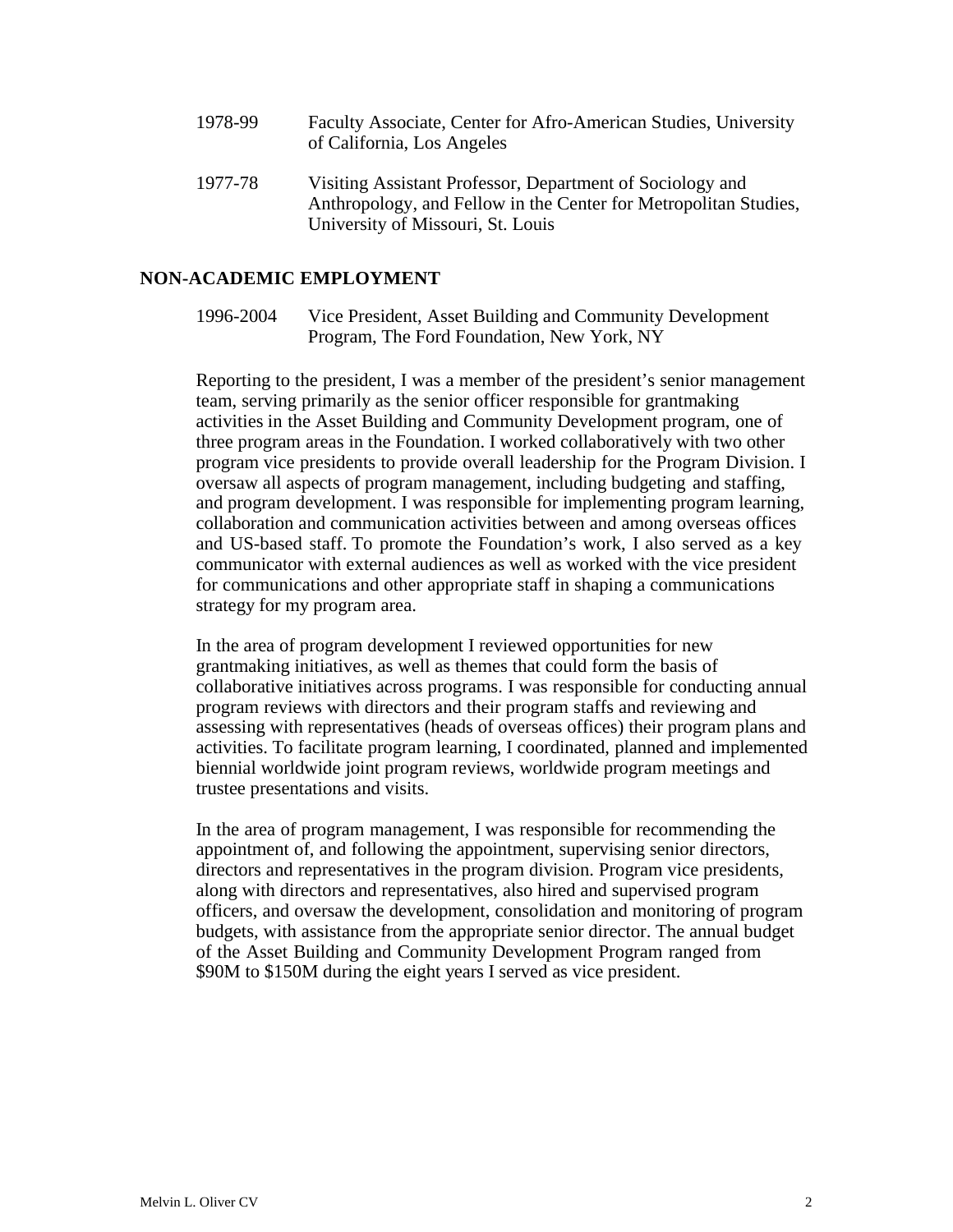# **AWARDS, HONORS, AND STIPENDS**

| 2012      | William Penn University Distinguished Career Award                                                                                                                                                                       |
|-----------|--------------------------------------------------------------------------------------------------------------------------------------------------------------------------------------------------------------------------|
| 2012      | Elected Fellow of the American Association for the Advancement<br>of Science (AAAS).                                                                                                                                     |
| 2011      | Recipient of the Hayward Derrick Horton Award for Outstanding<br>Scholarship in Critical Demography. Awarded at the Association<br>of Black Sociologists Annual Meetings, Las Vegas, August.                             |
| 2008-2013 | "McNair Scholars Program" Department of Education, Co-<br>Principle Investigatory with Beth Schneider, \$560,000.                                                                                                        |
| 2008      | Grant for "A New Era in Fair Housing: the Federal Response to the<br>Credit and Foreclosure Crisis" with Jon Powell, the Kirwan<br>Institute for the Study of Race & Ethnicity, The Ohio State<br>University, \$300,000. |
| 2006      | Elected Fellow of the Sociological Research Association.                                                                                                                                                                 |
| 2005      | Summer Residency, Bellagio Conference and Study Center,<br>Rockefeller Foundation, Bellagio, Italy.                                                                                                                      |
| 2003      | Distinguished Alumni Award, Washington University,<br>Sesquicentennial Celebration, May 10.                                                                                                                              |
| 2002      | Distinguished Alumni Award, Washington University, Arts &<br>Sciences.                                                                                                                                                   |
| 1998-2000 | Elected-At-Large, Member, Council, American Sociological<br>Association.                                                                                                                                                 |
| 1997      | American Sociological Association Distinguished Scholarly<br>Publication Award for the 1995 publication of Black Wealth/White<br>Wealth: A New Perspective on Racial Inequality (with Thomas M.<br>Shapiro).             |
| 1996      | Gustavus Myers Center Outstanding Book on the subject of human<br>rights for the 1995 publication of Black Wealth/White Wealth: A<br>New Perspective on Racial Inequality (with Thomas M. Shapiro).                      |
| 1996      | C. Wright Mills Award for the 1995 publication of "Black"<br>Wealth/White Wealth: A New Perspective on Racial Inequality"<br>(with Thomas M. Shapiro), Society for the Study of Social<br>Problems.                      |
| 1996      | Scholar in Residence, (Spring) Russell Sage Foundation, New<br>York.                                                                                                                                                     |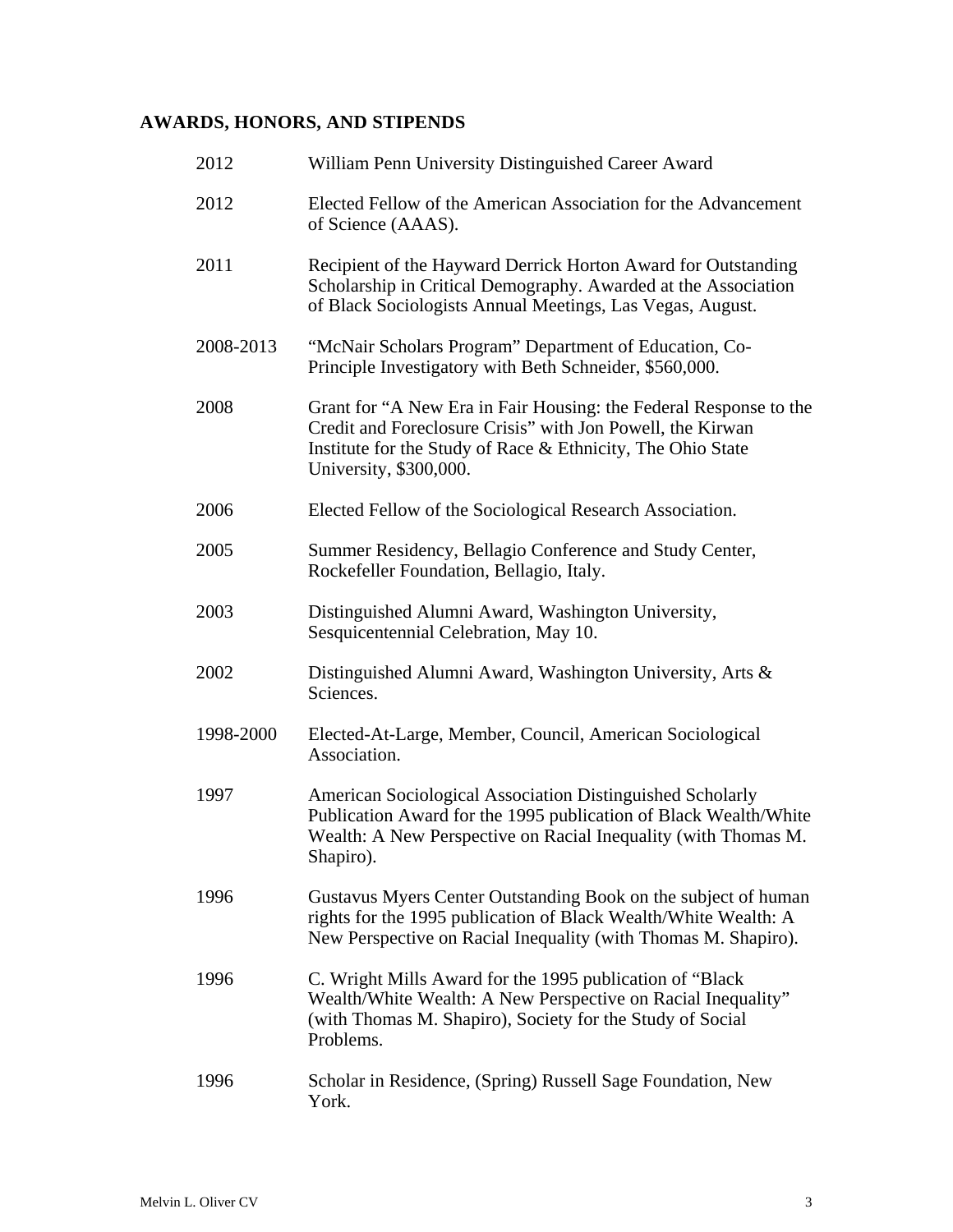| 1996-1999 | "An Interdisciplinary Research and Training Program on Poverty<br>and Public Policy: A Three Year Continuation." (Melvin L. Oliver<br>and James Diego Vigil), Ford Foundation, \$500,000.                                                 |
|-----------|-------------------------------------------------------------------------------------------------------------------------------------------------------------------------------------------------------------------------------------------|
| 1996-1997 | "Supplemental Funding to the Center for the Study of Urban<br>Poverty's Interdisciplinary Research and Training Program in<br>Urban Poverty and Public Policy" (Melvin L. Oliver and Lawrence<br>D. Bobo), Ford Foundation, \$100,000.    |
| 1995      | "Mortar Board Faculty of Excellence Award." Award for<br>excellence in undergraduate teaching from the UCLA National<br>Mortar Board, National Senior Honor Society.                                                                      |
| 1994      | California Professor of the Year, Carnegie Foundation for the<br>Advancement of Teaching, \$1,000.                                                                                                                                        |
| 1994      | Harriet and Charles Luckman Distinguished Teaching Award,<br>University of California, Los Angeles.                                                                                                                                       |
| 1994      | Honorary member "Golden Key National Academic Honor<br>Society.' University of California, Los Angeles, April 14.                                                                                                                         |
| 1993      | "Comparative Analysis of the Boston-Los Angeles Surveys of<br>Urban Inequality" (Edwin Melendez and Melvin L. Oliver). Ford<br>Foundation, \$31,650.                                                                                      |
| 1993      | "An Asian Supplement to the Los Angeles Survey of Urban<br>Inequality (James H. Johnson, Jr., Melvin L. Oliver, and Larry<br>Bobo). Russell Sage Foundation, \$100,000 and the Ford<br>Foundation, \$100,000.                             |
| 1993      | "Mortar Board Faculty of the Quarter." Award for excellence in<br>undergraduate teaching from the UCLA National Mortar Board,<br>National Senior Honor Society.                                                                           |
| 1992-1995 | "Evaluating Public and Private Sector Responses to the Los<br>Angeles Civil Unrest of 1992. (James H. Johnson, Jr., Melvin L.<br>Oliver, Larry Bobo, and Walter C. Farrell, Jr.). Ford Foundation,<br>\$300,000.                          |
| 1992      | "A Multi-City Survey of Urban Inequality: The Los Angeles<br>Survey" Support for Data Collection. (James H. Johnson, Jr.,<br>Melvin L. Oliver, and Larry Bobo). Russell Sage Foundation,<br>\$665,000 and the Ford Foundation, \$550,000. |
| 1992      | "The Los Angeles Survey on Urban Inequality: Support for Data<br>Analysis." (James H. Johnson, Jr., Melvin L. Oliver, and Larry<br>Bobo). Haynes Foundation, \$89,000.                                                                    |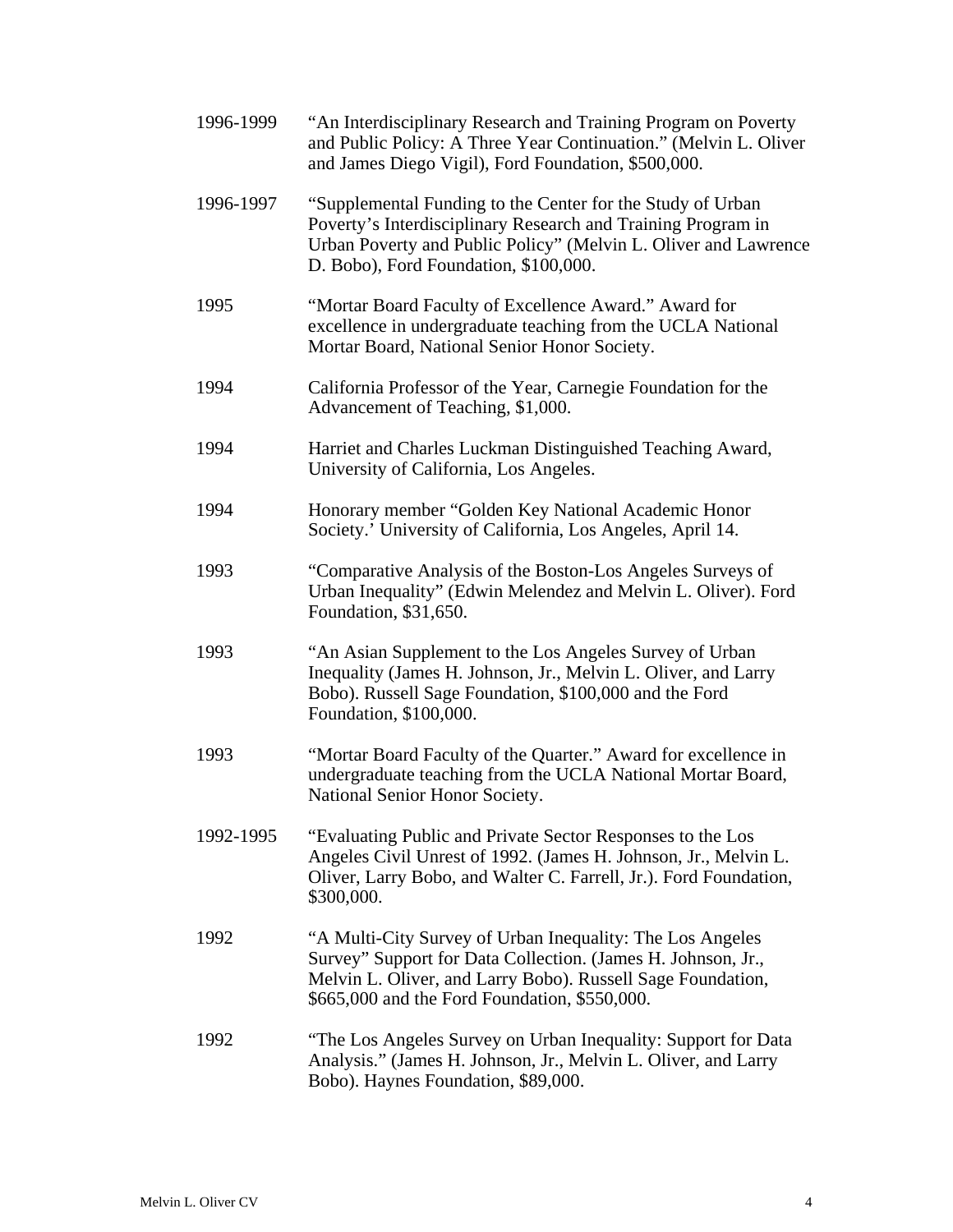| 1991-93 | "An Interdisciplinary Research and Training Initiative in Poverty<br>and Public Policy Analysis in the United States" Ford Foundation,<br>(James H. Johnson, Jr. and Melvin L. Oliver) \$500,000.                                                                                   |
|---------|-------------------------------------------------------------------------------------------------------------------------------------------------------------------------------------------------------------------------------------------------------------------------------------|
| 1989    | University of California Presidential Grants for School<br>Improvement Program for "Proposal to Evaluate a Demonstration<br>Project for At-Risk Black Males at the Ralph Bunche Elementary<br>School" (James H. Johnson, Jr., Melvin L. Oliver and Carolyn B.<br>Murray), \$35,000. |
| 1989    | Social Science Research Council Program on the Black Underclass<br>Grant for "Modeling Urban Underclass Behavior in California<br>Metropolitan Areas: A Multi-Level Research and Training<br>Program" (James H. Johnson, Jr. and Melvin L. Oliver) \$50,000.                        |
| 1989    | Ford Foundation Afro-American Studies Program for<br>Interdisciplinary Research, UCLA Center for Afro-American<br>Studies Grant for "Wealth and Material Well-Being Among Black<br>Americans." April, \$4,000.                                                                      |
| 1987    | National Science Foundation Research Initiation Planning Grant<br>for "Wealth and Racial Inequality." July, \$11,800.                                                                                                                                                               |
| 1986    | Institute of American Culture's Faculty Research Award for<br>"Minorities in the Post-Industrial City: A Conference." University<br>of California, Los Angeles, \$2,100.                                                                                                            |
| 1985-86 | Principal Investigator, UCLA Institute for Social Science<br>Research, Southern California Social Survey, "Networks in Brown,<br>Black and White: A Comparative Analysis of Urban Social<br>Networks," \$22,000.                                                                    |
| 1984-86 | Rockefeller Foundation Fellow, Research Fellowship Program for<br>Minority-Group Scholars, \$25,000.                                                                                                                                                                                |
| 1984-85 | Institute of American Culture's Faculty Research Award for "The<br>Social Structure of Urban Black Social Support Networks."<br>University of California, Los Angeles, \$3,000.                                                                                                     |
| 1984-85 | College Council Award for research on "Social Schisms in the<br>Black Community." University of California, Los Angeles, \$2,500.                                                                                                                                                   |
| 1982-83 | Ford Foundation-National Research Council Post-Doctoral Fellow,<br>Laboratory for Organizational Research, University of Southern<br>California, \$18,500.                                                                                                                          |
| 1975-77 | Dissertation Fellowship, National Fellowships Fund.                                                                                                                                                                                                                                 |
| 1972-73 | University Fellowship, Washington University.                                                                                                                                                                                                                                       |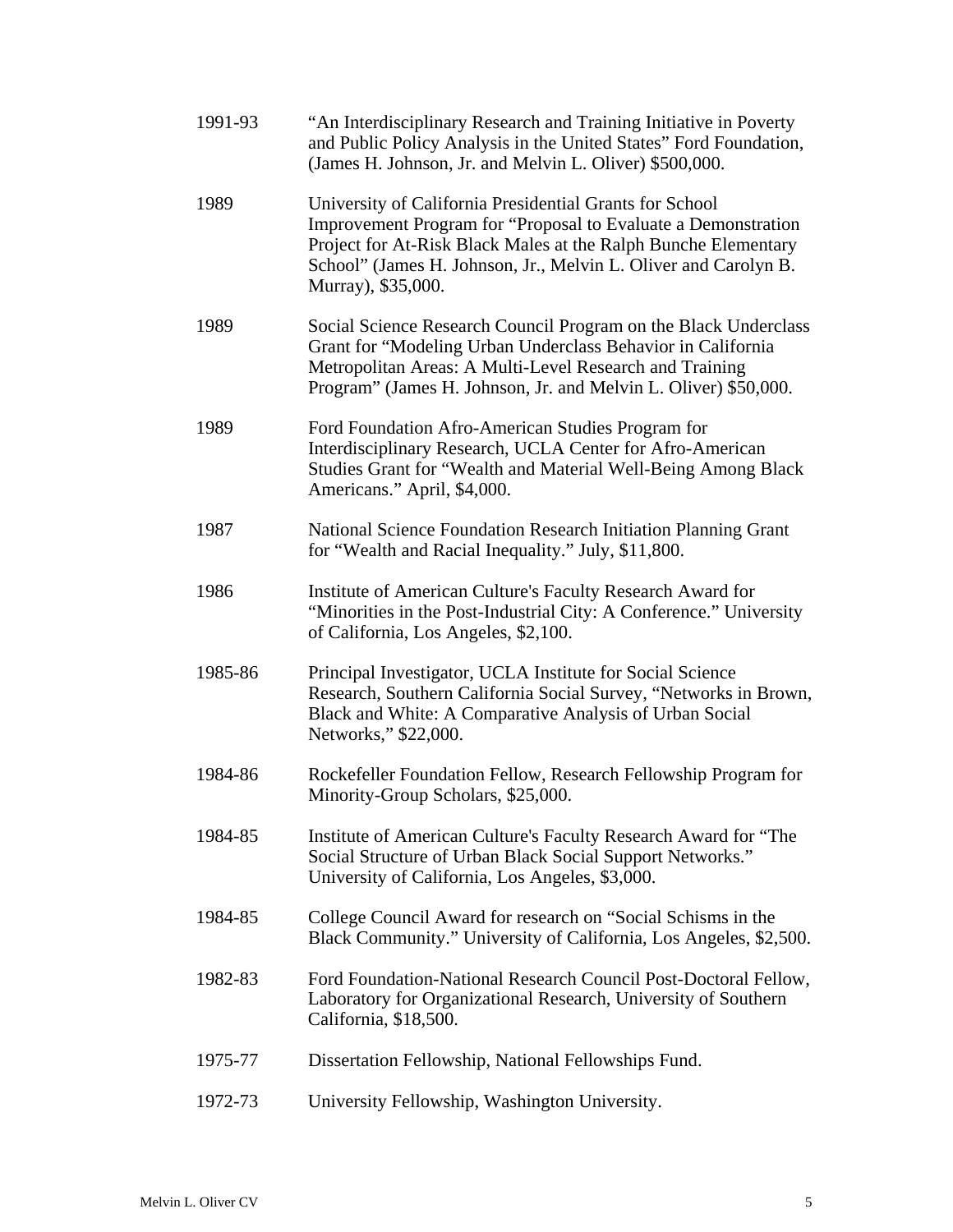| 1972    | Social Science Award, William Penn College.                  |
|---------|--------------------------------------------------------------|
| 1972    | Who's Who in American Colleges and Universities.             |
| 1969-72 | Social Science Department Scholarship, William Penn College. |
| 1971    | Phi Alpha Theta, National Honorary History Society.          |

# **BOOKS**

Oliver, Melvin L. and Thomas M. Shapiro

| 2006 | Black Wealth/White Wealth: A New Perspective on Racial<br>Inequality. Tenth Anniversary Edition (with 2 new chapters). New<br>York: Routledge.                                   |
|------|----------------------------------------------------------------------------------------------------------------------------------------------------------------------------------|
|      | Excerpted in Race and Ethnicity in Society: The Changing<br>Landscape, edited by Elizabeth Higginbotham and Margaret L.<br>Anderson. Belmont, CA: Wadsworth.                     |
| 1995 | Black Wealth/White Wealth: A New Perspective on Racial<br><i>Inequality.</i> New York: Routledge.                                                                                |
| 1997 | Black Wealth/White Wealth: A New Perspective on Racial<br><i>Inequality.</i> Paperback Edition. New York: Routledge.                                                             |
|      | Excerpted in <i>Poverty &amp; Race</i> (1996), reprinted in <i>Double</i><br>Exposure: Poverty & Race in America, (1997). Edited by Chester<br>Hartman, M.E. Sharpe.             |
|      | Excerpted in Great Divides: Readings in Social Inequality in the<br>United States, (1997). Edited by Thomas M. Shapiro, New York,<br>Mayfield.                                   |
|      | Excerpted in Mapping the Social Landscape: Reading in Sociology<br>(Second Edition)," (1999). Edited by Susan J. Ferguson, New<br>York: Mayfield.                                |
|      | Excerpted in Rethinking the Color Line: Readings in Race and<br>Ethnicity (1999)." Edited by Charles A. Gallagher, New York:<br>Mayfield.                                        |
|      | Excerpted in The Political Economy of Inequality (2000). Edited<br>by Frank Ackerman, Neva R. Goodwin, Laurie Dougherty and<br>Kevin Gallagher, Washington, D.C.: Islands Press. |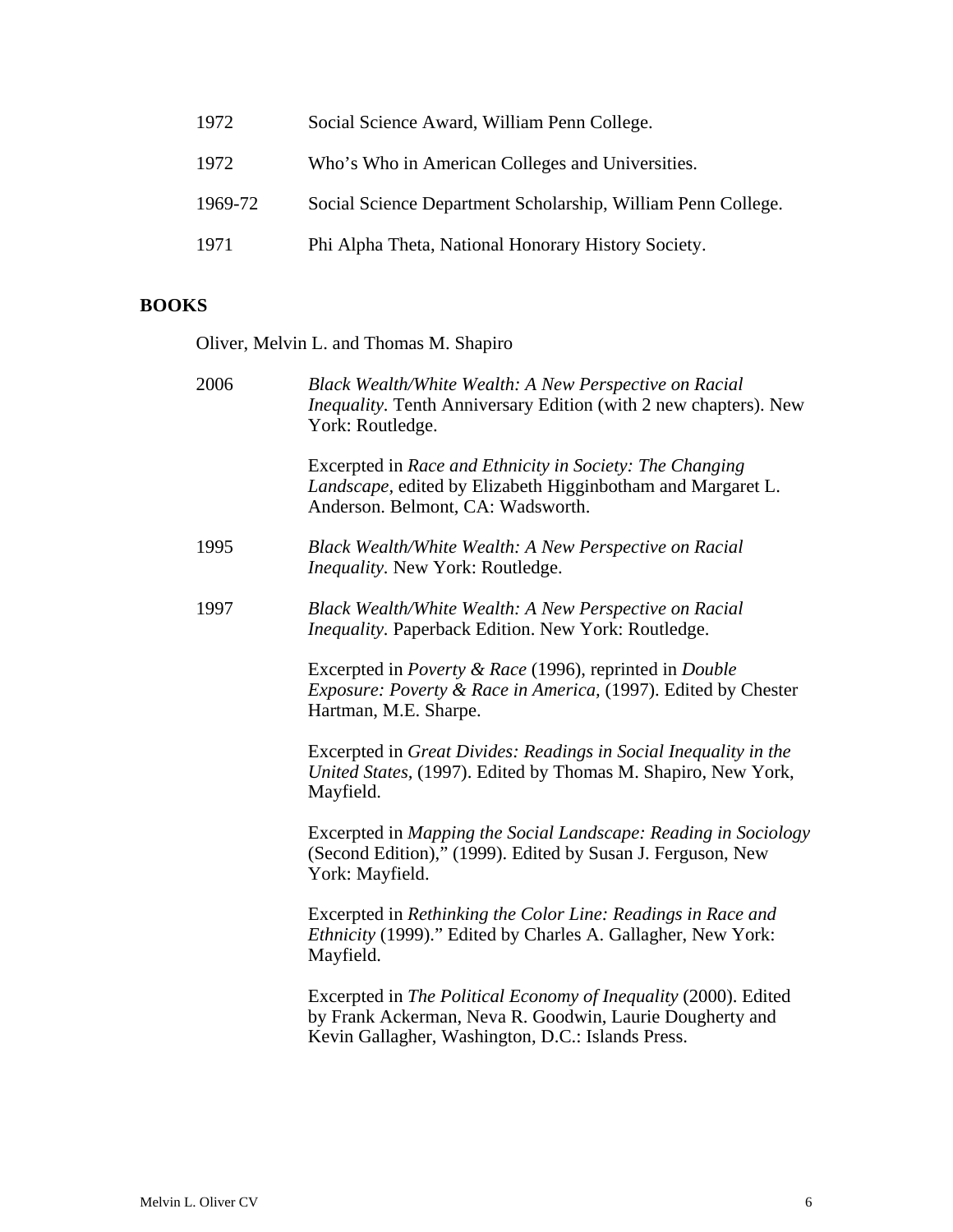Excerpted in *Social Stratification: Class, Race and Gender in Sociological Perspective* (2001, 2008). Edited by David B. Grusky, Boulder, CO: Westview.

 Excerpted in *Redress for Historical Injustices in the United States: On Reparations for Slavery, Jim Crow, and Their Legacies.* Edited by Michael T. Martin and Marilyn Yaquinto. Durham & London: Duke University Press.

### **EDITED BOOKS AND JOURNALS**

Bobo, Lawrence D., Melvin L. Oliver, James H. Johnson, Jr. and Abel Valenzuela

| 2000 | <i>Prismatic Metropolis: Inequality in Los Angeles. New York:</i><br>Russell Sage. Ratcliff, Richard E., Melvin L. Oliver and Thomas<br>M. Shapiro.                                 |
|------|-------------------------------------------------------------------------------------------------------------------------------------------------------------------------------------|
| 1995 | Research in Politics and Society, Volume 5, "The Politics of<br>Wealth and Inequality." Greenwich: JAI Press. Johnson, Jr., James<br>H., Melvin L. Oliver, and Curtis C. Roseman.   |
| 1989 | Co-editor of Special Issue of Urban Geography, "Comparative"<br>Ethnicity I" Vol. 10, No 5. Johnson, Jr., James H., Melvin L.<br>Oliver, and Curtis C. Roseman.                     |
| 1989 | Co-editor of Special Issue of Urban Geography, "Comparative"<br>Ethnicity II" Vol. 10, No 6. Oliver, Melvin L. and James H.<br>Johnson, Jr.                                         |
| 1988 | Co-editor of Special Issue of The Urban Review on "Ethnic/Racial"<br>Issues in Higher Education" Vol. 20, No 3. Johnson, Jr., James H.<br>and Melvin L. Oliver.                     |
| 1988 | Co-editor, <i>Proceedings of the Conference on Comparative</i><br>Ethnicity: Ethnic Dilemmas in Comparative Perspective, Los<br>Angeles, CA: Institute for Social Science Research. |

#### **JOURNAL ARTICLES AND BOOK CHAPTERS**

George Lipsitz and Melvin L. Oliver

2009 "Integration, Segregation, and the Racial Wealth Gap." Forthcoming in *The Integration Debate: Competing Futures for America's Cities,* edited by Gregory Squires and Chester Himes. New York, NY: Routledge.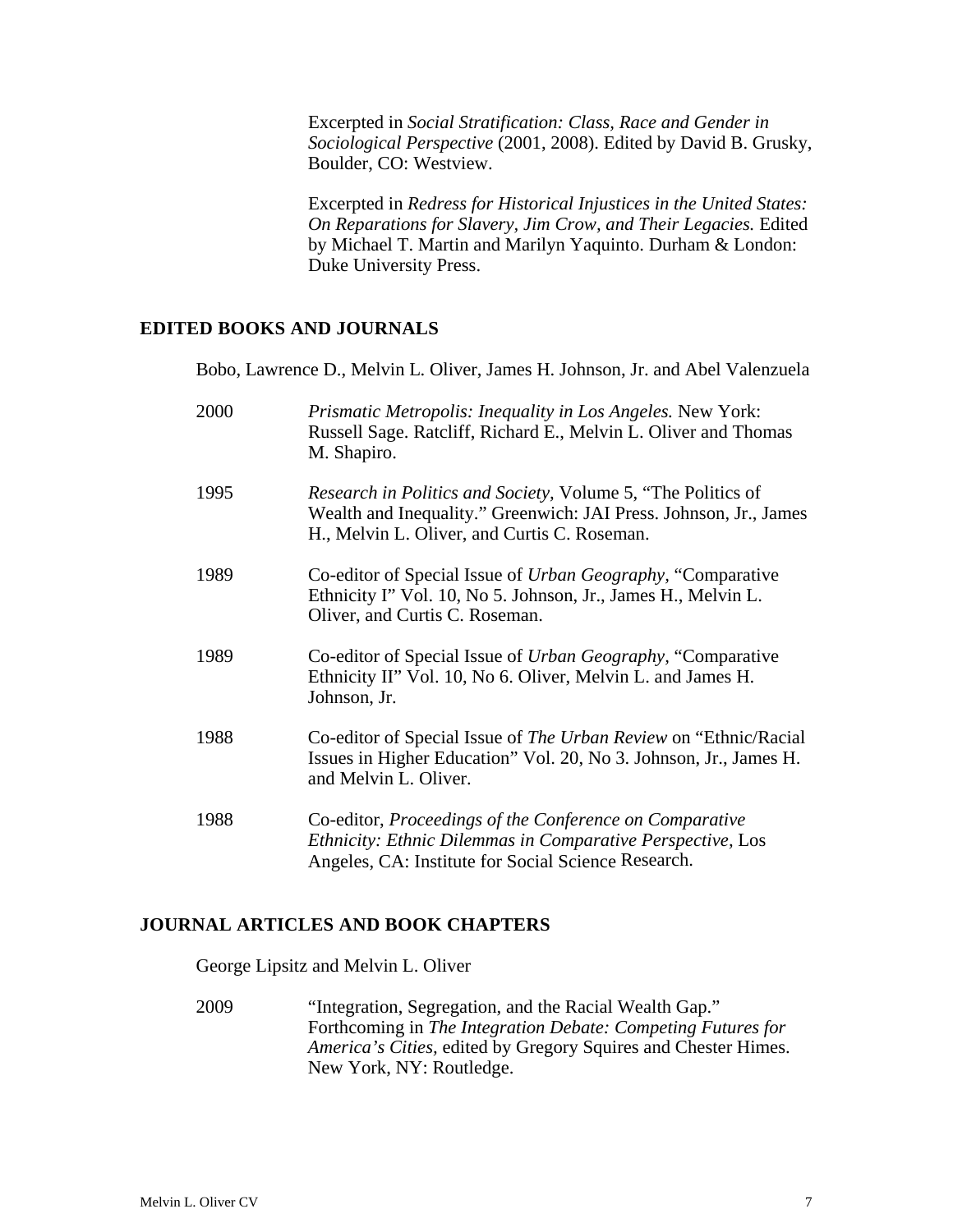- Oliver, Melvin L. and Thomas M. Shapiro
- 2007 "Reducing Wealth Disparities through Asset Ownership." pp. 139- 150 in *Ending Poverty in America: How to Restore the American Dream.* Edited by John Edwards, Marion Crain and Arne L. Kalleberg. New York, NY: The New Press.

Oliver, Melvin L.

2001 "The Social Construction of Racial Privilege in the United States: An Asset Perspective." pp. 251-274 in *Beyond Racism.* Edited by Charles V. Hamilton, Lynn Huntley Neville Alexander, Antonio Sergio Alfrede Gulmaraes and Wilmot James. Boulder, Colorado: Lynne Reinner.

Oliver, Melvin L. and David B. Grant

| 2000                                    | "The Persistence of Poverty in a Changing World." pp. 161-177 in<br>Blackwell Companion to Sociology. Edited by Judith Blau.<br>London: Blackwell. Oliver, Melvin L. and Thomas M. Shapiro.                                                                                                                       |  |
|-----------------------------------------|-------------------------------------------------------------------------------------------------------------------------------------------------------------------------------------------------------------------------------------------------------------------------------------------------------------------|--|
| 2000                                    | "Wealth and Racial Stratification." pp. 220-249 in America<br>Becoming: Racial Trends and Their Consequences. Edited by Neil<br>Smelser, William Julius Wilson, and Faith Mitchell. Washington,<br>D.C.: National Academy Press Lawrence D. Bobo, Melvin L.<br>Oliver, James H. Johnson, Jr. and Able Valenzuela. |  |
| 2000                                    | "Analyzing Inequality in Los Angeles." pp 3-50 in <i>Prismatic</i><br>Metropolis: Inequality in Los Angeles. Edited by Lawrence D.<br>Bobo, Melvin L. Oliver, James H. Johnson, Jr. and Able<br>Valenzuela. New York: Russell Sage. Michael I. Lichter and<br>Melvin L. Oliver.                                   |  |
| 2000                                    | "Racial Differences in Labor Force Participation and Long-Term<br>Joblessness among Less Educated Men." pp. 220-248 in Prismatic<br>Metropolis: Inequality in Los Angeles. Edited by Lawrence D.<br>Bobo, Melvin L. Oliver, James H. Johnson, Jr. and Able<br>Valenzuela. New York: Russell Sage.                 |  |
| Oliver, Melvin L. and Thomas M. Shapiro |                                                                                                                                                                                                                                                                                                                   |  |
| 1998                                    | "Closing the Asset Gap." pp. 15-36 in The State of Black America,<br>1998. Washington D.C.: National Urban League.                                                                                                                                                                                                |  |
|                                         | Grant, David B., Melvin L. Oliver and Angela M. James                                                                                                                                                                                                                                                             |  |
| 1996                                    | "African Americans: Social and Economic Bifurcation." pp. 379-<br>411 in Ethnic Los Angeles, edited by Roger Waldinger and Mehdi<br>Bozorgmehr, Russell Sage Foundation.                                                                                                                                          |  |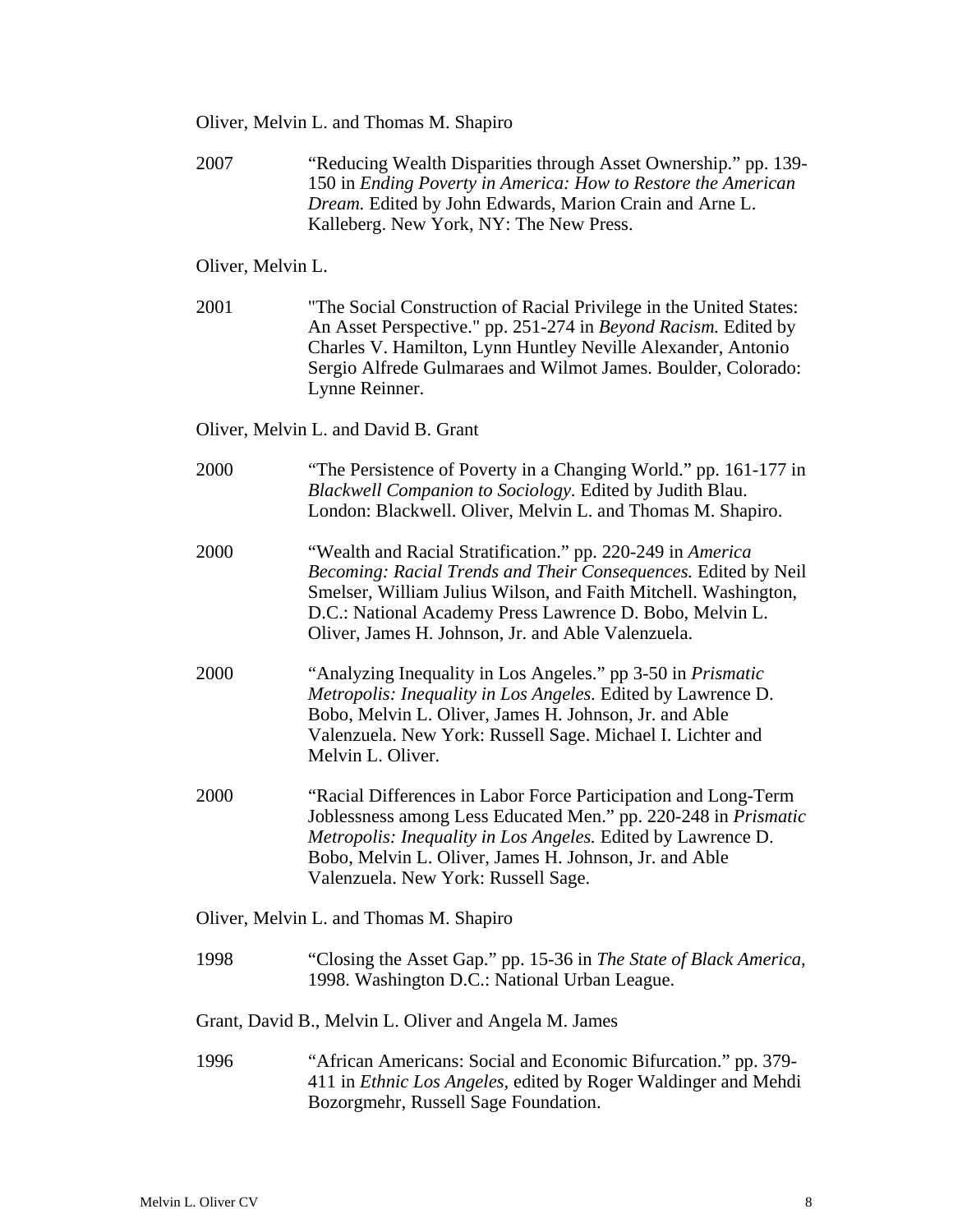- James H. Johnson, Jr., Melvin L. Oliver and Lawrence D. Bobo
- 1994 "Understanding the Contours of Deepening Urban Inequality: Theoretical Underpinnings and Research Design of a Multi-City Study." *Urban Geography.* Vol. 15, No. 1: 77-89.

Bobo, Lawrence D., Camille Zubrinsky, James H. Johnson, Jr., and Melvin L. Oliver

1995 "Work Orientation, Job Discrimination, and Ethnicity: A Focus Group Perspective," pp. 45-85 in *Research in the Sociology of Work,* Volume 5, edited by Richard L. Simpson and Ida Harper Simpson, JAI Press.

Oliver, Melvin L., Thomas M. Shapiro and Julie E. Press

- 1995 "Them that's Got Shall Get: Inheritance and Achievement in Wealth Accumulation." pp. 69-95 in *Research in Politics and Society,* Volume 5, "The Politics of Wealth and Inequality," edited by Richard E. Ratcliff, Melvin L. Oliver and Thomas M. Shapiro, JAI Press.
- Ratcliff, Richard E., Melvin L. Oliver and Thomas M. Shapiro
- 1995 "Introduction: Because that's where the Money Is." pp. ix-xvii in *Research in Politics and Society,* Volume 5, "The Politics of Wealth and Inequality," edited by Richard E. Ratcliff, Melvin L. Oliver and Thomas M. Shapiro, JAI Press.

Bobo, Lawrence D., Camille Zubrinsky, James H. Johnson, Jr., and Melvin L. Oliver

- 1994 "Public Opinion Before and After a Spring of Discontent: A Social Psychological Portrait of Los Angeles in 1992," pp. 103-133 in *The Los Angeles Riots: Lessons for the Urban Future,* edited by Mark Baldassare, Westview Press.
- Oliver, Melvin L., James H. Johnson, Jr. and Lawrence D. Bobo
- 1994 "Unraveling the Paradox of Deepening Urban Inequality." *African American Research Perspectives.* Winter, Vol. 1., No. 1: 43-52.
- Oliver, Melvin L., James H. Johnson, Jr. and David M. Grant
- 1993 "Race, Urban Inequality, and the 'Los Angeles Rebellion'." pp. 727-752 in *Introduction to Social Problems,* edited by Craig Calhoun and George Ritzer. New York: McGraw Hill.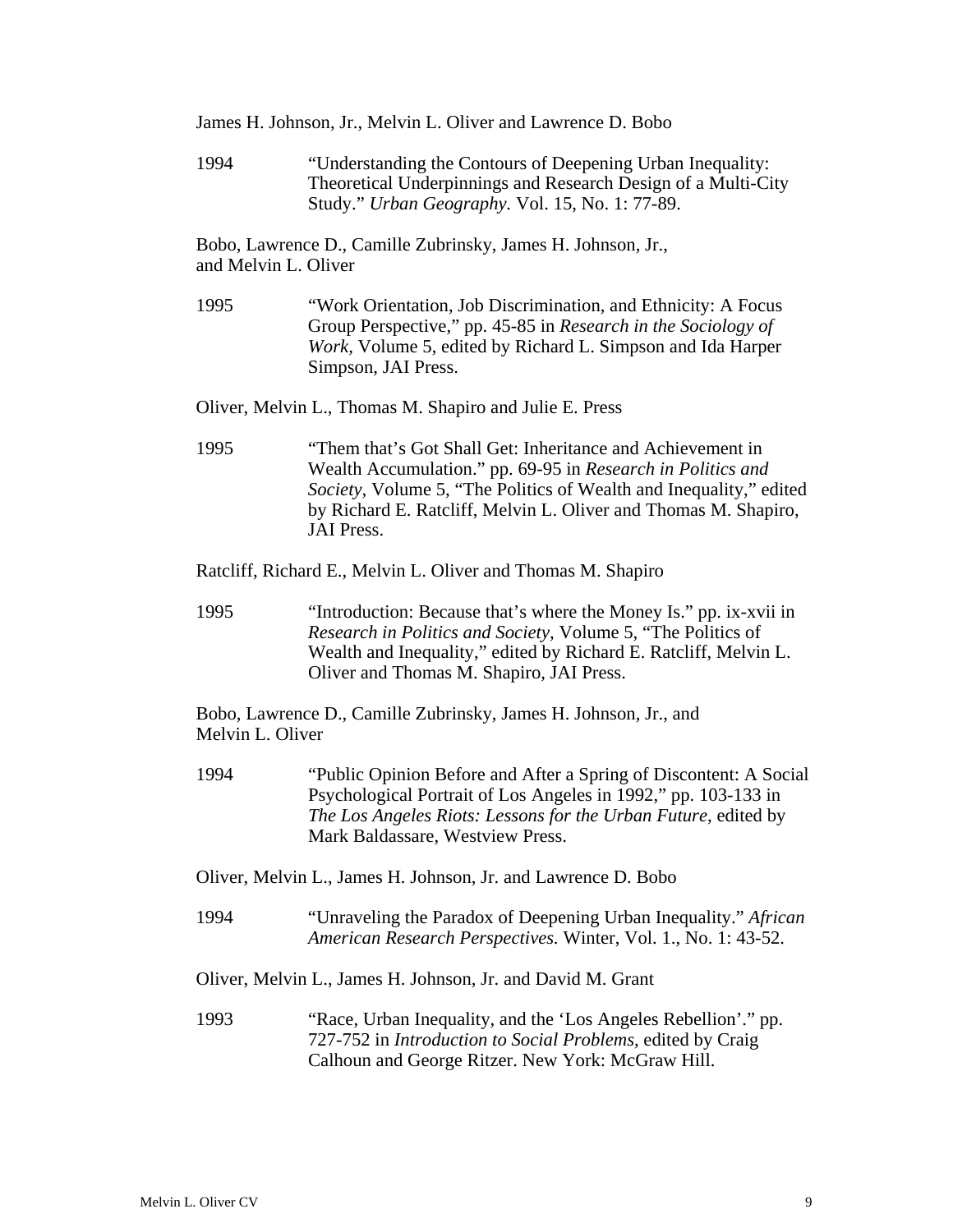| Oliver, Melvin L., James H. Johnson, Jr. and Walter C. Farrell, Jr. |  |
|---------------------------------------------------------------------|--|
|---------------------------------------------------------------------|--|

- 1993 "Anatomy of A Rebellion: A Political-Economic Analysis." pp. 117-141 in *Reading Rodney King/Reading Urban Uprising,* edited by Robert Gooding-Williams. New York: Routledge.
- Johnson, Jr., James H., Walter C. Farrell, and Melvin L. Oliver
- 1993 "The Seeds of the Rebellion," *International Journal of Urban and Regional Research,* Vol. 17, No 1: 115-119.

Mickelson, Roslyn A., Steven Smith, and Melvin L. Oliver

- 1993 "Breaking through the Barriers: African American Job Candidates and the Academic Hiring Process." pp. 9-24 in *Silenced Voices: Class, Race and Gender in United States Schools,* edited by Lois Weis and Michele Fine. New York: State University Press of New York. Johnson, Jr., James H., Cloyzelle K. Jones, Walter Farrell, Jr. and Melvin L. Oliver
- 1992 "The Los Angeles Rebellion: A Retrospective View," *Economic Development Quarterly,* Vol. 6, No. 4: 356-372.

 REPRINTED IN: *Classic Readings in Urban Planning: An Introduction,* 1995, edited by Jay M. Stein. New York: McGraw Hill.

 REPRINTED IN: *A Turbulent Voyage: Readings in African American Studies,* 2000 Edited by Floyd W. Hayes, John K. Reed, Floyd W Hayes, III. New York: Rowman & Littlefield.

Johnson, Jr., James H. and Melvin L. Oliver

- 1992 "Structural Changes in the U.S. Economy and Black Male Joblessness: A Reassessment." pp.113-147 in *Urban Labor Markets and Job Opportunity,* edited by George Peterson and Wayne Vroman. Washington DC.: Urban Institute Press.
- Johnson, Jr., James H. and Melvin L. Oliver
- 1992 "Economic Restructuring and the Socioeconomic Well-being of African Americans." *CAAS Report,* Vol. 14, Numbers 1& 2:12-17.

#### Johnson, Jr., James H. and Melvin L. Oliver

1991 "Economic Restructuring and Black Male Joblessness," *Urban Geography,* Vol. 12, No. 6: 542-562.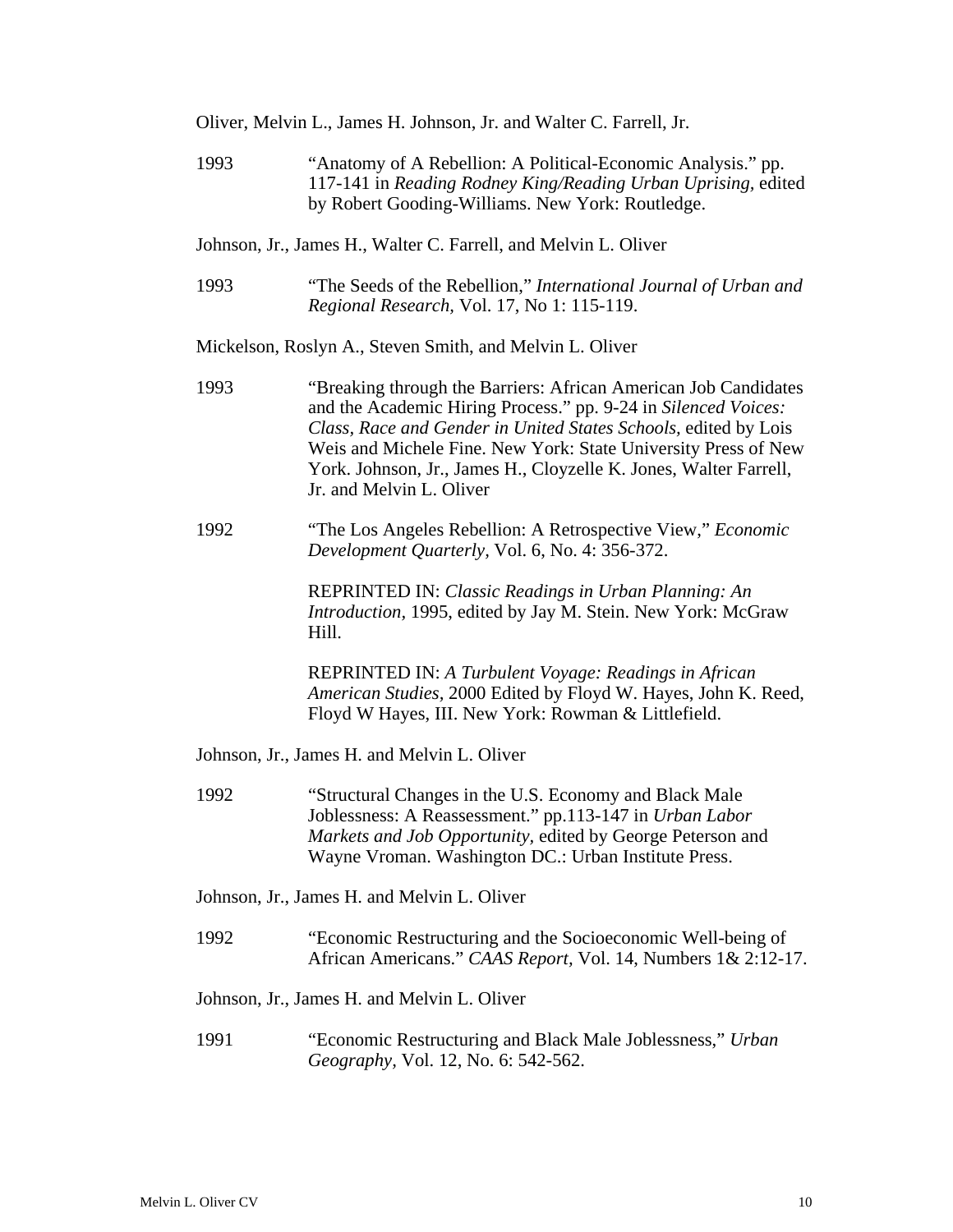- Johnson, Jr., James H. and Melvin L. Oliver
- 1991 "Urban Poverty and Social Welfare Policy in the United States: An Undergraduate Research/Training Program," *Journal of Geography in Higher Education,* Vol. 15, No. 1: 25-34.

Mickelson, Roslyn A. and Melvin L. Oliver

1990 "The Demographic Fallacy of the Black Academic: Does Quality Rise to the Top?" pp.177-196 in *College in Black and White: Black Students in U.S. Higher Education* edited by Walter R. Allen, Edgar G. Epps and Nesha Z. Haniff. Albany: State University Press of New York.

Mickelson, Roslyn A. and Melvin L. Oliver

1990 "Making the Short List: Black Candidates and the Faculty Recruitment Process." pp. 149-166 in *The Racial Crisis in American Higher Education,* edited by Philip G. Altbach and Kofi Lomotey. Albany: State University Press of New York.

Bienenstock, Elisa J., Phillip Bonacich, and Melvin L. Oliver

- 1990 "The Effect of Network Density and Homogeneity on Attitude Polarization" *Social Networks,* 12: 153-172.
- Oliver, Melvin L. and Thomas M. Shapiro
- 1990 "Wealth of A Nation: At Least One Third of Households are Asset Poor," *The American Journal of Economics and Sociology,* Vol. 49, No 2 (April): 129-151.

Oliver, Melvin L., A. Wade Smith, and Karen Wilson

- 1989 "Supporting Successful Black Students: Personal, Organizational, and Institutional Factors," *National Journal of Sociology,* Vol. 3, No 2: 199-221.
- Johnson, Jr., James H., Melvin L. Oliver, and Curtis C. Roseman
- 1989 "Introduction: Ethnic Dilemmas in Comparative Perspective," Urban Geography, "Comparative Ethnicity I" Vol. 10, No 5: 425- 433.

Johnson, Jr., James H. and Melvin L. Oliver

1989 "Interethnic Minority Conflict in Urban America: The Effects of Economic and Social Dislocations*," Urban Geography,* Vol. 10, No 5: 449-463)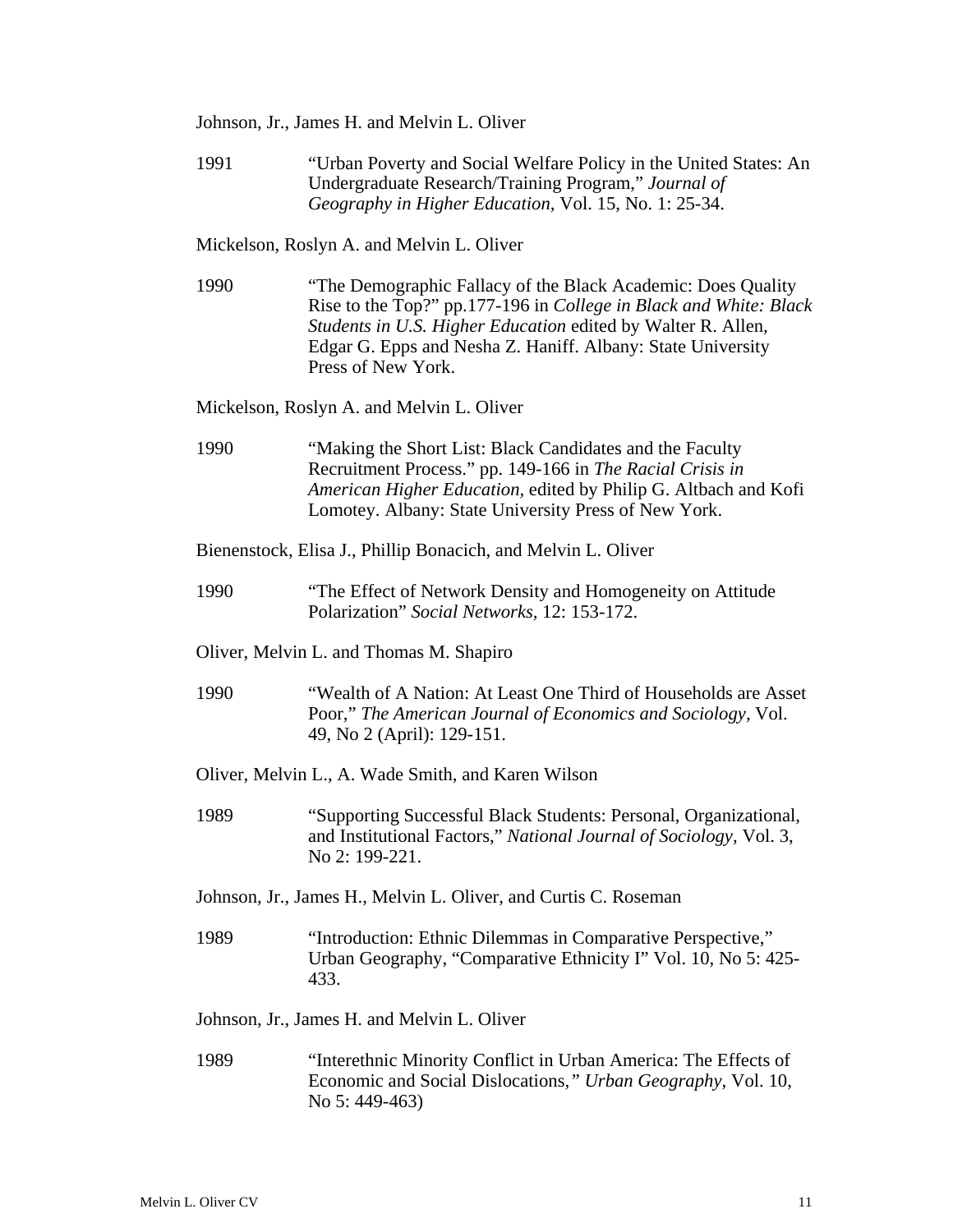REPRINTED IN: *Race and Ethnic Conflict: Contending Views on Prejudice, Discrimination, and Ethnoviolence,* 1994, edited by Fred L. Pincus and Howard J. Ehrlich. Boulder, Co.: Westview Press.

Johnson, Jr., James H. and Melvin L. Oliver

- 1989 "Blacks and the Toxic Crisis" *Western Journal of Black Studies,* Vol. 13, No 2: 72-78.
- Oliver, Melvin L. and Thomas M. Shapiro
- 1989 "Race and Wealth," *The Review of Black Political Economy,* Vol. 17, No. 4: 5-25.
- Oliver, Melvin L. and James H. Johnson, Jr.
- 1988 "The Challenge of Diversity in Higher Education," *The Urban Review,* Vol. 20, No. 3: 139-146.
- Johnson, Jr., James H. and Melvin L. Oliver
- 1988 "Ethnic Dilemmas in Comparative Perspective: An Overview." pp. 1-12 in *Proceedings of the Conference on Comparative Ethnicity: Ethnic Dilemmas in Comparative Perspective,* edited by James H. Johnson, Jr. and Melvin L. Oliver, Los Angeles, CA: Institute for Social Science Research.
- Oliver, Melvin L. and James H. Johnson, Jr.
- 1988 "Comparative Ethnicity: Salient Policy Issues and Research Agenda." pp. 443-450 in *Proceedings of the Conference on Comparative Ethnicity: Ethnic Dilemmas in Comparative Perspective,* edited by James H. Johnson, Jr. and Melvin L. Oliver, Los Angeles, CA: Institute for Social Science Research.

Oliver, Melvin L.

1988 "The Urban Black Community as Network: Toward a Social Network Perspective," *The Sociological Quarterly,* Vol. 29, No. 4: 623-645.

Oliver, Melvin L.

1987 "Urban Social Networks in Los Angeles: Evidence from the 1986 Southern California Survey." *ISSR Newsletter,* Vol. 2, No. 3: 3-6.

> REPRINTED IN: *Connections: Bulletin of The International Network for Social Network Analysis,* 1988, Vol. XI, No. 1: 17-20.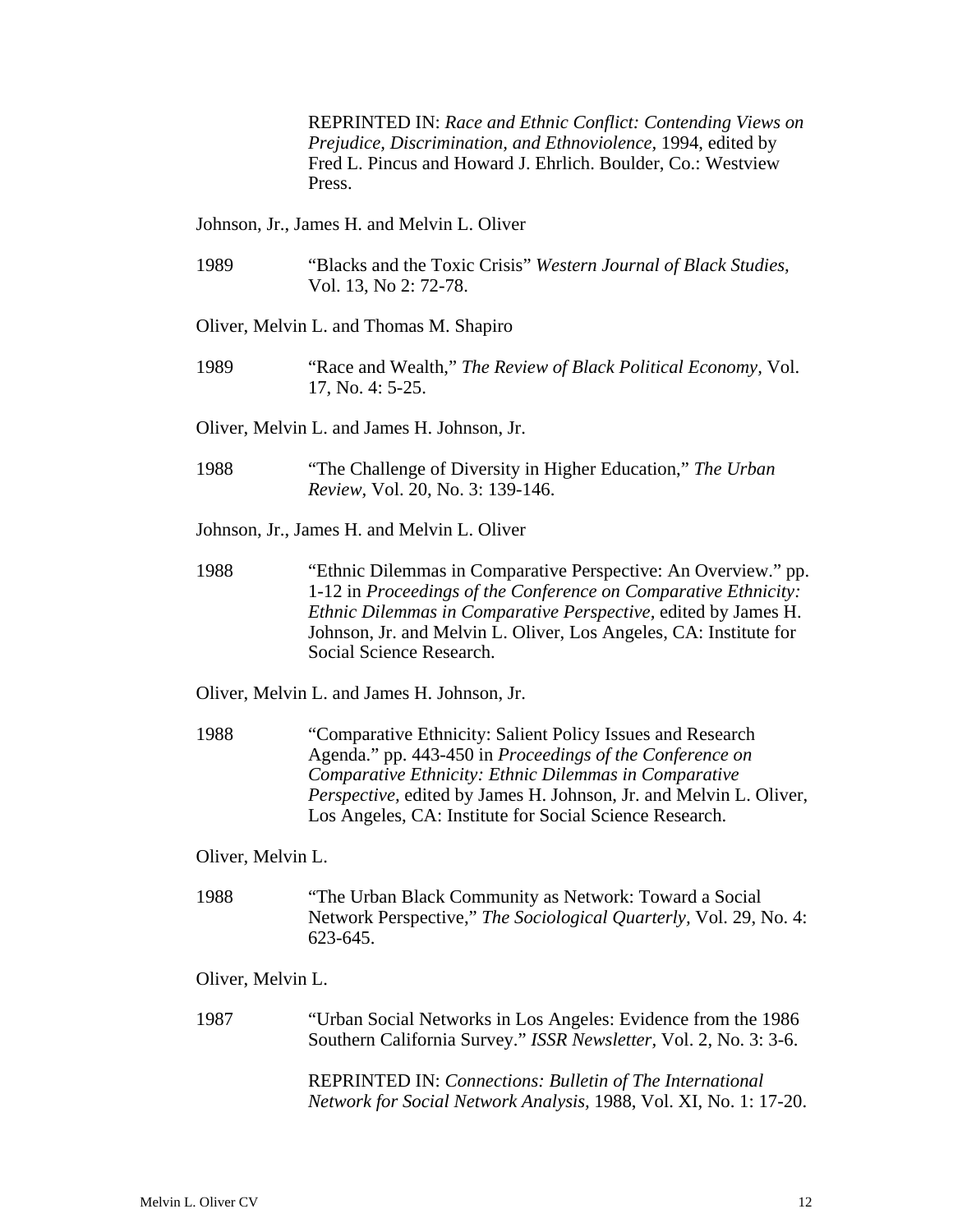Johnson, Jr., James H. and Melvin L. Oliver

1985 "Black-Brown Conflict in the City of Angels*," Urban Resources,* Vol. 2, No. 3: LA1-LA6.

Oliver, Melvin L., Consuelo Rodriguez, and Roslyn A. Mickelson

1985 "Brown and Black in White: An Analysis of the Social and Academic Adjustment of Chicano and Black Students at a Predominately White University," *The Urban Review,* Vol. 17, No.1: 3-24.

Oliver, Melvin L. and James H. Johnson, Jr.

1984 "Inter-Ethnic Conflict in an Urban Ghetto: The Case of Blacks and Latinos in Los Angeles," in *Research in Social Movements, Conflict, and Change,* Vol. 6: 57-94.

Oliver, Melvin L. and Mark A. Glick

1982 "An Analysis of the New Orthodoxy on Black Mobility," *Social Problems,* Vol. 29, No. 5: 511-23.

Oliver, Melvin L.

1980 "The Transmission of Sport Mobility Orientation in the Family." *International Review of Sport Sociology,* Vol. 2 (15): 51-75.

Oliver, Melvin L.

1980 "Race, Class and the Family's Orientation to Mobility through Sports." *Sociological Symposium,* No. 30: 62-86.

Oliver, Melvin L.

1980 "The Enduring Significance of Race." *Journal of Ethnic Studies,* Vol. 7, No. 4: 79-91.

Oliver, Melvin L.

1977 "Beyond Structural Analysis in the Sociology of Sociology: The Case of Behaviorism and Ethnomethodology." *Mid-American Review of Sociology,* Vol. 2, No. 2: 43-66.

Oliver, Melvin L.

1976 "Review Essay: Fogel and Engerman's Time on the Cross and Genovese's Roll Jordan Roll." *Telos,* 28 (Summer): 215-27.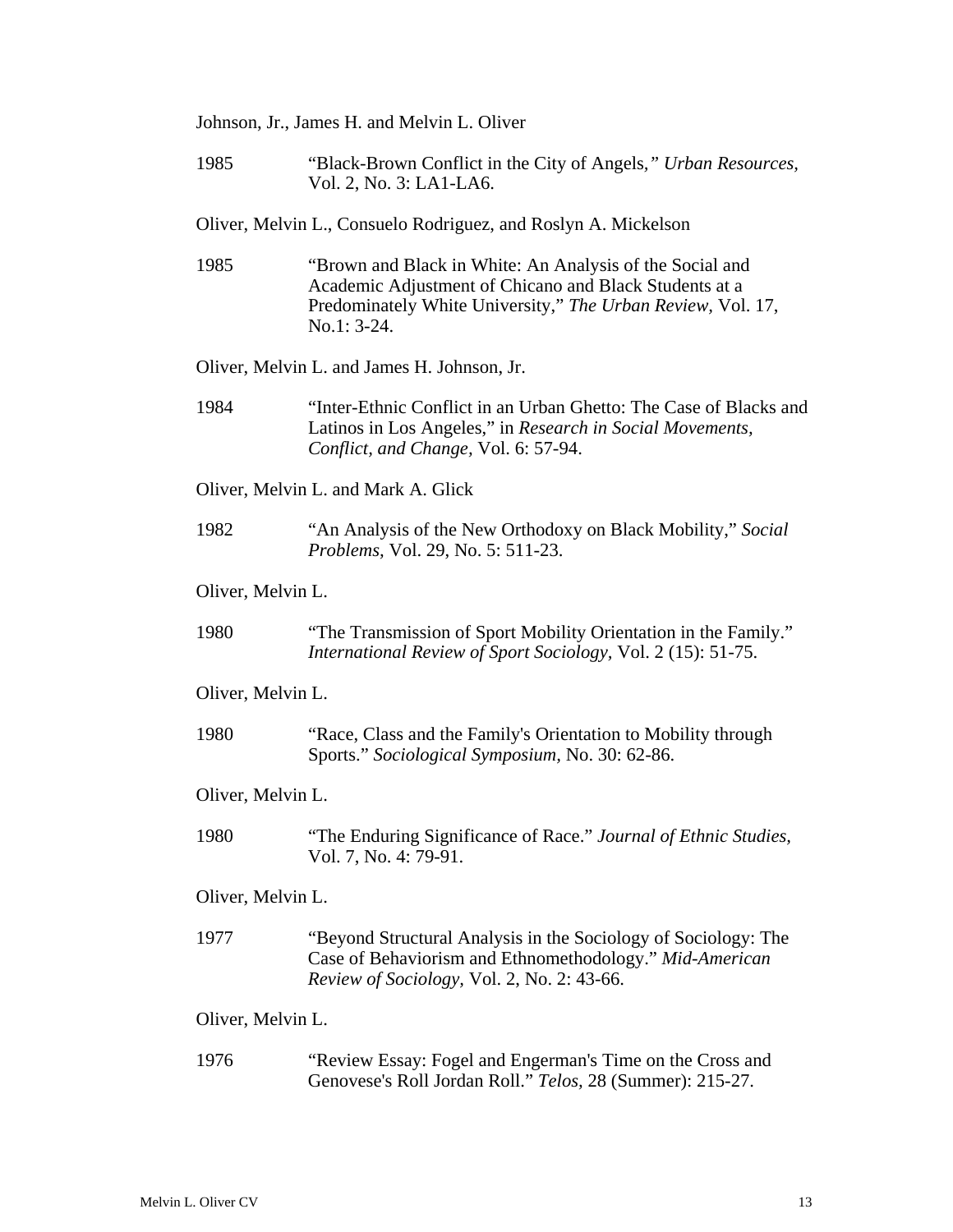### **OTHER PUBLICATIONS**

Shapiro, Thomas M., Melvin L. Oliver and Tatjana Meschede

| 2009              | "The Asset Security and Opportunity Index." IASP Research and<br>Policy Brief. Institute on Assets and Social Policy, Brandeis<br>University, November 2009.                       |
|-------------------|------------------------------------------------------------------------------------------------------------------------------------------------------------------------------------|
|                   | Oliver, Melvin L. and Thomas M. Shapiro                                                                                                                                            |
| 2008              | "Sub-Prime as Black Catastrophe." American Prospect,<br>September.                                                                                                                 |
|                   | Oliver Melvin L. and Thomas M. Shapiro                                                                                                                                             |
| 2007              | "Creating an Opportunity Society." American Prospect, May.                                                                                                                         |
| Oliver, Melvin L. |                                                                                                                                                                                    |
| 2002              | "Preface." pp. xiii-xvi in Natural Assets: Democratizing<br><i>Environmental Ownership.</i> Edited by James K Boyce and Barry G.<br>Shelley. New York: Washington: Island Press.   |
| 2001              | "Preface." pp. xi-xiv in Social Capital and Poor Communities.<br>Edited by Susan Saegert, J. Philip Thompson and Mark Warren.<br>New York: Russell Sage Foundation.                |
| 2001              | "Preface." pp. xi-xiv in Assets for the Poor: The Benefits of<br>Spreading Asset Ownership. Edited by Thomas M. Shapiro and<br>Edward N. Wolff. New York: Russell Sage Foundation. |
| 2000              | "Preface." pp. xi-xiv in Securing the Future: Investing in Children<br>from Birth to College edited by Sheldon Danziger and Jane<br>Waldfogel. New York: Russell Sage Foundation.  |
| Oliver, Melvin L. |                                                                                                                                                                                    |
| 2000              | "A Tribute to the Federation of Southern Cooperatives/Land<br>Assistance Fund." Journal of Cooperative Development. Spring,<br>Vol.2, No. 2:1, 3.                                  |
| Oliver, Melvin L. |                                                                                                                                                                                    |
| 1997              | "Melvin L. Oliver, Vice President, The Ford Foundation."<br>Interview with John Atlas with Harold Simon, pp. 18-23 in                                                              |

Interview with John Atlas with Harold Simon. pp. 18-23 in *Shelterforce: The Journal of Affordable Housing and Community Building Strategies,* September/October, 1997, #95.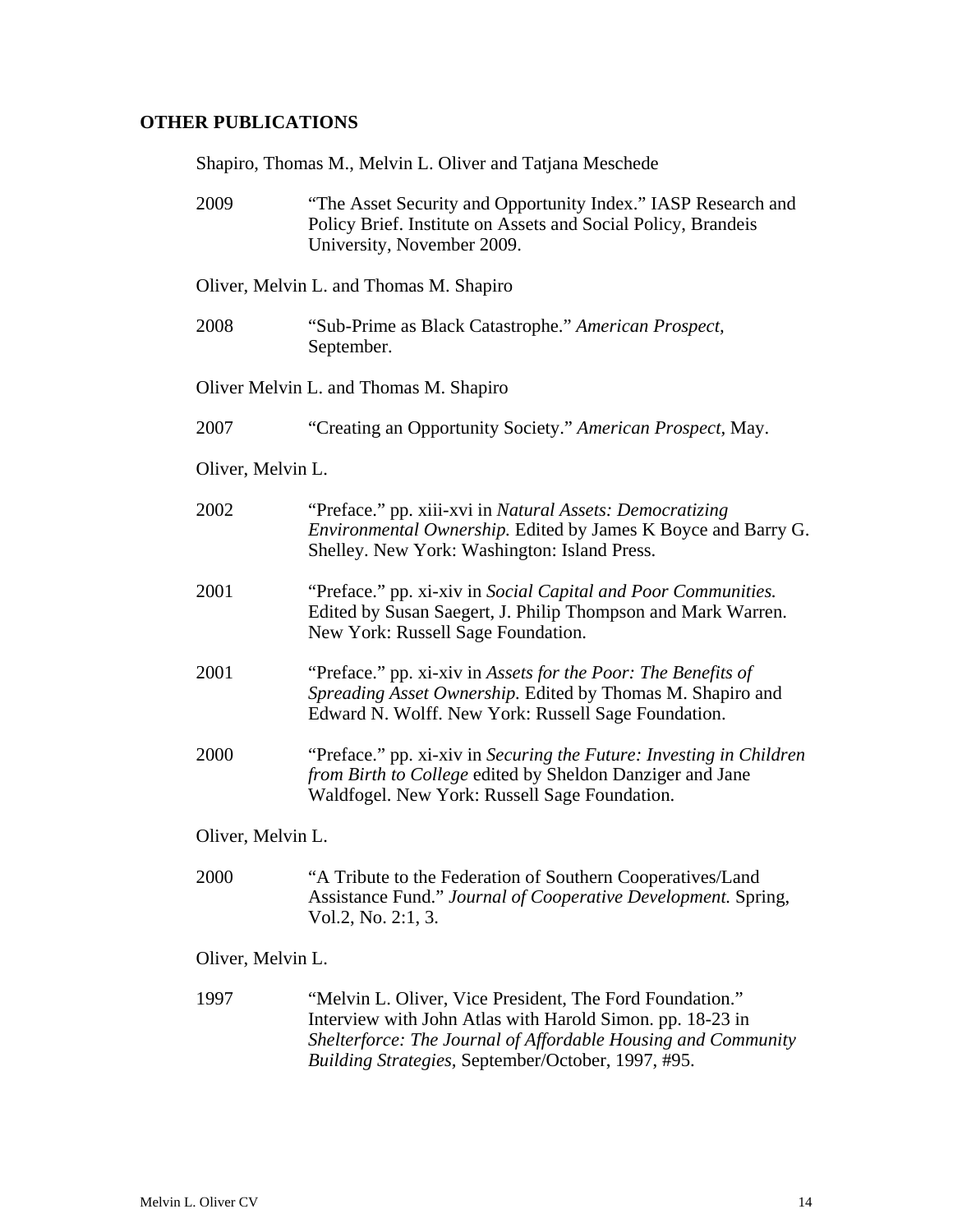Oliver, Melvin L.

1997 "Building Assets: Another Way to Fight Poverty." pp. 8-9 in *The Ford Foundation REPORT,* Vol. 28, No. 1 (Winter, 1997).

#### Oliver, Melvin L.

1995 "Featured Essay on Racial Formations" (Reviews of The Rage of the Privileged Class by Ellis Cose, Living with Racism by Joe R. Feagin and Melvin P. Sikes and Parallel Time by Brent Staples). pp. 603-606 in *Contemporary Sociology: A Journal of Reviews,* Vol. 24, No. 5.

#### Oliver, Melvin L.

1995 "Comments" pp. 255-260 in *The Decline in Marriage Among African-Americans: Causes, Consequences and Policy Implications,* edited by M. Belinda Tucker and Claudia Mitchell-Kernan. New York: Russell Sage Foundation.

#### Oliver, Melvin L.

1994 "Faculty Development: Sociology Seminar." Pp. 66-74 in *Women of Color and the Multicultural Curriculum; Transforming the College Classroom,* edited by Liza Fiol-Matta and Mariam K. Chamberlin. New York: The Feminist Press.

#### Oliver, Melvin L.

1994 "Re-Inventing the Multi-Racial and Multi-Ethnic City of the  $21<sup>st</sup>$ Century?" *Footnotes,* Vol. 22, No. 3: 1, 3.

Oliver, Melvin L.

- 1994 "Featured Essay on Politics in Black and White: Race and Power in Los Angeles by Raphael Sonenshein." pp 481-482 in *Contemporary Sociology: A Journal of Reviews,* Vol. 23, No. 4.
- Oliver, Melvin L. and Thomas M. Shapiro
- 1994 "Structure of Inequality in American Society: Wealth, Race, and Housing." *Community Reinvestment Forum,* Winter Spring, Federal Reserve Bank of Cleveland.
- Oliver, Melvin L.
- 1993 "A Conversation with Melvin L. Oliver." pp. 9-12 in *Southern California Philanthropy,* Summer, 2:1.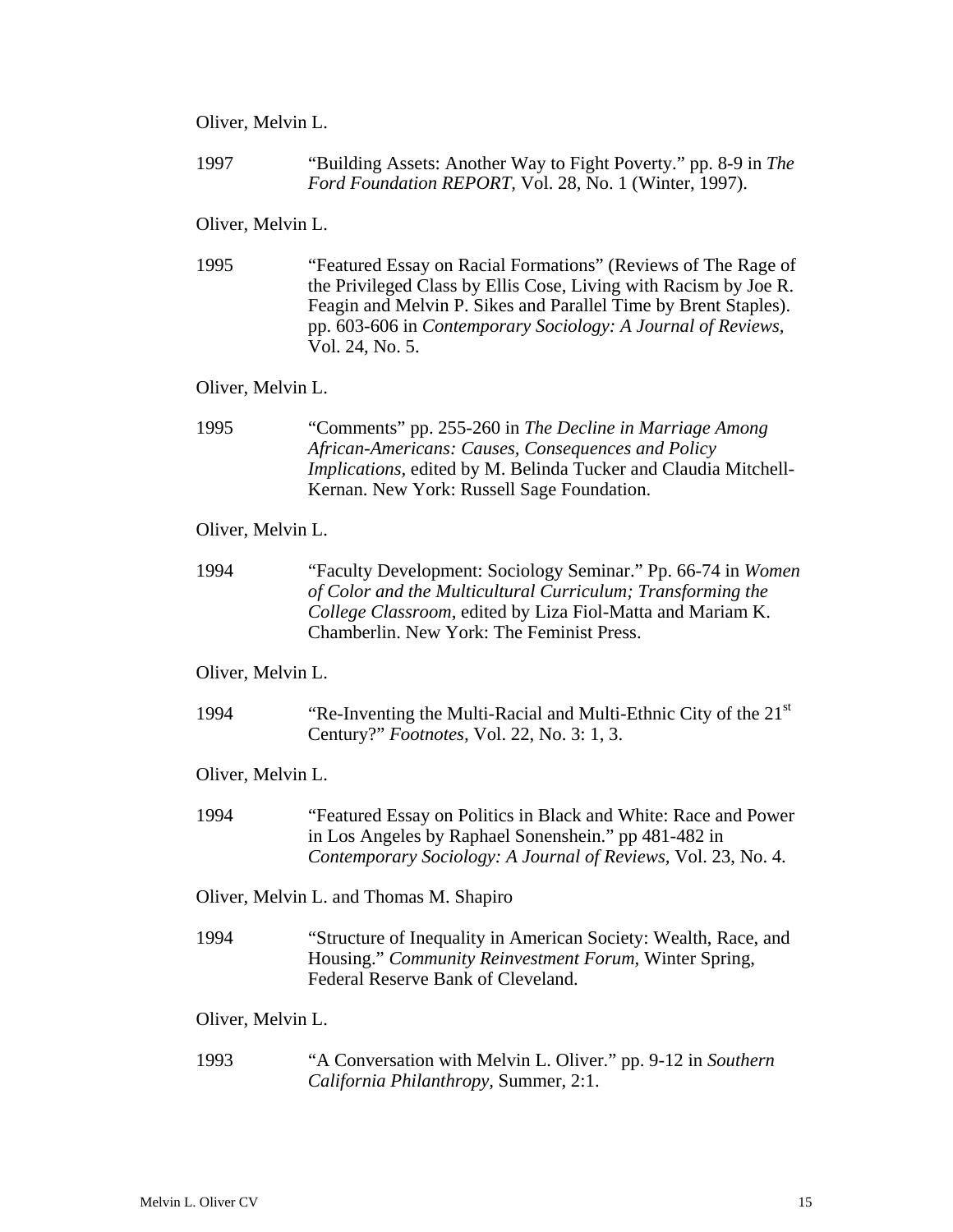Johnson, Jr., James H. and Melvin L. Oliver

1993 "Retrospective Analysis of the Los Angeles Rebellion, 1992." pp.7-32 in *Policy Options for Southern California,* edited by Allen J. Scott. Lewis Center for Regional Policy Studies, Working Paper No. 4, March.

Johnson, Jr., James H. and Melvin L. Oliver

1992-93 "Changing Labor Market Dynamics and the Declining Economic Fortunes of African American Males." Center for the Study of Urban Poverty, Occasional Paper 4, UCLA Institute for Social Science Research.

Bobo, Lawrence D., James H. Johnson, Jr., Melvin L. Oliver, James Sidanius, and Camille Zubrinsky

1992-3 "Public Opinion Before and After a Spring of Discontent: A Preliminary Report on the 1992 Los Angeles County Social Survey." Center for the Study of Urban Poverty, Occasional Paper 1, UCLA Institute for Social Science Research.

Bobo, Lawrence, James H. Johnson, Jr., and Melvin L. Oliver

- 1991-2 "Stereotyping and the Multicity Survey: Notes on Measurement, Determinants, and Effects." Center for the Study of Urban Poverty, Occasional Paper 8, UCLA Institute for Social Science Research.
- Oliver, Melvin L. and Thomas M. Shapiro
- 1991-92 "Race, Wealth and the Underclass: An Economic Resources Perspective." Center for the Study of Urban Poverty, Occasional Paper 4, UCLA Institute for Social Science Research.

Johnson, Jr., James H. and Melvin L. Oliver

1991-92 "Structural Changes in the U.S. Economy and Black Male Joblessness: A Reassessment." Center for the Study of Urban Poverty, Occasional Paper 5, UCLA Institute for Social Science Research.

Johnson, Jr., James H., Walter C. Farrell, Jr., Cloyzelle K. Jones and Melvin L. Oliver

1991-2 "The Los Angeles Rebellion, 1992: A Preliminary Assessment from Ground Zero." Center for the Study of Urban Poverty, Occasional Paper 7, UCLA Institute for Social Science Research.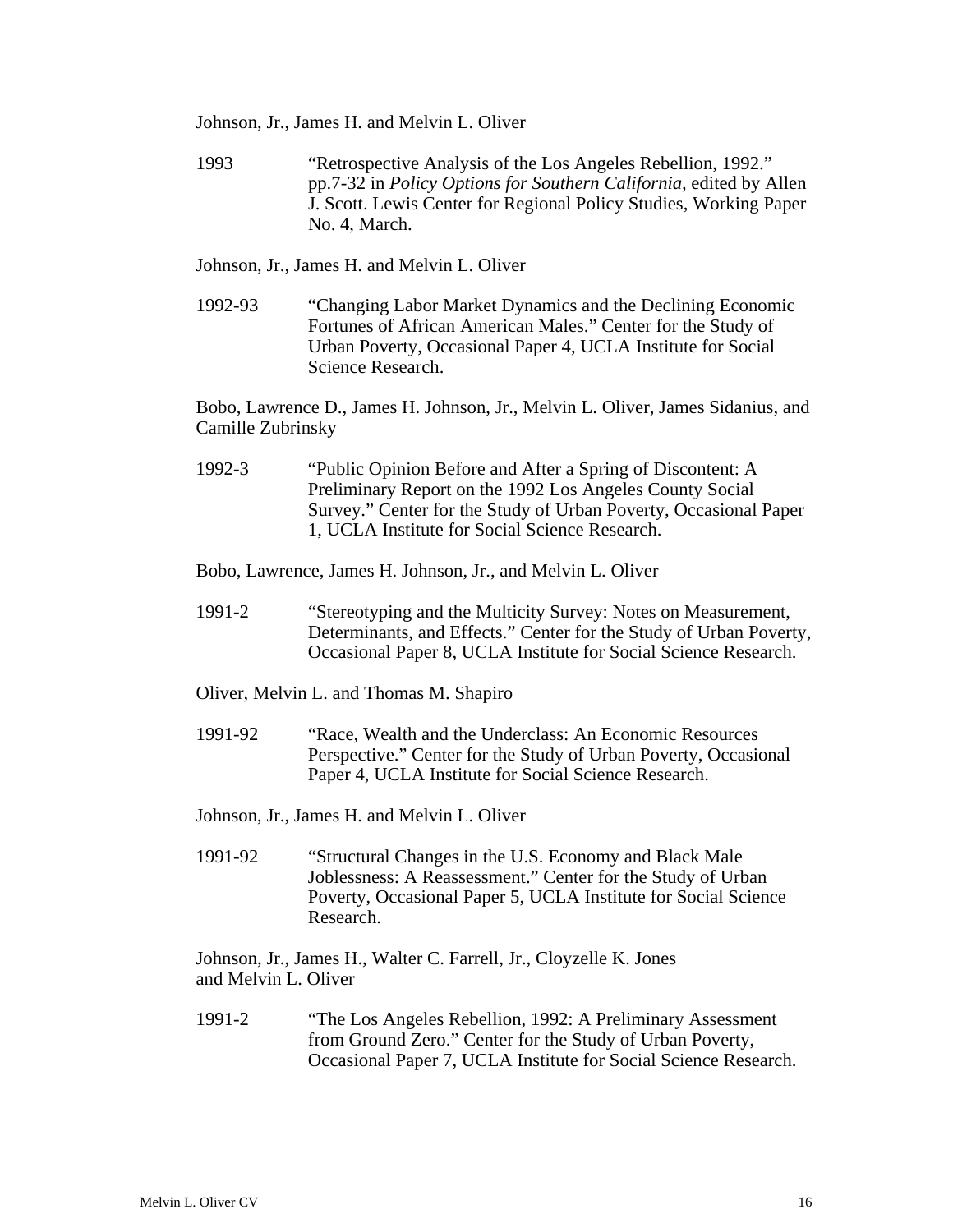Johnson, Jr., James H. and Melvin L. Oliver

1990-1991 "Urban Poverty and Social Welfare Policy in the United States: An Undergraduate Research/Training Program" Center for the Study of Urban Poverty, Occasional Paper 1, UCLA Institute for Social Science Research.

Johnson, Jr., James H. and Melvin L. Oliver

1990-1991 "Modeling Urban Underclass Behavior," Center for the Study of Urban Poverty, Occasional Paper 3, UCLA Institute for Social Science Research.

Johnson, Jr., James H. and Melvin L. Oliver

1990-1991 "Economic Restructuring and Black Male Joblessness," Center for the Study of Urban Poverty, Occasional Paper 4, UCLA Institute for Social Science Research.

Oliver, Melvin L.

1986 "Beyond the Neighborhood: The Spatial Distribution of Social Ties in Three Los Angeles Black Communities." *Working Papers in the Social Sciences,* UCLA Institute for Social Science Research.

Oliver, Melvin L.

1984 "The Social Structure of Urban Black Social Support Networks." Grant Proposal that secured funding from Ford and the Rockefeller Foundation (Abstract reprinted in *Connections: The International Network for Social Network Analysis,* Vol. VII, Winter: 15-16.

#### **OPINION PIECES**

| Oliver, Melvin L. |                                                                |
|-------------------|----------------------------------------------------------------|
| 1995              | "When a Promise is Broken, What's Left but Anger?" Los Angeles |
|                   | <i>Times</i> , July 28.                                        |
| Oliver, Melvin L. |                                                                |

1994 "Blacks Aren't Hogging Postal Service Jobs." *Los Angeles Times*, August 12.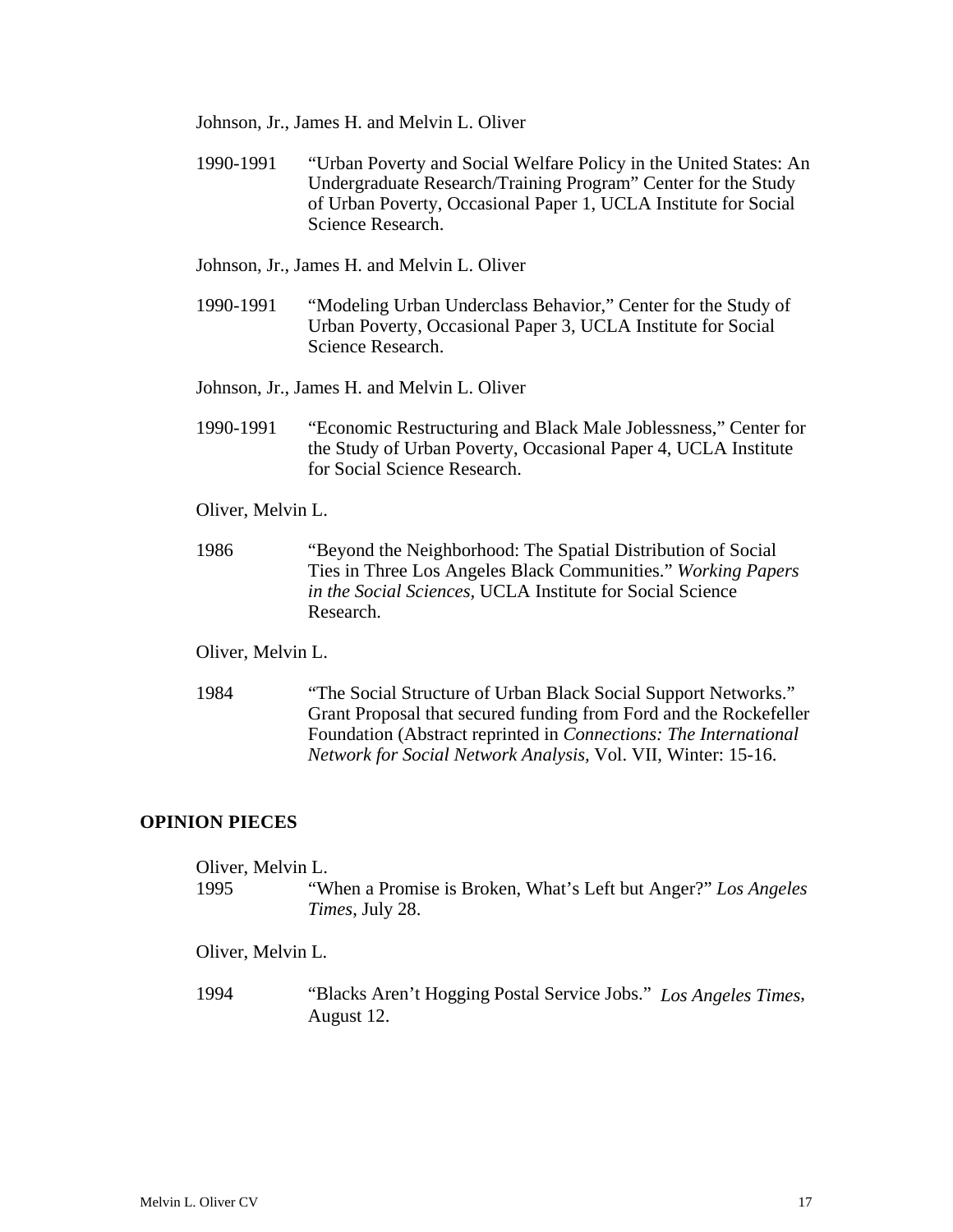#### Oliver, Melvin L.

1993 "Signs of Rebuilding From the Bottom Up." *Los Angeles Times*, May 5.

#### Oliver, Melvin L.

1992 "It's the Fire Every Time, and We Do Nothing." *Los Angeles Times*, May 1.

Oliver, Melvin L.

1991 "With Friends Like These..." *Los Angeles Times*, October 20.

Oliver, Melvin L., Walter Farrell, Jr. and James H. Johnson, Jr.

1990 "California Commentary: A Quarter-Century of Slipping Backward." *Los Angeles Times,* August 10.

#### **KEYNOTE AND DISTINGUISHED INVITED LECTURES**

2014 "Toxic Inequality." Opening Plenary Session. Hard Times: The Concentrations of Income and Wealth. American Sociological Association Annual Meetings, San Francisco, CA. 2014 "Building Economic Security Over a Lifetime: Pathways to Impact." Keynote Address, BESOL Grantee Convening, Ford Foundation, New York, NY. 2014 "Tribute to Sheldon Danziger." Luncheon Speaker at "Poverty, Policy, and People: 25 Years of Research and Training at the University of Michigan." University of Michigan, Ann Arbor, MI, April 11. 2012 Commencement Address, William Penn University, Oskaloosa, IA 2011 "A Post-Racial America: Are we Equal Yet." Lecture in the Missouri History Museum's Series on CLASS: THE GREAT DIVIDE. St. Louis, MO, May 21. 2010 "Closing the Racial Wealth Gap" (with Thomas M. Shapiro). CFED Assets Learning Conference, Washington DC, September 22-24.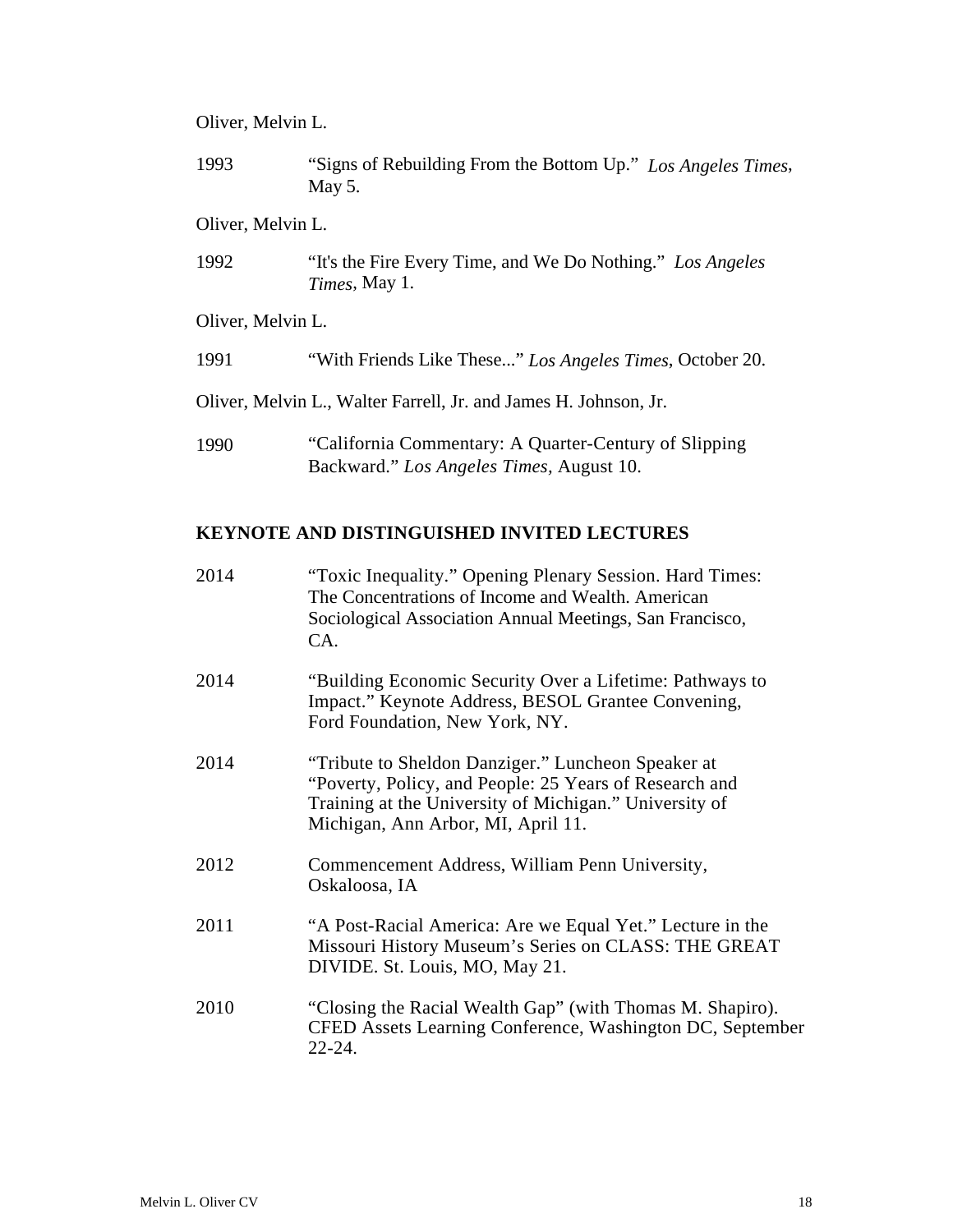| 2009 | "The Housing Crisis and African American Wealth" Martin<br>Luther King Lecture, Vanderbilt University Law School,<br>Nashville, TN, January.                                                                                                                                                                          |
|------|-----------------------------------------------------------------------------------------------------------------------------------------------------------------------------------------------------------------------------------------------------------------------------------------------------------------------|
| 2008 | "What Has Happened to the Dream?" "Race and Wealth in the<br>21st Century." Martin Luther King Lecture, Tufts University,<br>Medford, MA, January 28.                                                                                                                                                                 |
| 2007 | "Wealth, Race and the Sub-Prime Mortgage Market: Reflections<br>from a Scholar's Sojourn into Philanthropy." Distinguished<br>Lecture for Center for the Study of Race, Ethnicity & Gender,<br>Duke University, Durham, NC, October 25, 2007.                                                                         |
| 2007 | "Supporting Successful Graduate Students: The role of Social<br>Support, Cultural Capital and Financial Capital." Keynote<br>Speaker SBES/AGEP National Science Foundation National<br>Conference, University of California, Santa Barbara, Santa<br>Barbara, CA, May 23.                                             |
| 2005 | "Reflections: Helping to Build the Ford Foundation Asset<br>Building and Community Development Program." Keynote to<br>the "Asset Building: The Perspective of People of Color<br>Convening." Tuskegee University, Tuskegee, AL, October 3.                                                                           |
| 2004 | "Asset Building: The Promises and Perils of a New Framework<br>for Reducing Poverty and Injustice." Keynote Speaker at the<br>40th Anniversary of the Heller School of Public Policy, Brandeis<br>University, Waltham, MA, April 18.                                                                                  |
| 2003 | "Wealth and Racial Inequality." Ralph Abascal Memorial<br>Address at the Trina Greer Public Interest and Social Justice<br>Retreat, Santa Cruz, CA, March 15.                                                                                                                                                         |
| 2003 | "It Takes a Region: New Strategies for Sustainable, Equitable<br>and Inclusive Community Development" Inaugural Lecture in<br>the series on "Alleviating Poverty and Building Assets for the<br>Development of World Class Communities: Partnerships and<br>Collaboration". Whitworth College, Spokane, WA, March 13. |
| 2001 | "Understanding Black Economic Disadvantage." Sixth Annual<br>Lecture in The Butler A. Jones Endowed Lecture Series,<br>Cleveland State University, Cleveland, OH, April 12.                                                                                                                                           |
| 2000 | "Social Networks, Social Capital and Meaning in Later Life."<br>Keynote presented to the Jarvie Commonweal Service and the<br>Brookdale Center for Aging's Colloquium, "The Search for<br>Meaning in Later Life." New York, NY, June 8.                                                                               |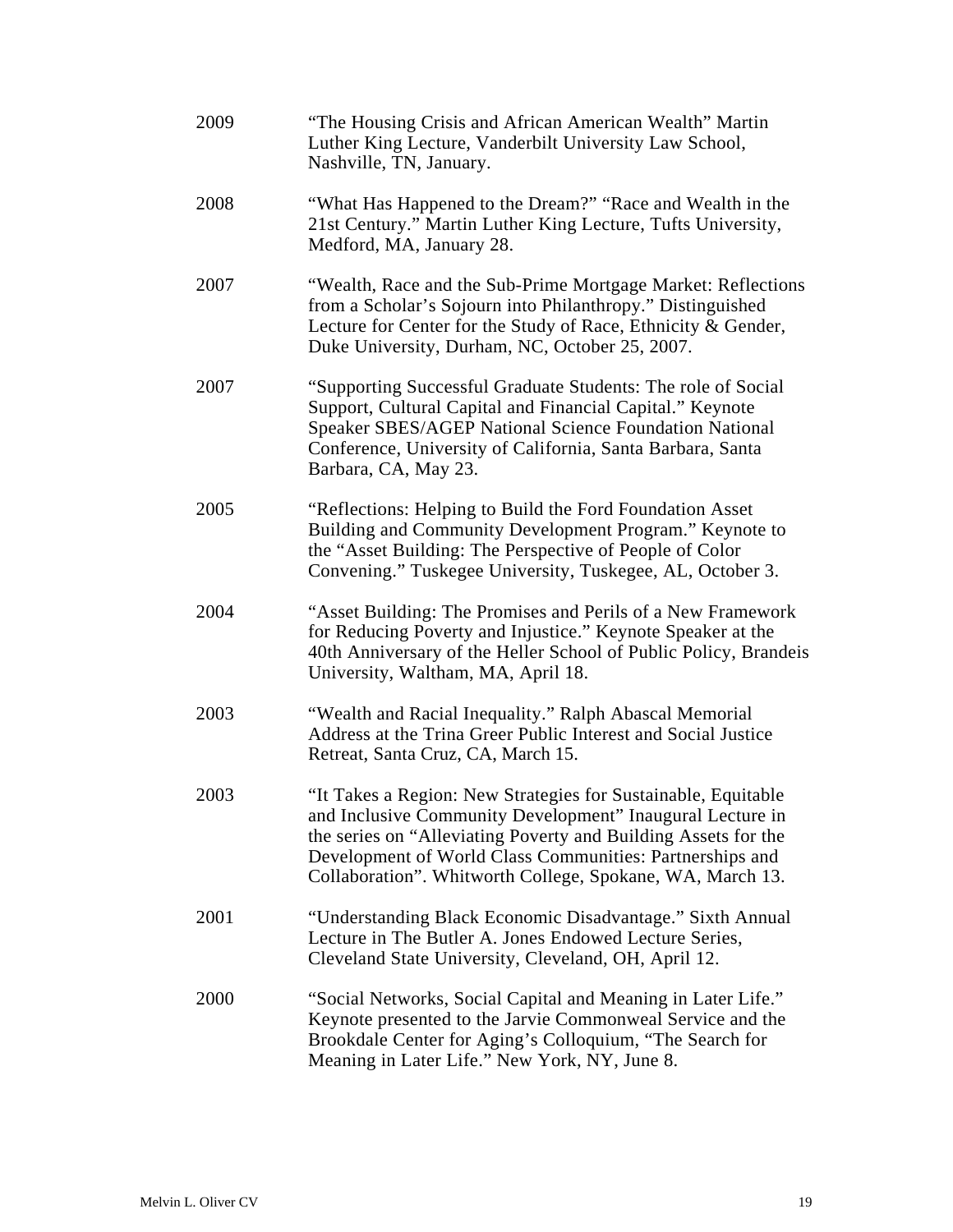| 2000 | "Securing Economic Justice: An Assets Perspective." Plenary at<br>the Annual Program Meeting of the Council on Social Work<br>Education. New York, NY, February 26.                                                                                                   |
|------|-----------------------------------------------------------------------------------------------------------------------------------------------------------------------------------------------------------------------------------------------------------------------|
| 1999 | "Asset Building and Community Development: The Challenge of<br>Achieving Economic Security." Keynote Speaker, Massachusetts<br><b>Association of Community Development Corporations 18th</b><br>Annual Meeting, Boston, MA, November 30.                              |
| 1999 | "Race and Wealth: Closing the Wealth Gap." Keynote Address,<br>Ninth Annual World of Wellesley Symposium, Babson College,<br>Babson, MA, November 3.                                                                                                                  |
| 1999 | "Asset Building: The Final Frontier." Plenary Speaker, National<br>Federation of Community Development Credit Unions 25th<br>Anniversary Meeting, New York, NY, June 18.                                                                                              |
| 1999 | "Not Born on Third Base: Black/White Wealth Inequality in<br>Historical and Contemporary Perspective." The Twenty-Ninth<br>Annual Theodore G. Standing Lecture on Human Community,<br>Department of Sociology, State University of New York,<br>Albany, NY, April 21. |
| 1999 | "Not Born on Third Base: Black/White Wealth Inequality in<br>Historical and Contemporary Perspective." University Lecture,<br>University of Wisconsin, Madison, WI, February 18, 1999.                                                                                |
| 1998 | "Wealth Creation in the Black Community: Challenges and<br>Promise." Opening speaker at Investing our Intellectual Capital,<br>sponsored by The Partnership. Boston, MA, November 20.                                                                                 |
| 1998 | "Race and Wealth" (with Thomas M. Shapiro). Metropolitan<br>Lecture. Wright State University. Dayton, OH, November 4.                                                                                                                                                 |
| 1998 | "Theory and Research on Race and Wealth in the United States"<br>(with Thomas M. Shapiro). Sorokin Lecture, Pacific Sociological<br>Association, San Francisco, CA, April 18.                                                                                         |
| 1997 | "Asset Building: A New Paradigm for Social Welfare." Kenneth<br>L.M. Pray Lecture, School of Social Work, University of<br>Pennsylvania, Philadelphia, PA, December 4.                                                                                                |
| 1997 | "Race and Wealth: The Enduring Significance of Race"<br>King/Chavez Lecture, Department of Sociology, University of<br>Michigan, Ann Arbor, MI, April 17.                                                                                                             |
| 1997 | "New Directions in Asset Building and Community Economic<br>Development." Keynote Speaker, Seedco/HBCU Partnerships for<br>the Future Conference, Houston, TX, April 1.                                                                                               |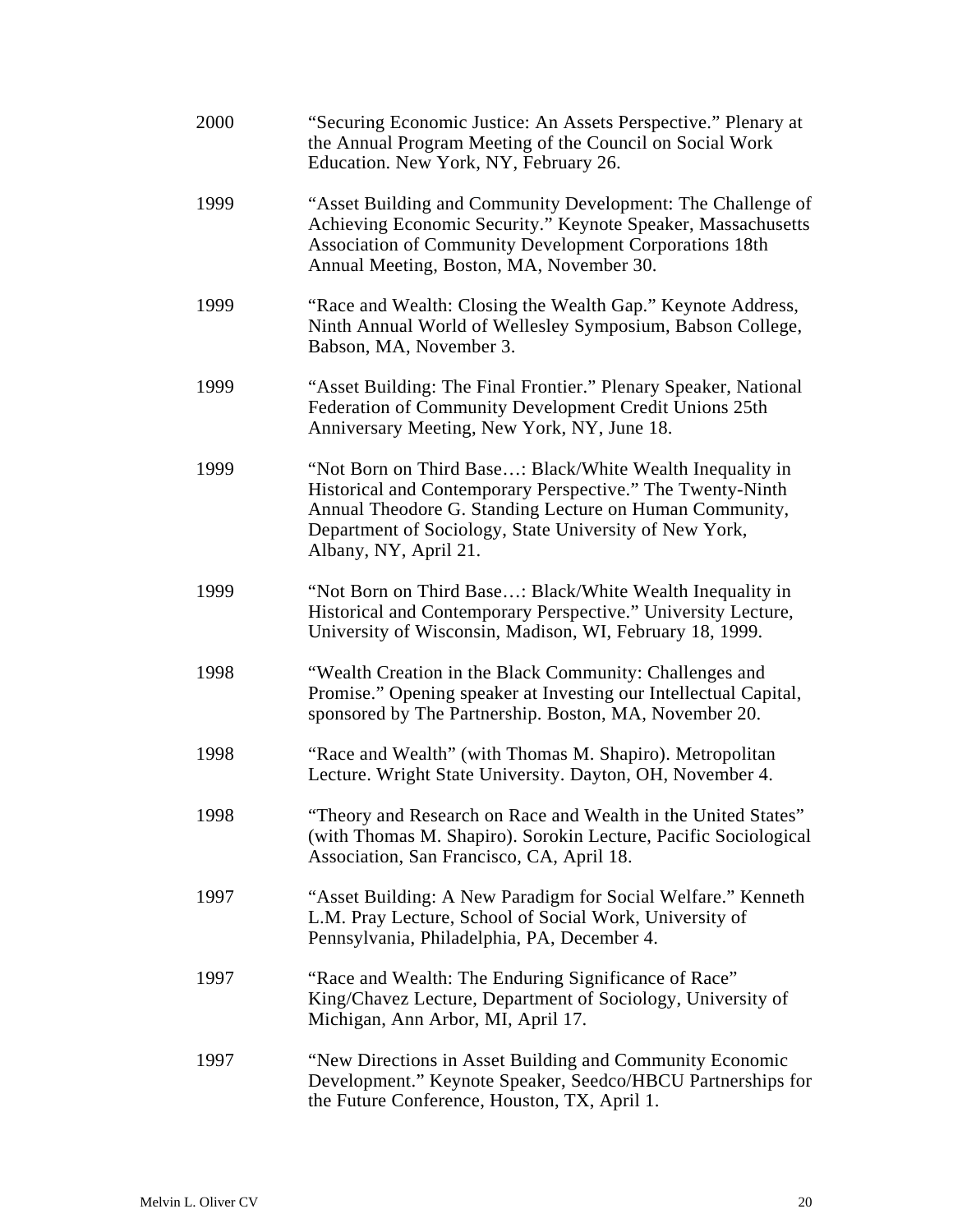| 1996 | "Defining Community Capacity." Keynote Address given to the<br>Seminar on Community Capacity Building and School Reform.<br>Howard Samuels State Management and Policy Center, The<br>Graduate School and University Center of The City University of<br>New York, April, New York, NY. |
|------|-----------------------------------------------------------------------------------------------------------------------------------------------------------------------------------------------------------------------------------------------------------------------------------------|
| 1996 | "An Overview of Labor Markets in Various Cities." Keynote<br>Presentation given to the Conference on "Jobs and the Economy:<br>A National Conference for Funders" sponsored by the<br>Neighborhood Funders Group, February 1996.                                                        |
| 1995 | "The World of the Urban Child: The Family, School and<br>Community Context." Third Robert J. Schlegel Lecture in Social<br>Pediatrics. King/Drew Medical Center, Los Angeles, CA,<br>September 12.                                                                                      |
| 1995 | "Linking Scholarship, Community Service and Diversity: The<br>Role of UCLA in the 21st Century." Keynote Address given at<br>the UCLA Alumni Dinner for Delegates to the Legislative<br>Briefing, Sacramento, CA, March 20.                                                             |
| 1995 | "The Urban Context and the Role of University-Community<br>Collaboration." Keynote Address to Conference on University-<br>Public School Collaboration, Oakland, CA, February 23.                                                                                                       |
| 1993 | "Can We All Get Along?: Rejuvenating America's Commitment<br>to Racial Justice." President's Convocation Address, William<br>Penn College, Oskaloosa, IA, September 15.                                                                                                                 |
| 1993 | "Diversity and Class Polarization in the City of Angels: The<br>Blade Runner Scenario." Major Globus Lecture, Baruch College,<br>New York, NY, December 14.                                                                                                                             |
| 1993 | "Preparing for a New Day." Keynote Address presented at the<br>'Strategies for the Development of the African-American<br>Manchild II" Conference. Los Angeles Southwest College, Los<br>Angeles, CA, February 6.                                                                       |
| 1992 | "The Structure of Inequality in American Society" (with Thomas<br>M. Shapiro). Keynote Address delivered to the Federal Reserve<br>Bank of Kansas City's Conference on "Credit and the<br>Economically Disadvantaged," Denver, CO, October 8.                                           |

# **PAPERS AND LECTURES PRESENTED**

2008 Author Meets Critics: Wealth/White Wealth (10th anniversary edition). Eastern Sociological Society Annual Meeting, New York, NY, February 21.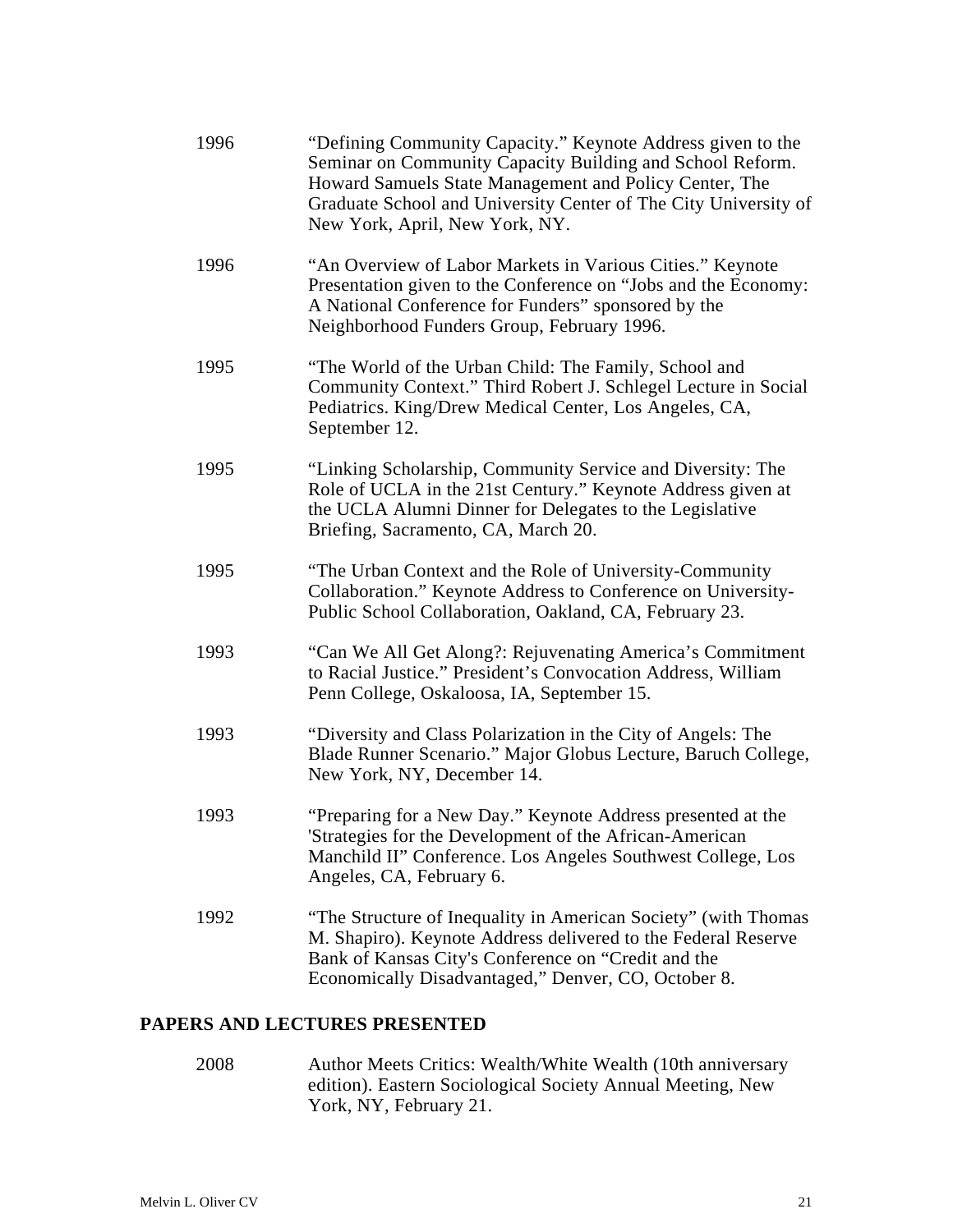| 2007 | "Risk in International Asset Building." Center for Social<br>Development Global Symposium on Savings, Assets, and<br>Financial Inclusion; Singapore, June 30.                                                                                                 |
|------|---------------------------------------------------------------------------------------------------------------------------------------------------------------------------------------------------------------------------------------------------------------|
| 2007 | "Urban Economic Dislocations and Race." UCLA School of<br>Law; Critical Race Studies Program Symposium, Institutional<br>and Structural Racism, Los Angeles, CA, April 18.                                                                                    |
| 2007 | "How do Administrators Value Sociology." Paper presented at<br>the Pacific Sociological Association Annual Meeting,<br>Sociology's Status in the Academy: Perspectives of<br>Administrators Who Are Sociologists, March 31.                                   |
| 2007 | "Talking About Race" Symposium, Lunch Keynote Speaker,<br>Kirwan Institute for the Study of Race & Ethnicity, Ohio State<br>University, Columbus, OH, March 2.                                                                                                |
| 2007 | "Increasing Wealth Inequality: From Social Investment to<br>Privatized Citizenship." Kirwan Institute for the Study of Race &<br>Ethnicity, Ohio State University, Columbus, OH, March 2.                                                                     |
| 2006 | The Fragile State of the Black Middle Class, Congressional<br>Black Caucus Foundation Inc., Changing Course, Confronting<br>Crises, Continuing the Legacy, Washington, DC, September 8.                                                                       |
| 2006 | Perspectives from Social Research and Philanthropy, Plenary<br>lecture presented at the Center for Social Development's State<br>Assets Policy Conference, St. Louis, MO, June 28.                                                                            |
| 2006 | Public Sociology and Social Movements. Lecture, 45 Years of<br>Democratic Activism: Legacies and Learning Conference, UC<br>Santa Barbara, Santa Barbara, CA, May 5.                                                                                          |
| 2006 | Lesson from Research on Asset Building and the Role of<br>Financial Institutions Lecture presented at the CFED/Federal<br>Reserve Bank Conference on Tapping Emerging Markets:<br>Financial Institutions' Roles in Wealth-Building, Atlanta, GA,<br>April 19. |
| 2006 | "The Changing Context of Black Wealth/White Wealth: 1995-<br>2005." Lecture presented to the Center for the Study of Wealth<br>and Inequality, Columbia University, New York, NY, April 18.                                                                   |
| 2005 | Public Sociology: Sociology Can it Do Better. Lecture,<br>Department of Sociology, University of Nevada, Las Vegas, Las<br>Vegas, NV, April 22.                                                                                                               |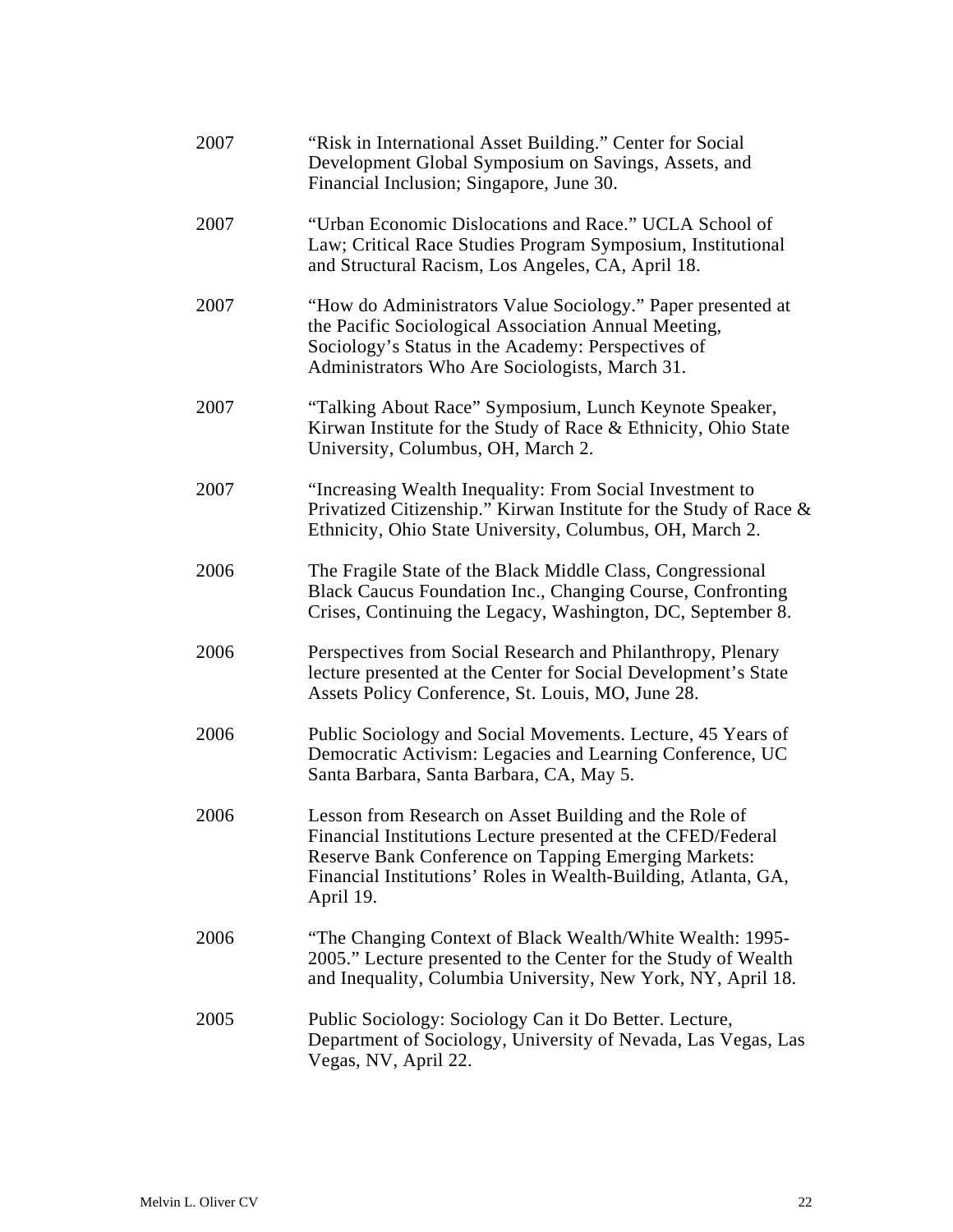| 2005 | Race and Wealth: One Step Forward, Two Steps Back Lecture<br>presented at the William S. Boyd School of Law, UNLV, Las<br>Vegas, NV, April 22                                                                                             |
|------|-------------------------------------------------------------------------------------------------------------------------------------------------------------------------------------------------------------------------------------------|
| 2005 | "Race, Wealth and Assets." Inaugural panel of the Center on<br>Poverty, Work, and Opportunity, University of North Carolina,<br>Chapel Hill, NC, March 21.                                                                                |
| 2005 | "Can We Preserve the Progressive Soul of Asset-Based Social<br>Policy?" Lecture presented to the Missouri Historical Society -<br>Washington University Partnership Program. St. Louis, MO,<br>February 7.                                |
| 2005 | "Black Wealth/White Wealth: The Historical Legacy." Public<br>Lecture Program, Missouri Historical Society, St. Louis, MO,<br>February 5.                                                                                                 |
| 2004 | "Sociology Can Do Better: Public Sociology in the US." Special<br>Session on Public Sociology in the United States, Annual<br>Meetings of the American Sociological Association, San<br>Francisco, CA.                                    |
| 2004 | "Building Assets to Reduce Poverty and Injustice" (with Pablo<br>Farias). Lecture presented to the Reducing Poverty through Asset<br>Based Development USAID Training Workshop, Washington,<br>DC, January.                               |
| 2001 | "Disparities in Wealth: What Can be Done?" Lecture presented<br>to the Department of Sociology, Columbia University, New<br>York, NY, February 27.                                                                                        |
| 2001 | "The Racialization of Wealth Inequality." Keynote presented at<br>the Workshop on "Property, Wealth and Inequality." Association<br>of American Law Schools Annual Meeting, San Francisco, CA,<br>January 4.                              |
| 2000 | "Asset Development and the Black Community." Presentation to<br>the Interdenominational Theological Center Seminary Institute<br>of Church Administration and Management Conference on "The<br>Privilege to Ask." Indianapolis. March 14. |
| 2000 | "Shadows of the Past/Patterns of the Present: The Case of Race<br>and Wealth." Lecture presented at Mount Holyoke College,<br>South Hadley, MA, March 23.                                                                                 |
| 1998 | "Wealth and Racial Stratification" (with Thomas M. Shapiro).<br>Paper presented at "A Research Conference on Racial Trends in<br>the United States" sponsored by the National Research Council,<br>Washington DC, October 15, 1998.       |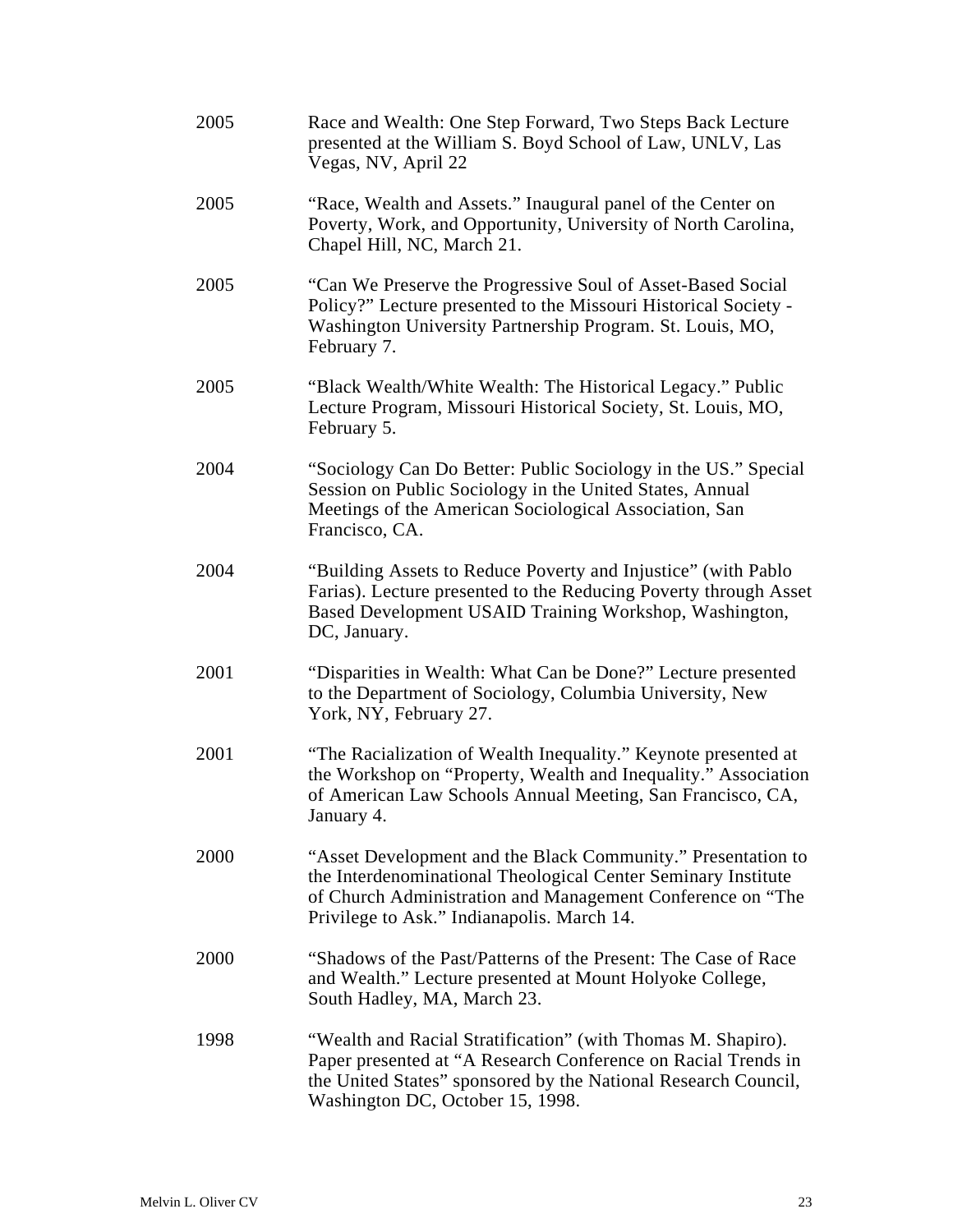| 1998 | "Race and Economic Capital over the Life Course." Paper<br>presented at the American Sociological Association, San<br>Francisco, August 23.                                                                                                                                                |
|------|--------------------------------------------------------------------------------------------------------------------------------------------------------------------------------------------------------------------------------------------------------------------------------------------|
| 1998 | "Asset Development and Community Development: Towards a<br>New Paradigm." Lecture presented to the Community Economic<br>Development Program, Hampshire College, Manchester,<br>New Hampshire, June 26.                                                                                    |
| 1998 | "Linking to the Regional Economy." Lunchtime talk presented to<br>the conference "Development for Whom?: The Future of<br>Boston's Low-Income Communities." Sponsored by the Center<br>for Community Economic Development, University of<br>Massachusetts, Boston. Cambridge, MA, June 11. |
| 1998 | "Asset Building in the Rural South." Lecture presented at the<br>Federation of Southern Cooperatives Land Assistance Fund,<br>Epes, Alabama, May 6.                                                                                                                                        |
| 1998 | "Spreading the Wealth: The Challenge for the New Millennium."<br>Lecture presented at Queens' College Labor Breakfast Forum,<br>CUNY Graduate Center, New York, NY, May 4.                                                                                                                 |
| 1998 | "Constructing Racial Privilege: The Case of Wealth in the U.S."<br>Lecture presented at the conference "Beyond Racism: Brazil,<br>South Africa and the United States in the Twenty-First Century."<br>Comparative Human Relations Initiative, Cape Town, South<br>Africa, March 4.         |
| 1997 | "Understanding Black Economic Disadvantage: The Case of<br>Wealth." Colloquium presented to the Urban Studies Faculty,<br>University of Pennsylvania, Philadelphia, PA, December 4.                                                                                                        |
| 1997 | "Pathways from Poverty to Economic Security: An Asset<br>Building Perspective." Lecture presented to the Community<br>Development Venture Capital Alliance, Baltimore, MD,<br>December 3.                                                                                                  |
| 1997 | "Boston in the Context of American Cities." Wrap-up for the<br>Conference, "Greater Boston in Transition: Race, Ethnicity, and<br>Economic Development on the Eve of the 21st Century."<br>John F. Kennedy Library, Boston, MA, October 28.                                                |
| 1997 | "Up from Diversity: Pathways for Social Change in the 21st<br>Century." Featured Speaker at 1997 annual conference of Ford<br>Foundation Fellows, "The Power of Diverse Unity."<br>Washington, DC., October 17.                                                                            |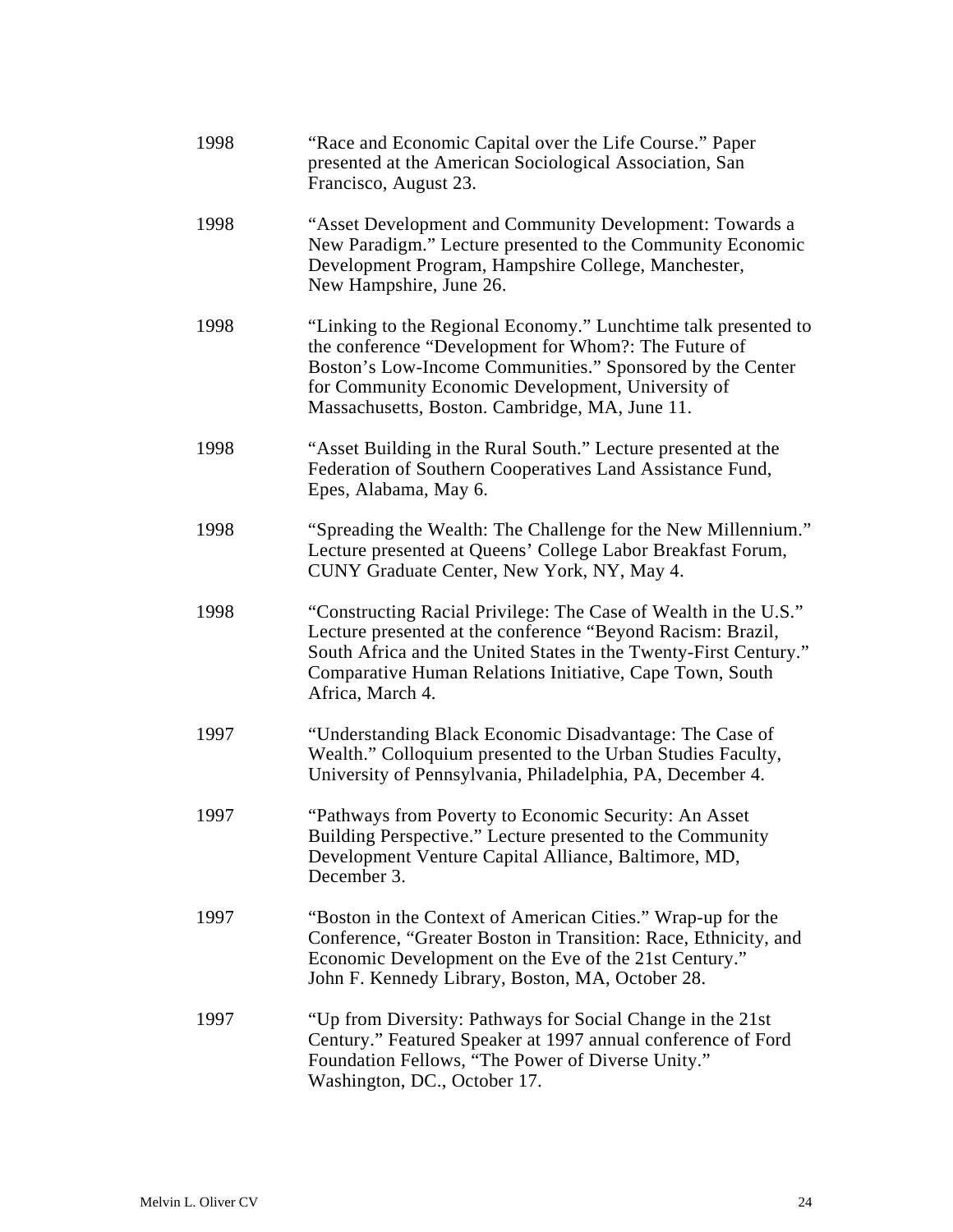| 1997 | "Asset Development and Community Economic Development."<br>Association of Black Foundation Executives, Council of<br>Foundations, Honolulu, May 5.                                                                                                         |
|------|------------------------------------------------------------------------------------------------------------------------------------------------------------------------------------------------------------------------------------------------------------|
| 1997 | "Asset Development Strategies for Community Development."<br>School of Urban Planning, Massachusetts Institute of<br>Technology, April 28.                                                                                                                 |
| 1997 | "Building Partnerships: Toward an Asset Development<br>Approach." Lecture presented at the "Building Partnerships for<br>Sustainable Food and Livelihood Security" conference, M.S.<br>Swaminathan Research Foundation, Chennai, India, February 3-<br>6.  |
| 1997 | "New Programs in Community Development." Lecture presented<br>at the colloquium "Reexamining Community Development: The<br>New Economic and Policy Realities," hosted by The William<br>Penn Foundation and The Delaware Reinvestment Fund, January<br>29. |
| 1996 | "Translating Scholarship into Philanthropy: Issues and a Case<br>Study." Sociology Department Colloquium, New School for<br>Social Research, New York, November.                                                                                           |
| 1996 | "An Asset Development Approach to Economic Policy."<br>Luncheon talk given to first year students and faculty at the<br>School of Management and Public Policy, New School for Social<br>Research, New York, September.                                    |
| 1996 | "Public Policy Forum with Secretary of Health and Human<br>Services, Donna Shalala." Panelist at the Annual Meetings of the<br>American Sociological Association, New York. August, 1996                                                                   |
| 1996 | "Introduction" (with Thomas M. Shapiro), Author Meets Critics<br>Session on Black Wealth/White Wealth: A New Perspective on<br>Racial Inequality, Annual Meetings of the American<br>Sociological Association, August, 1996.                               |
| 1996 | "Wealth and Racial Inequality." Paper presented at the session<br>on "Inequality" at the annual meetings of the American Political<br>Science Association, San Francisco, CA, May.                                                                         |
| 1995 | "Black Wealth/White Wealth: A Source of Continuing Racial<br>Inequality." Lecture to the UCLA Emeriti Association, Fall<br>Dinner Meeting, November 15.                                                                                                    |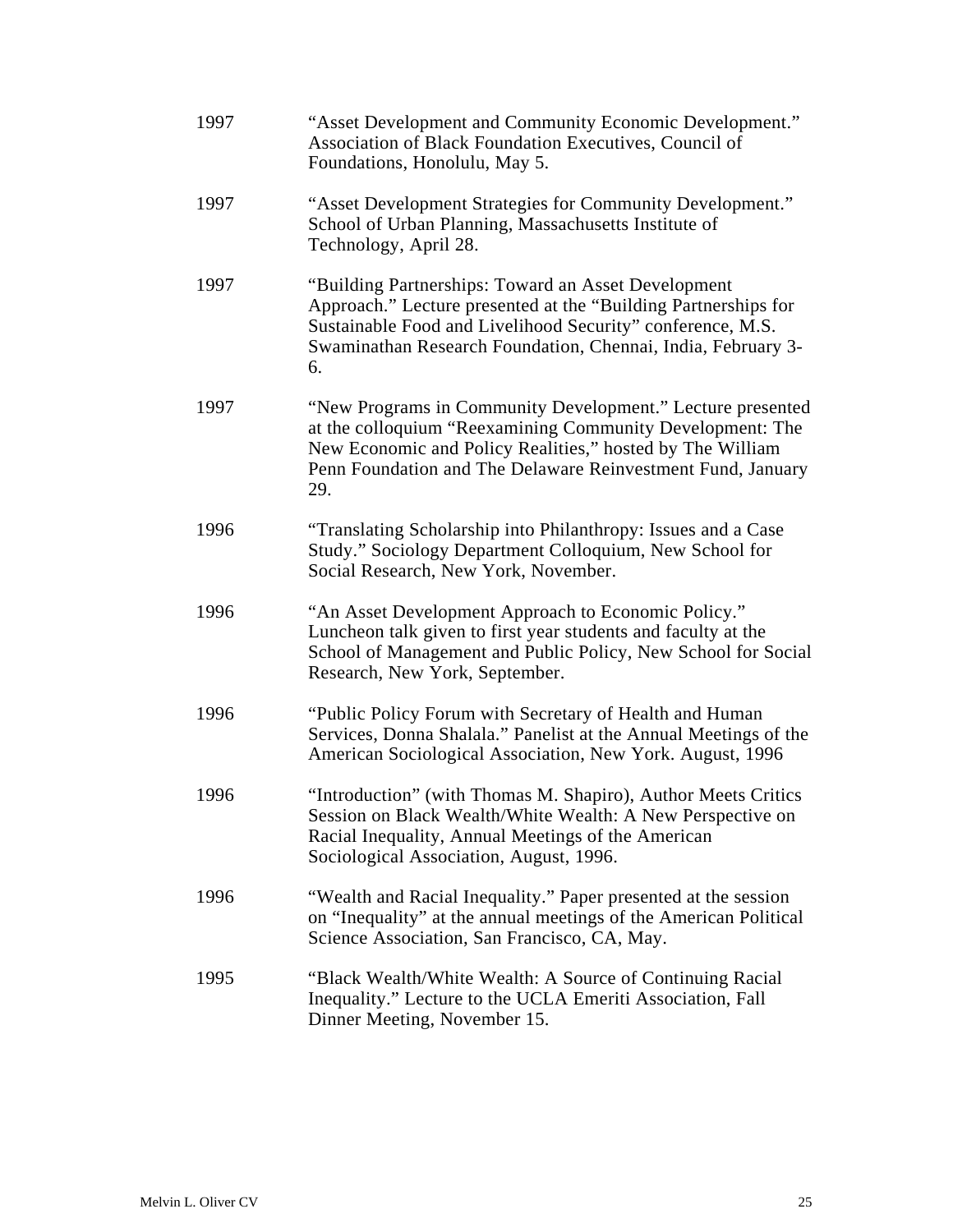| 1995 | "Black Wealth/White Wealth: A New Perspective on Racial<br>Inequality." Invited lectures at University of California, Santa<br>Barbara, October 13, University of California, Santa Cruz,<br>November 5.                                                                                                                         |
|------|----------------------------------------------------------------------------------------------------------------------------------------------------------------------------------------------------------------------------------------------------------------------------------------------------------------------------------|
| 1995 | "Urban Poverty: Are We at the Dusk of the Twentieth Century or<br>the Dawn of the Twenty-First Century' Lessons From Los<br>Angeles and the Multi-City Survey of Urban Inequality."<br>Luncheon Talk presented to the Board of Trustees, Ford<br>Foundation. September 23, 1995.                                                 |
| 1995 | "The Los Angeles Rebellion, Three Years After." Lecture given<br>at the Multiethnic Los Angeles Conference sponsored by the<br>Asian American Studies Center, UC Riverside, February 17.                                                                                                                                         |
| 1994 | "Blacks and Poverty in California." Keynote Address given to<br>the California Legislative Black Caucus Staff Meeting and<br>Hearing on the Black Family, "The Politics of Poverty and the<br>Poverty of Politics," Sacramento, CA, October 14.                                                                                  |
| 1994 | "African Americans and Immigration: Private Troubles and<br>Public Issues." Paper presented at the Annual Meetings of the<br>American Sociological Association, August 7, 1994.                                                                                                                                                  |
| 1994 | "Ethnicity as Group Position: The Case of African Americans."<br>Paper presented at the Annual Meetings of the American<br>Sociological Association, August 7, 1994.                                                                                                                                                             |
| 1994 | "What is the Relevance of Black Politics in the Global City?:<br>Black Class Polarization in the Context of Economic and<br>Demographic Restructuring in Los Angeles" (with David M.<br>Grant). Paper presented at the Conference on "The African"<br>American Community and the Politics of the Urban Crisis."<br>UCLA, May 23. |
| 1994 | "Plain Talk on African Americans and Immigration."<br>Presentation at the "Emerging Majorities/Warring Minorities<br>Conference," University of California, Santa Cruz, CA, March 5.                                                                                                                                             |
| 1994 | "Lessons for Urban Policy from the 1992 L.A. Rebellion: New<br>or Deja Vu?" College of Urban, Labor and Metropolitan Affairs,<br>1994 Luncheon Series, Wayne State University, Detroit, MI,<br>February 17.                                                                                                                      |
| 1994 | "Unraveling the Paradox of Deepening Urban Inequality: The<br>Multi-City Survey of Urban Inequality." Colloquium<br>presentation to the Department of Sociology, Wayne State<br>University, Detroit, MI, February, 18.                                                                                                           |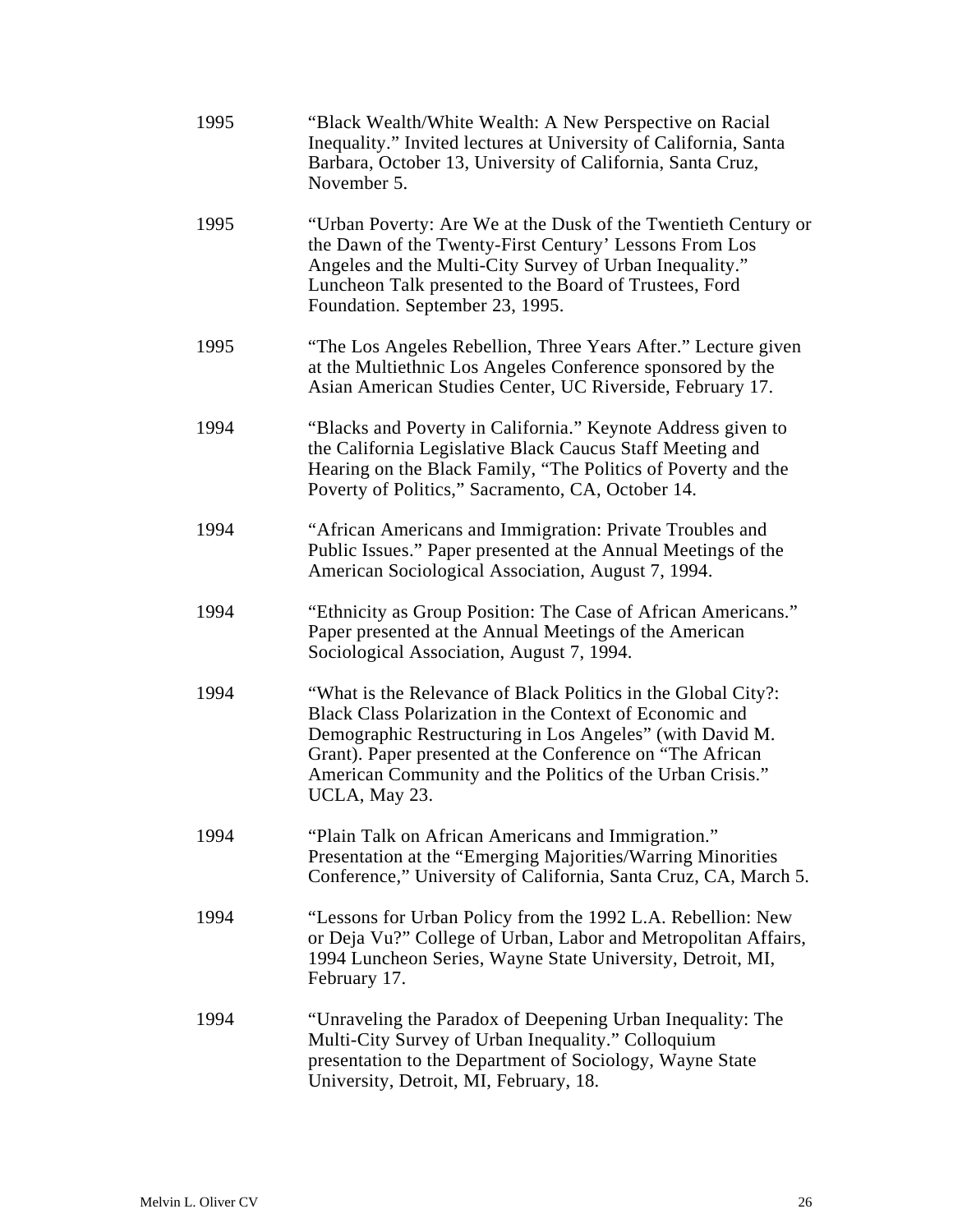| 1994 | "Making Space for Coalition Building: Multi-Ethnic Los<br>Angeles?" Paper presented at the "Beyond Los Angeles: Urban<br>America at Crossroads" Conference, Stanford Center for<br>Chicano Research, Stanford University, Stanford, CA, January<br>27.                                                      |
|------|-------------------------------------------------------------------------------------------------------------------------------------------------------------------------------------------------------------------------------------------------------------------------------------------------------------|
| 1993 | "Making Space for Multi-cultural Coalitions: The Prospects for<br>Coalition Politics in Los Angeles." Paper presented at the<br>Graduate Center, City University of New York, New York, NY,<br>December 13.                                                                                                 |
| 1993 | "Making Space for Multi-Ethnic Coalitions" (with David M.<br>Grant and Alaric Battle). Paper presented at the Conference on<br>Multi-Ethnic Coalition Building in Los Angeles, The Institute<br>for Asian American and Pacific Asian Studies, California State<br>University, Los Angeles, CA, November 19. |
| 1993 | "Economic Restructuring and Interethnic Relations." Lecture<br>presented to the University of California Humanities Research<br>Institute Minority Discourse Resident Research Group on "The<br>Case of California: Processes of Diversity in Community," UC-<br>Irvine, Irvine, CA, November 4.            |
| 1993 | "Social Science Models of Interethnic Conflict and Everyday<br>Life." Paper Presented (in absentia) at the Social Science History<br>Association annual meetings, Baltimore, MA, November 4.                                                                                                                |
| 1993 | "Inequality and Wealth in American Society" (with Thomas M.<br>Shapiro). Paper presented at the Cleveland Federal Reserve Bank<br>Conference 1993 Annual Community Reinvestment Forum on<br>"Developing Proactive Solutions in a Dynamic Environment,"<br>Columbus, OH, September 23-24.                    |
| 1993 | "A Friendly Critic's Thoughts on In the Barrio: Latinos and the<br>Underclass Debate." Paper presented at the Annual Meetings of<br>the American Sociological Society, Miami Beach, FL, August<br>17.                                                                                                       |
| 1993 | "Reflections on the Los Angeles Rebellion." Paper presented at<br>the Association of Black Sociologists Annual Meetings, Fort<br>Lauderdale, FL, August 11.                                                                                                                                                 |
| 1993 | "The Nexus of Poverty and Race." Lecture presented at the Los<br>Angeles American Civil Liberties Union Conference on "Poverty<br>and Inequality in Los Angeles." Whittier College of Law, Los<br>Angeles, CA, May 15.                                                                                      |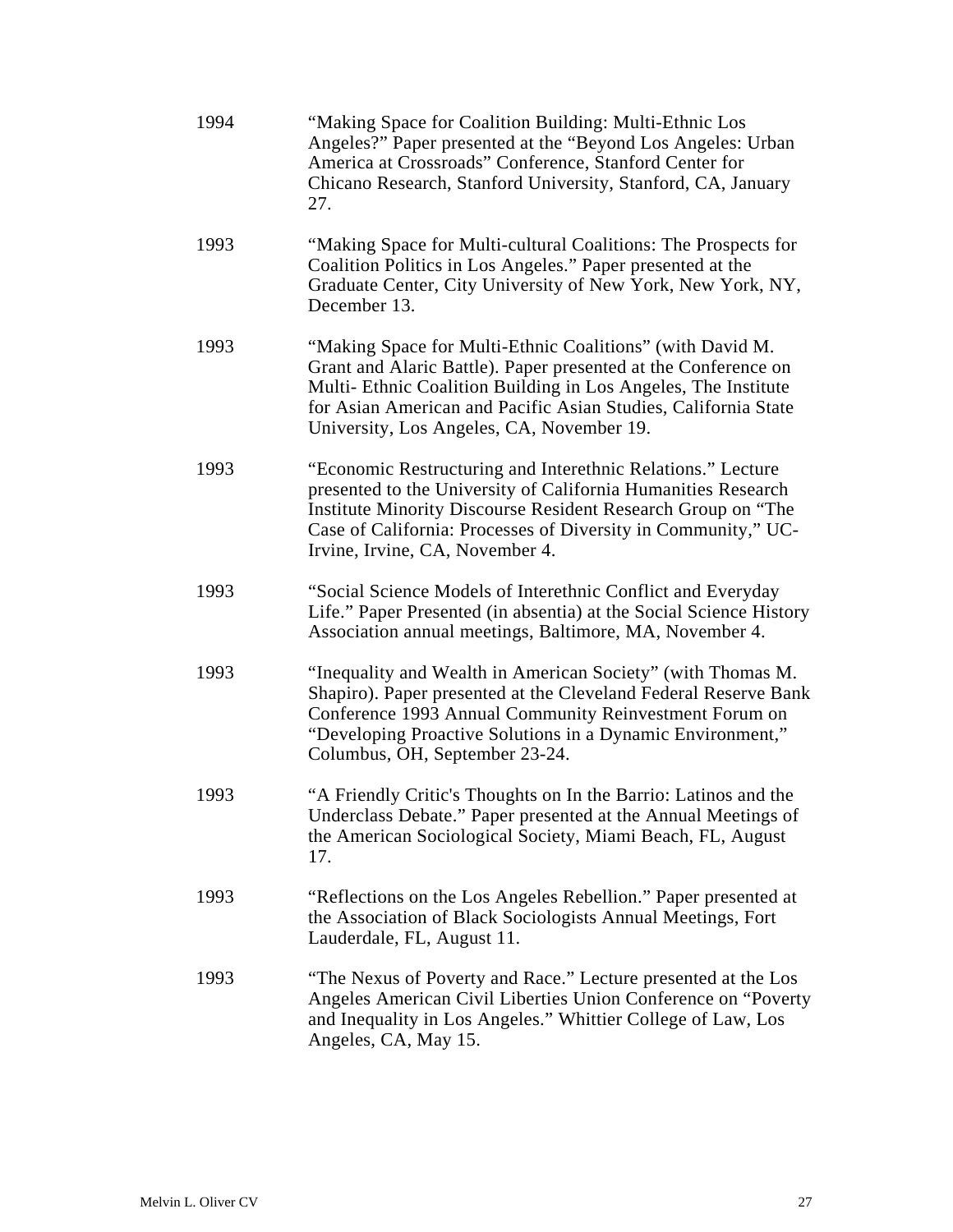| 1993 | "Labor Markets, Mismatches, and Race" Targeting Job in Los<br>Angeles" (with David M. Grant). Paper presented at the Sixth<br>Annual Demographic Workshop, University of Southern<br>California, Los Angeles, CA, April.                                                      |
|------|-------------------------------------------------------------------------------------------------------------------------------------------------------------------------------------------------------------------------------------------------------------------------------|
| 1993 | "The Multi-City Survey of Urban Inequality: A Natural History<br>of an Unnatural Research Project." Lecture presented at the<br>Communities and Institutions Colloquium Series, UCLA<br>Department of Sociology, Los Angeles, CA, April 20.                                   |
| 1993 | "Points of Intersection for Ethnic Groups in the U.S." Lecture<br>presented at the Japanese American National Museum, Los<br>Angeles, CA, April 10.                                                                                                                           |
| 1993 | "Koreans and Latinos in Los Angeles: The Hidden Conflict."<br>Presentation presented at the Conference on New Directions for<br>the Korean American Community, University of Southern<br>California, Los Angeles, CA, March 20.                                               |
| 1993 | "Causes and Consequences of the Los Angeles Rebellion." Paper<br>presented at the Western Political Science Association,<br>Pasadena, CA, March 19.                                                                                                                           |
| 1993 | "Lessons from the Los Angeles Urban Unrest--One Year Later."<br>Presentation to the Joint Conference of the AFL-CIO Education<br>Department and University and College Labor Association, Los<br>Angeles, CA, March 18.                                                       |
| 1993 | "The Economic Status of the African American Community:<br>Obstacles to Viable Economic Development." Presentation to the<br>first "State of the African-American Economy Summit." Los<br>Angeles, CA, February 18.                                                           |
| 1993 | "Race Relations in California: The Impact of Immigration."<br>Presentation to the California Studies Conference V,<br>"Reassembling California." Sacramento, CA, February 5.                                                                                                  |
| 1993 | "Implications of Diversity for Workforce 2000." Presentation to<br>the Brookings Institution, Senior Management Seminar, Los<br>Angeles, CA January 25.                                                                                                                       |
| 1993 | "Perspectives on Civil Unrest in Los Angeles." Department of<br>Sociology Colloquium, UCLA, Los Angeles, CA, January 20.                                                                                                                                                      |
| 1992 | "The Los Angeles Rebellion: A Retrospective Perspective."<br>(with James H. Johnson, Jr.). Paper presented at the "Policy<br>Options for Southern California" Conference sponsored by The<br>Lewis Center for Regional Policy Studies, UCLA, Los Angeles,<br>CA, November 19. |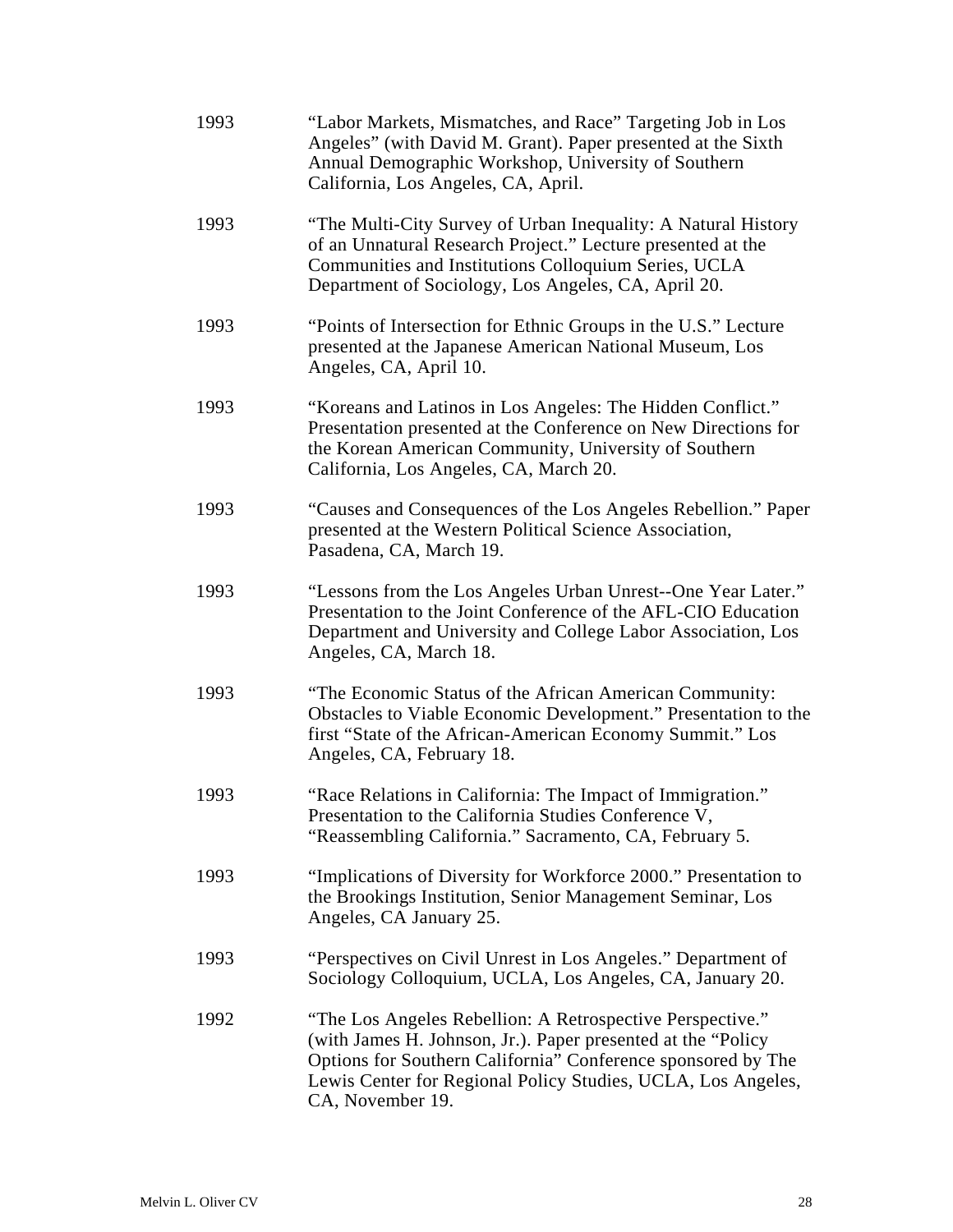| 1992 | "Unraveling the Paradox of Black Youth Joblessness," Paper<br>presented at the WORK-NOW and in the Future Conference,<br>Portland Talk, November 2.                                                                                                                                                                                                       |
|------|-----------------------------------------------------------------------------------------------------------------------------------------------------------------------------------------------------------------------------------------------------------------------------------------------------------------------------------------------------------|
| 1992 | "Economic Restructuring and the Declining Economic Fortunes"<br>of Black Males: Evidence from the Urban Underclass Database"<br>(with James H. Johnson, Jr.). Paper presented at the Social<br>Science Research Council Conference on "The Urban<br>Underclass: Perspectives from the Social Sciences," University<br>of Michigan, Ann Arbor, MI, June 8. |
| 1992 | "The Los Angeles Civil Disturbances: Social Science"<br>Perspectives." Lecture to the Dean's Social Science Council,<br>UCLA, Los Angeles, CA, April 30.                                                                                                                                                                                                  |
| 1992 | "Structural Changes in the U.S. Economy and Black Male<br>Joblessness: A Reassessment." Paper presented at the Program<br>on Poverty, Public Policy, and the Underclass, University of<br>Michigan, Ann Arbor, MI, March 10.                                                                                                                              |
| 1992 | "What We can Learn from Social Network Analysis." Lecture<br>presented at the Program for Research on Black Americans,<br>University of Michigan, Ann Arbor, MI, March 9.                                                                                                                                                                                 |
| 1992 | "Race, Poverty, and Politics." Lecture presented at the UCLA<br>Alumni Association, UCLA Family Weekend, Los Angeles, CA,<br>February 29.                                                                                                                                                                                                                 |
| 1992 | "Black Social Isolation in an Urban Context" (with Rukmalie<br>Jayakody). Paper presented at the International Sunbelt Social<br>Networks Conference, San Diego, CA, February 14.                                                                                                                                                                         |
| 1992 | "Changing Immigration Patterns and their Multicultural<br>Implications" Lecture presented to the faculty of the UCLA<br>School of Arts, Los Angeles, CA, January 27.                                                                                                                                                                                      |
| 1991 | "Structural Change in the American Economy." Lecture<br>presented to the American Vocational Association, Los Angeles,<br>CA, December 12.                                                                                                                                                                                                                |
| 1991 | "Structural Changes in the U.S. Economy and Black Male<br>Joblessness," (with James H. Johnson, Jr.). Urban Poverty<br>Workshop, Center for the Study of Urban Inequality, University<br>of Chicago, Chicago, IL, November 7.                                                                                                                             |
| 1991 | "Black Brilliance: Self-Defined, Self-Directed, and Self-<br>Determined." Conference on Black College Enrollment, San<br>Diego City College, San Diego, CA, October 5.                                                                                                                                                                                    |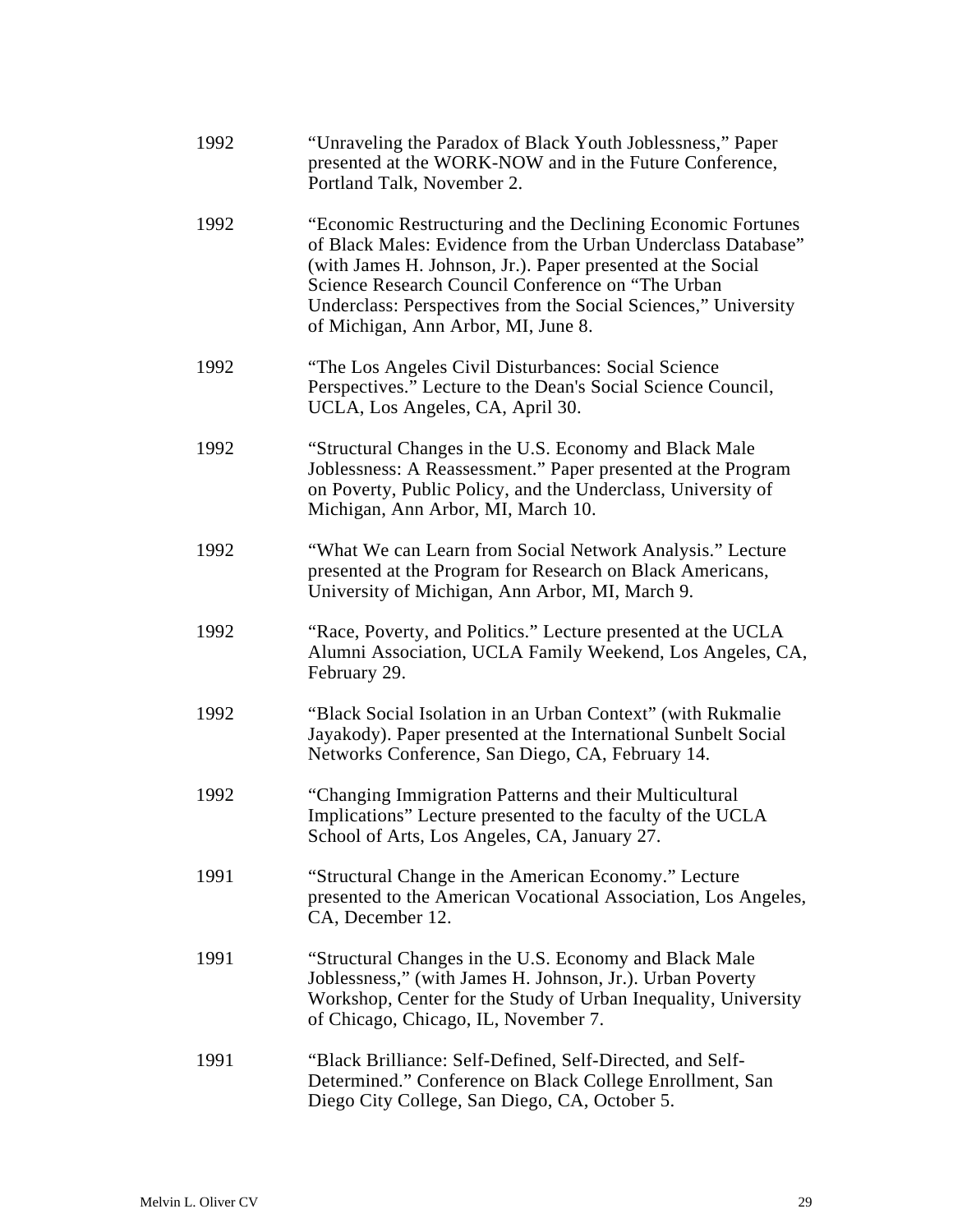| 1991 | "The University Role in Alleviating Urban Poverty" Conference<br>on "Making the Future Different: Networking Strategies and<br>Resources," University of California, Berkeley, CA, September.                                                                                              |
|------|--------------------------------------------------------------------------------------------------------------------------------------------------------------------------------------------------------------------------------------------------------------------------------------------|
| 1991 | "Economic Restructuring and Black Male Joblessness: A Public<br>Policy Perspective." (James H. Johnson, Jr.). Paper presented at<br>the session on "Public Policy and Racial/Ethnic Groups" at the<br>Annual Meetings of the American Sociological Association,<br>Cincinnati, OH, August. |
| 1991 | "Economic Restructuring and Black Male Joblessness."<br>Colloquium, Department of Sociology, University of California,<br>Santa Barbara, Santa Barbara, CA, May.                                                                                                                           |
| 1991 | "The UCLA Center for the Study of Urban Poverty"<br>Undergraduate Research and Training Program in Urban Poverty<br>and Public Policy." Presentation to the UCLA College of Letters<br>and Sciences Advisory Board, UCLA, Los Angeles, CA, April,<br>24.                                   |
| 1991 | "Increasing Societal Bi-Polarization: Impacts on Inter-Ethnic<br>Group Relations." Invited talk at the Chancellor's Retreat on<br>Public Issues Facing UCLA, Los Angeles, CA, April 27.                                                                                                    |
| 1991 | "Wealth of a Nation," Colloquium, Department of Ethnic<br>Studies, University of California, San Diego, CA, April.                                                                                                                                                                         |
| 1991 | "Population Change in California, 1980 to 1990." Paper<br>presented at the Fourth Annual Demographic Workshop,<br>University of Southern California, Los Angeles, CA, April.                                                                                                               |
| 1991 | "Economic Restructuring and Black Male Joblessness in U.S.<br>Metropolitan Areas," (James H. Johnson, Jr. and Melvin L.<br>Oliver). Conference on Labor Markets, The Urban Institute,<br>Fairfax, VA, April.                                                                               |
| 1991 | "Understanding the Inner-City Blues." Paper presented at<br>PROJECT TIDE "We are Family Conference," San Diego, CA,<br>April.                                                                                                                                                              |
| 1991 | "Faculty Speaker." Dr. Ralph Bunche Experience, UCLA<br>Alumni Council, February 10.                                                                                                                                                                                                       |
| 1990 | "The Structural Basis of Black Urban Underclass Behaviors:<br>Some Preliminary Findings" (James H. Johnson, Jr. and Melvin<br>L. Oliver). Paper presented at the Lewis Center for Regional<br>Policy Studies, UCLA, Los Angeles, CA, May.                                                  |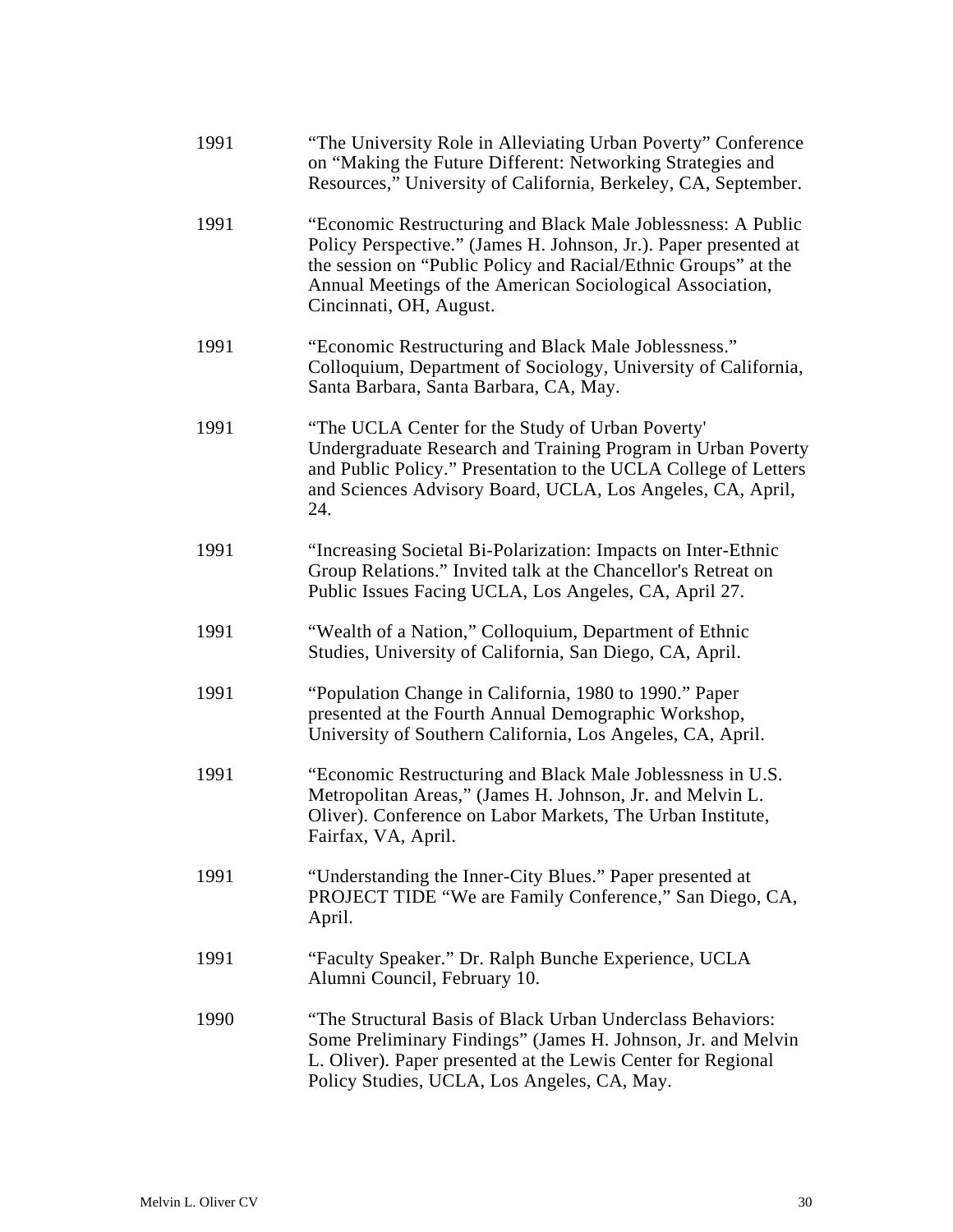| 1990 | "Blacks and the Accumulation of Wealth: How Firm a Basis for<br>the Development of Black Business." Presentation at the Session<br>on "African-American Entrepreneurship in the 1990s" of the<br>"Back to the Basics: Black to the Future" Conference sponsored<br>by the Los Angeles Branch of Jack & Jill and the UCLA Center<br>for Afro-American Studies, Los Angeles, CA, April. |
|------|---------------------------------------------------------------------------------------------------------------------------------------------------------------------------------------------------------------------------------------------------------------------------------------------------------------------------------------------------------------------------------------|
| 1990 | "The Place of Field Studies in the Curriculum: An Example from<br>the SSRC-UCLA Undergraduate Research and Training Program<br>in Urban Poverty and Public Policy Analysis." Presentation at<br>the California Compact, Hoover Center, Stanford University,<br>Stanford, CA, April.                                                                                                   |
| 1990 | "The UCLA Center for the Study of Urban Poverty."<br>Presentation to the Dean's Social Science Council, UCLA, Los<br>Angeles, CA, April.                                                                                                                                                                                                                                              |
| 1989 | "Race and Wealth." (Melvin L. Oliver and Thomas M. Shapiro).<br>Paper presented at the American Sociological Association's<br>Annual Meetings, San Francisco, CA, August 1989.                                                                                                                                                                                                        |
| 1989 | "Family Structure and Black Violence: Reconciling Structure<br>and Process." Comments presented at the Conference "The<br>Decline in Marriage Among African Americans: Causes,<br>Consequences and Policy Implications," UCLA, Center for Afro-<br>American Studies, Los Angeles, CA, June.                                                                                           |
| 1989 | "Tuning in and Turning on the Sociological Imagination." Paper<br>presented at the Third National Conference on Undergraduate<br>Research, Trinity University, San Antonio, TX, April.                                                                                                                                                                                                |
| 1989 | "Money, Money, MoneyMoney: Race and Wealth in American<br>Society." Colloquium presented to the Department of Sociology,<br>University of Arizona, Tucson, AZ, March.                                                                                                                                                                                                                 |
| 1988 | "Interethnic Conflict in Urban America: The Effects of<br>Economic and Social Dislocations, (Melvin L. Oliver and James<br>H. Johnson, Jr.)." Paper presented at the UCLA Center for Afro-<br>American Studies' lecture series on "Intergroup Relations," Los<br>Angeles, CA, November.                                                                                               |
| 1988 | "Is America Declining?" Panel discussion presented to the<br>Dean's Council, UCLA, Los Angeles, CA, November.                                                                                                                                                                                                                                                                         |
| 1988 | "Succeeding in the University." Panel presentation at the "We<br>are Family" Conference sponsored by the UCLA Jackie<br>Robinson Scholarship Fund, October.                                                                                                                                                                                                                           |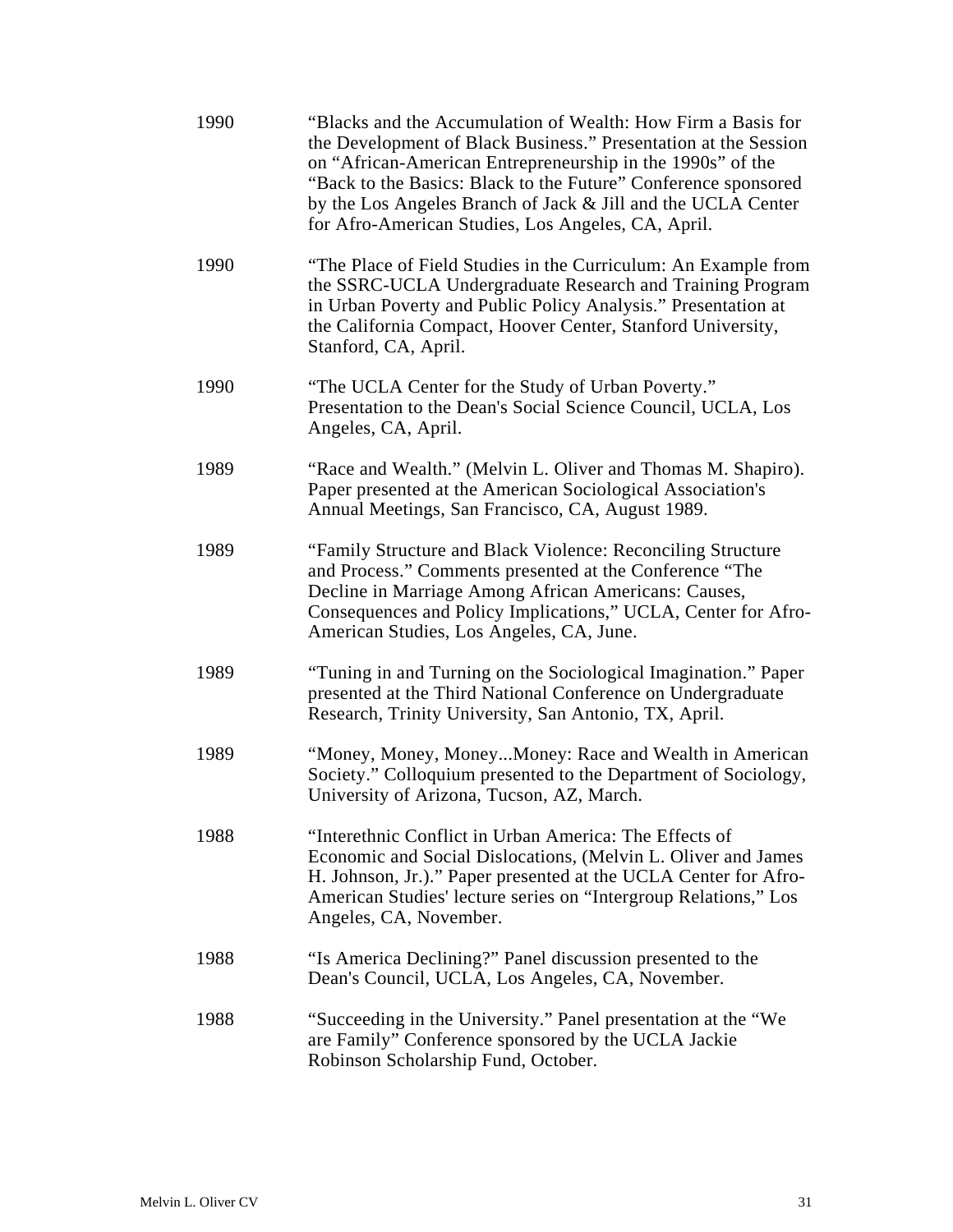| 1988 | "On Racism." Panel presentation to the Freshman Summer<br>Program, September.                                                                                                                                                                                                            |
|------|------------------------------------------------------------------------------------------------------------------------------------------------------------------------------------------------------------------------------------------------------------------------------------------|
| 1988 | "Race and Politics in the Advanced-Industrial City: A Critical<br>Assessment of LA Mayor Tom Bradley's Job Performance"<br>(Bryan O. Jackson and Melvin L. Oliver). Paper presented at the<br>American Political Science Association Annual Meetings,<br>August.                         |
| 1988 | "Wealth of a Nation: A Reassessment of Asset Inequality in<br>America, (Melvin L. Oliver and Thomas M. Shapiro)." Paper<br>presented at the American Sociological Association's Annual<br>Meetings, Atlanta, GA, August 4.                                                               |
| 1988 | "Interethnic Conflict in Urban America: The Effects of Urban<br>Social and Economic Dislocation, (Melvin L. Oliver and James<br>H. Johnson, Jr.). Paper presented at the American Sociological<br>Association's Annual Meetings, Atlanta, GA, August.                                    |
| 1987 | "Intellectual Curiosity: The Cultural Capital of the University."<br>Lecture presented to the Academic Advancement Program,<br>December.                                                                                                                                                 |
| 1987 | "Social Networks in Three Urban Black Neighborhoods."<br>Colloquium presented at University of North Carolina, Charlotte,<br>NC, November.                                                                                                                                               |
| 1986 | "On the 'Community Question'." Paper presented at the<br>American Sociological Association Annual Meetings, New<br>York, NY, September.                                                                                                                                                  |
| 1986 | "Black Conservatives, Reaganomics and Public Policy: The<br>Ideological Connection," (Melvin L. Oliver and Y.O. Webster).<br>Paper presented at the Annual Meetings of the Association of<br>Black Sociologists, New York, NY, August.                                                   |
| 1986 | "Beyond the Neighborhood: The Spatial Distribution of Social<br>Ties in Three Los Angeles Black Communities." Paper presented<br>at "Minorities in the Post-Industrial City: A Conference,"<br>Institute for Social Science Research, University of California,<br>Los Angeles, CA, May. |
| 1986 | "The Demographic Fallacy of the Black Academic: Does Quality<br>Rise to the Top?" (Roslyn A. Mickelson and Melvin L. Oliver).<br>Paper presented at the American Educational Research<br>Association, San Francisco, CA, April.                                                          |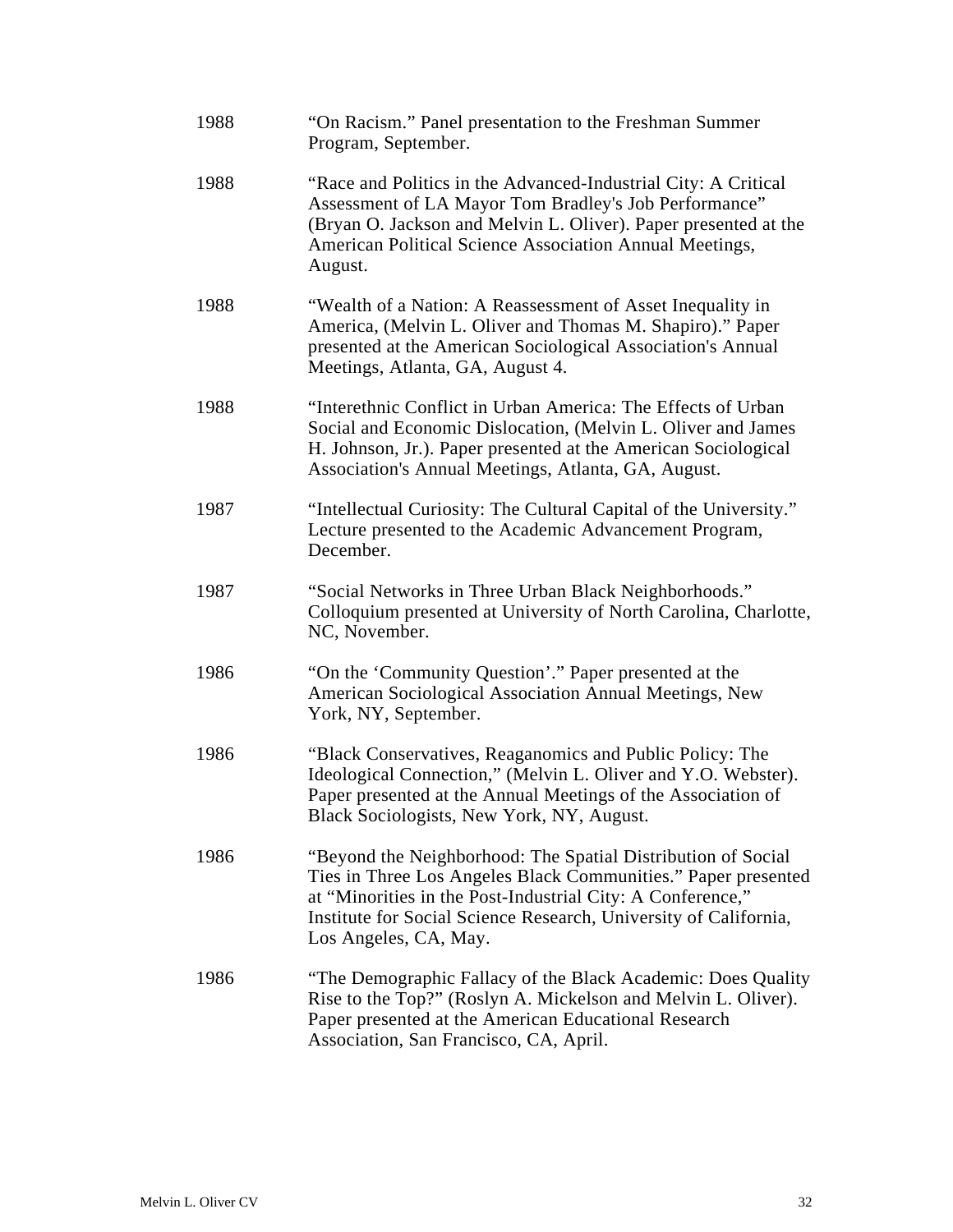| 1985 | "Networks and Well-Being Among Urban Black Women: The<br>Empowering and Depowering Role of Social Networks." Paper<br>presented at the Midwestern Sociological Society, St. Louis,<br>MO, April.                                                                                                 |
|------|--------------------------------------------------------------------------------------------------------------------------------------------------------------------------------------------------------------------------------------------------------------------------------------------------|
| 1985 | "The Movement of Professional Sport Franchises and Growth<br>Politics," (Melvin L. Oliver, Michael Kodama and Maryann<br>Vallario). Paper presented at the Midwestern Sociological<br>Society, St. Louis, MO, April.                                                                             |
| 1984 | "The Urban Black Community as Network." Colloquium<br>presented at Syracuse University, Syracuse, New York, NY,<br>December.                                                                                                                                                                     |
| 1984 | "Inter-Ethnic Conflict in the City of Angels: An Ecological<br>Analysis," (Melvin L. Oliver and James H. Johnson, Jr.). Paper<br>to be presented at the Annual Meetings of the Society for the<br>Study of Social Problems, San Antonio, TX, August.                                             |
| 1983 | "Researching Social Networks in the Black Community"<br>Presentation to the Center for Afro-American Studies Black Bag<br>Seminar Series, University of California, Los Angeles, Los<br>Angeles, CA, October.                                                                                    |
| 1983 | "The Difference Between Blacks and Chicanos in Higher<br>Education and the Difference it Makes," (Melvin L. Oliver,<br>Consuelo Rodriguez and Roslyn A. Mickelson). Paper presented<br>at the annual meeting of the American Sociological Association,<br>August.                                |
| 1983 | "Understanding Social Schisms in the Black Community<br>Through Social Networks." Presentation given in the Colloquium<br>Series entitled "Sociological Perspectives on the Black<br>Community" in the Department of Sociology and Anthropology,<br>Northeastern University, Boston, MA, April.  |
| 1983 | "Supporting Successful Black Students: Personal, Organizational<br>and Institutional Factors," (Melvin L. Oliver, A. Wade Smith,<br>Karen Wilson and June E.G. Meitz). Paper presented at the<br>American Educational Research Association, Montreal, Canada,                                    |
| 1983 | "Brown and Black in White: A Descriptive Portrayal of Chicano<br>and Black Students at a Predominantly Majority University,"<br>(Melvin L. Oliver, Consuelo Rodriguez and Roslyn A.<br>Mickelson). Paper presented at the American Educational<br>Research Association, Montreal, Canada, April. |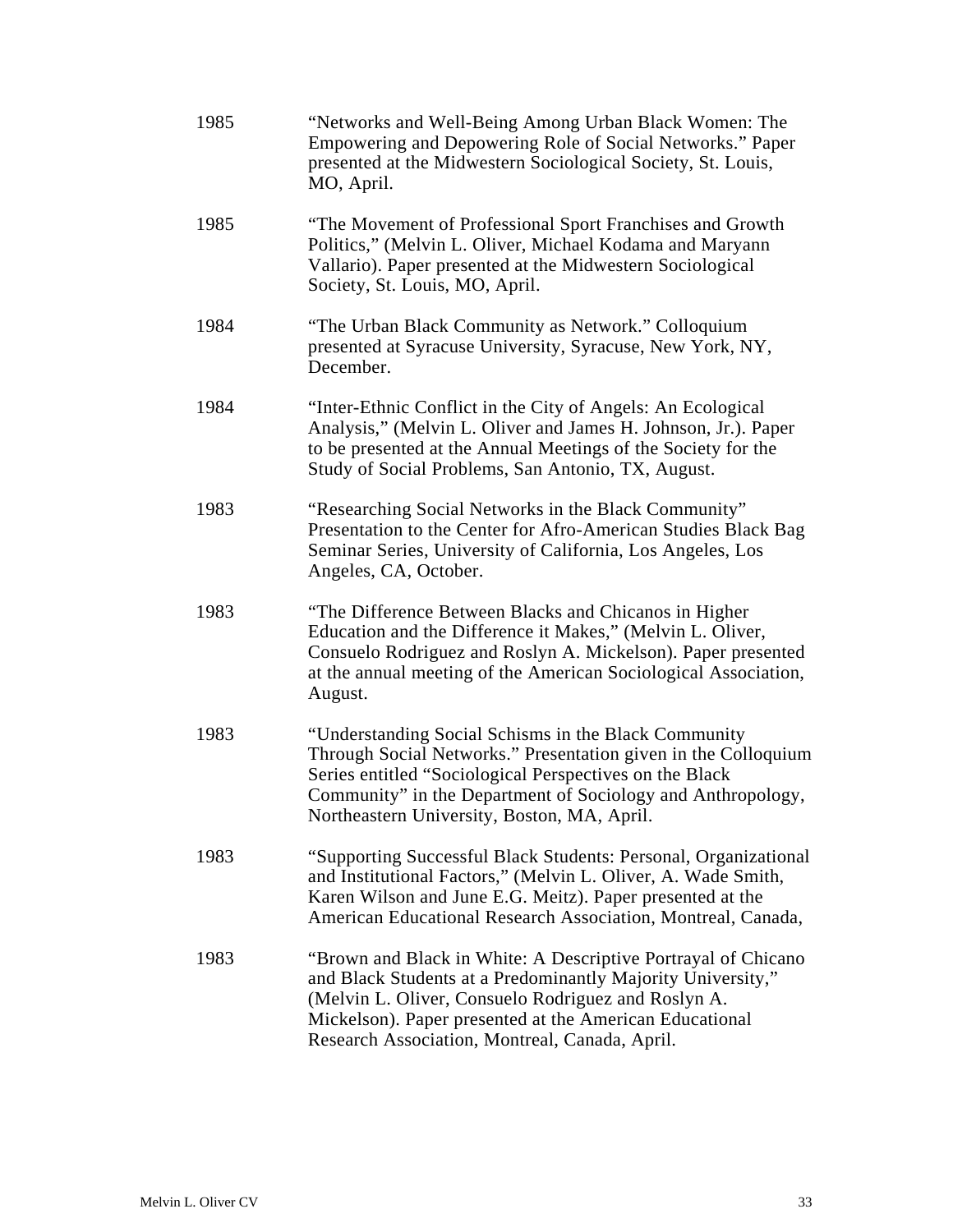| 1982 | "The Vanishing Minority Scholar?" Paper presented at the<br>session on the "Employment Crisis in the Universities" at the<br>annual meeting of the American Sociological, San Francisco,<br>CA, September.                                                      |
|------|-----------------------------------------------------------------------------------------------------------------------------------------------------------------------------------------------------------------------------------------------------------------|
| 1982 | "Black Student Educational Experiences and Outcomes at<br>Predominantly White Universities," (Walter R. Allen et al.).<br>Paper presented at the American Educational Research<br>Association annual meetings, New York, NY, March.                             |
| 1981 | "Is Affirmative Action Necessary? One Sociologist's<br>Viewpoint." Testimony and paper (published in the<br>Congressional Record) prepared for presentation at the U.S<br>House of Representatives' hearings on Affirmative Action, Los<br>Angeles, CA, August. |
| 1981 | "Race and Class." Presentation for the Western Association of<br>Marxist Historians, Los Angeles, CA, March.                                                                                                                                                    |
| 1979 | "On the Declining Significance of Race." Paper presented at the<br>Faculty Lecture Series of the Center for Afro-American Studies,<br>UCLA, Los Angeles, CA, March.                                                                                             |
| 1978 | "Black Suburban Social Participation and Central City Ties: An<br>Exploratory Analysis." Paper read at the annual meetings of the<br>Southwestern Sociological Society, Houston, TX, April.                                                                     |
| 1977 | "Sports Participation: Emerging Themes and Critical<br>Reassessments,"(John Alt, Melvin L. Oliver, and Bruce<br>Zelkovitz). Roundtable at the annual meetings of the American<br>Sociological Association, Chicago, IL, August.                                 |
| 1976 | "Recent Developments in Slave Historiography." Panel<br>discussion sponsored by the St. Louis Telos group, Washington<br>University, St. Louis, MO, October.                                                                                                    |
| 1976 | "Race, Class and the Family's Orientation to Mobility through<br>Sports: An Analysis of the Social Meaning of Community<br>Baseball." Paper presented at the Midwestern Sociological<br>Society, St. Louis, MO, April.                                          |

### **PROFESSIONAL ACTIVITIES**

2008 Perspectives from the Foundation Side of Grantmaking, Panelist, ISBER, University of California, Santa Barbara, Santa Barbara, CA, May 20.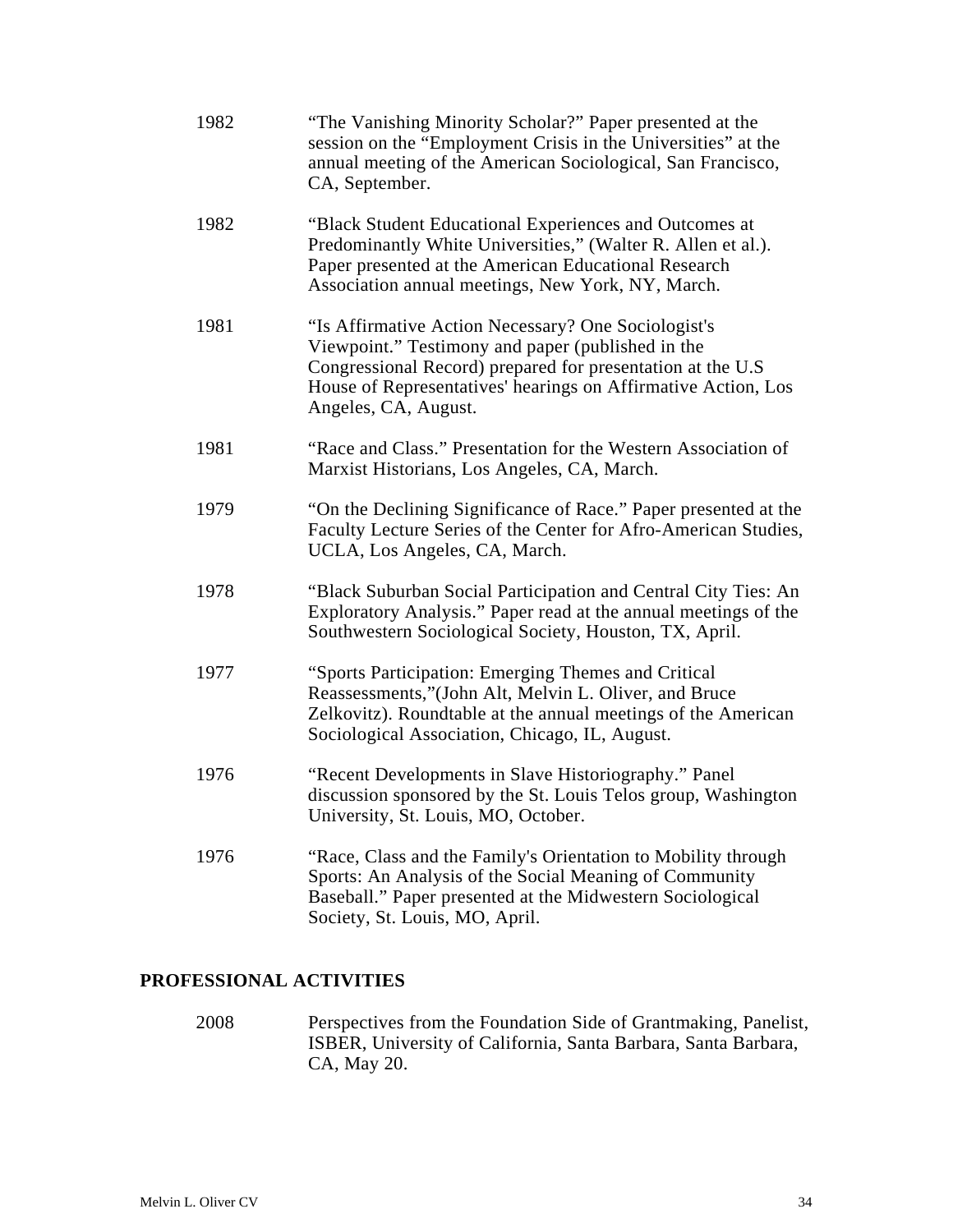| 2008  | Moderator, The State of Black-Latino Relations: Inter-group<br>Dynamics and Prospects for Coalition Building, UCLA<br>Downtown Labor Center, Los Angeles, CA, April 19.                                                                                    |
|-------|------------------------------------------------------------------------------------------------------------------------------------------------------------------------------------------------------------------------------------------------------------|
| 2008  | Realizing Bakke's Legacy" Equal opportunity and Access to<br>Higher Education" Policy Goes to School Series, Commentator<br>Gevirtz Graduate School of Education, University of California,<br>Santa Barbara, Santa Barbara, CA, May 16.                   |
| 2007  | Policy Goes to School: Promoting Educational Success from Pre-<br>K through College. Moderator, Gevirtz Graduate School of<br>Education, University of California, Santa Barbara, Santa<br>Barbara, CA, November 11.                                       |
| 2007  | Panelist and Participant, Closing the Racial Wealth Gap,<br>Convening of the Assets People of Color Convening, Ford<br>Foundation, New York, NY, October 26-29.                                                                                            |
| 2006  | Organizer and Presenter, Closing the Racial Wealth Gap<br>Convening Debt, Assets, Mobility, and the Racial Wealth Gap."<br>Convening of the Assets People of Color Convening, University<br>of California, Santa Barbara, Santa Barbara, CA, December 4-6. |
| 2006  | Chair, DBASSE Symposium on Immigration, Beckman Center,<br>National Research Council, Irvine, CA, November 30.                                                                                                                                             |
| 2006  | Conference/Speaker and member of steering committee<br>Multiethnic Alliances: A conversation for the 21st Century,<br>University of California, Santa Barbara, Santa Barbara, CA,<br>May 21.                                                               |
| 2006  | Member of "Blue Ribbon" external panel to review "Berkeley<br>Diversity Research Initiative" proposals on new interdisciplinary<br>diversity research initiatives, May 1.                                                                                  |
| 2006  | "Affirmative Action at Forty, Redressing Inequality: A Public<br>Conversation about the Past and Future of Affirmative Action,<br>Moderator, University of California, Santa Barbara, Santa<br>Barbara, CA, March 8.                                       |
| 2006  | Engaging Public Issues: The Social Sciences at UCSB; UCSB<br>Foundation Meeting, Santa Barbara, CA, February 25.                                                                                                                                           |
| 2006- | Advisory Board, Leadership for a Changing World Academic<br>Advisory Committee, New York University, New York, NY.                                                                                                                                         |
| 2006- | Co-Chair, SEED Policy Council. CFED, Washington, DC.                                                                                                                                                                                                       |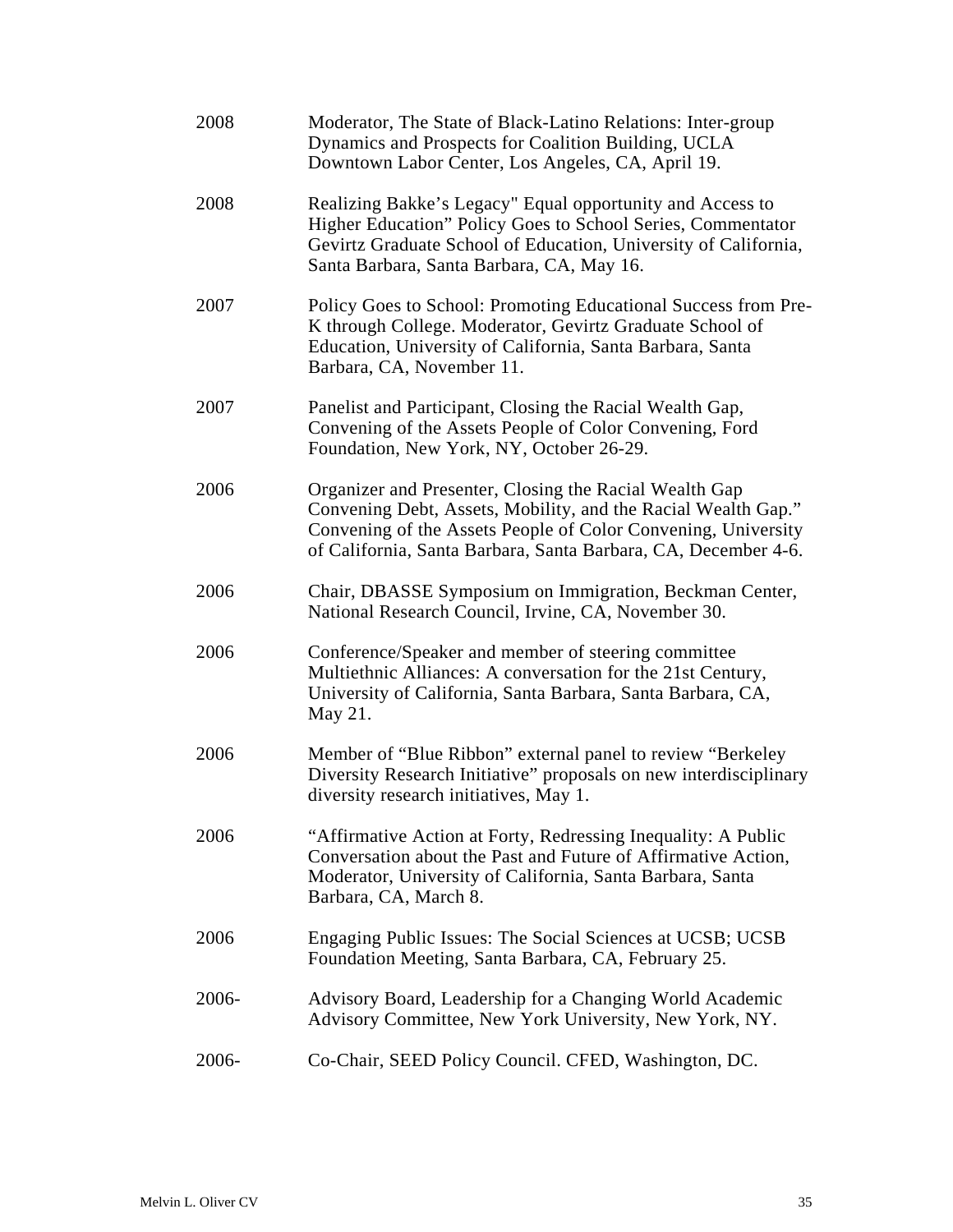| 2005      | "Ten Things you need to know to Access Foundation Funding."<br>ISBER Research Development Seminar, University of<br>California, Santa Barbara, Santa Barbara, CA, April 14.                                                             |
|-----------|-----------------------------------------------------------------------------------------------------------------------------------------------------------------------------------------------------------------------------------------|
| $2005 -$  | Board of Trustees, The Urban Institute. Washington, DC.                                                                                                                                                                                 |
| 2003-     | Advisory Board, The Division of Behavioral and Social Science<br>and Education (DBASSE) at the National Research Council,<br>Washington, DC.                                                                                            |
| 2003      | Panelist "Making a Life Outside of Academia." Southern<br>Sociological Society, New Orleans, LA, March 28.                                                                                                                              |
| 2002-2005 | Editorial Board, Social Problems.                                                                                                                                                                                                       |
| 2001      | Panelist "Matched Savings: Interaction of Research and Policy."<br>American Association of Public Policy and Management Annual<br>Meetings, Washington, DC, November 2.                                                                 |
| 2000-2001 | Editorial Board, Contemporary Sociology: A Journal of<br>Reviews.                                                                                                                                                                       |
| 2000      | "Commentator on Session, Financial Returns to Low-Income<br>Owners" at the conference, Low-Income Homeownership as an<br>Asset-Building Strategy. John F. Kennedy School of<br>Government, Harvard University, Boston, MA, November 14. |
| 2000      | "An Asset Development Strategy to Strengthen Individuals and<br>Communities." Panelist at the Council on Foundations Annual<br>Meeting, Los Angeles, CA, April 3.                                                                       |
| 1999-2004 | Member of the Urban Seminar Series, Robert Wood Johnson<br>Foundation, Harvard University                                                                                                                                               |
| 1998      | "Participant: A Town Discussion on Race, Racism, and Race<br>Relations: ASA's Initiative and Social Science Contributions to<br>the National Conversation." American Sociological Association,<br>San Francisco, CA, August 24.         |
| 1998      | "The Role of Foundations in Shaping Social Policy." American<br>Sociological Association, San Francisco, CA, August 22.                                                                                                                 |
| 1998      | "Funding IDA's." Presentation to the National IDA Conference.<br>Chicago, IL, March 27.                                                                                                                                                 |
| 1997      | "Community Building: The International Context." Conference<br>Participant, Bellagio, Italy, October.                                                                                                                                   |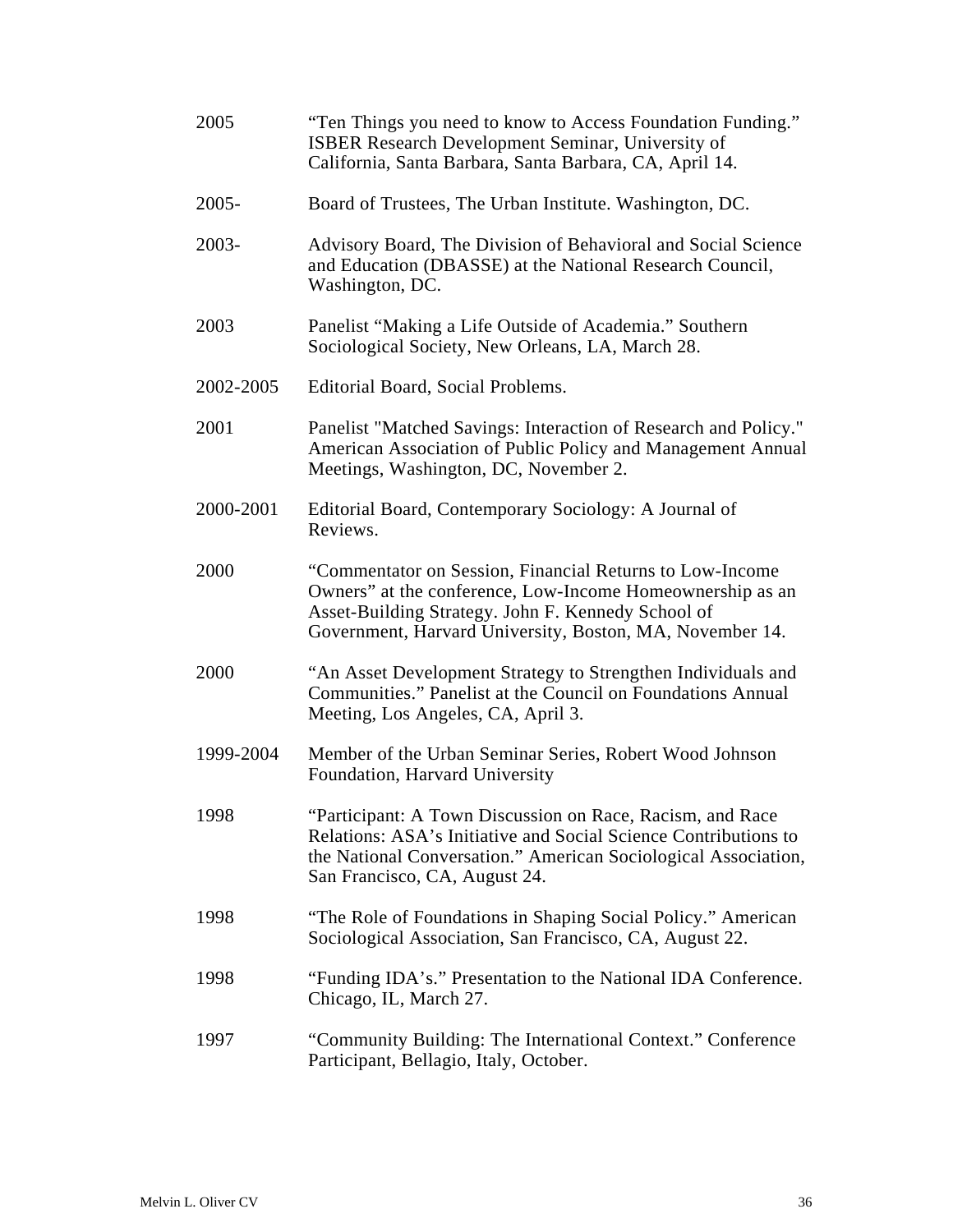| 1997      | "Blacks on Black Life: Dialogue with African American Authors"<br>and Intellectuals." University of Illinois at Chicago, Chicago, IL,<br><b>July 25.</b>                                                                                      |
|-----------|-----------------------------------------------------------------------------------------------------------------------------------------------------------------------------------------------------------------------------------------------|
| 1997      | Roundtable Discussion, "What is the New Institutional<br>Mechanisms Needed to Achieve Metropolitanism." Participation<br>in the "Linked Future: Building Metropolitan Communities"<br>Conference, The Carter Center, Atlanta, GA, January 28. |
| 1996      | Organizer, Regular Sessions on Race and Ethnicity at the annual<br>meetings of the American Sociological Association, New York,<br>NY.                                                                                                        |
| 1996-1999 | Elected, Member of the Committee on Committees, American<br>Sociological Association.                                                                                                                                                         |
| 1994      | "Workshop on Grantsmanship," National Research Council,<br>Ford Foundation Conference for Pre- and Postdoctoral Fellows,<br>Irvine, CA.                                                                                                       |
| 1994      | Panel on "Les villes et leurs politiques: un debat international<br>autour de Paris, Los Angeles, Liverpool, Tokyo." Conference on<br>Ville Banlieue Lien Social at the University Paris 8, Paris,<br>France, January 13.                     |
| 1993      | Discussant, session on "Urban Riots and Collective Violence."<br>Annual Meetings of the American Sociological Association,<br>Miami Beach, FL, August 14.                                                                                     |
| 1993      | Participant "Social Science Research (SSRC) Roundtable," U.S.<br>Department of Housing & Urban Development, July 13.                                                                                                                          |
| 1993      | Organizer and Discussant, session on "Racial Inequality and<br>Race Relations." Population Association of America, Cincinnati,<br>OH, April 1.                                                                                                |
| 1993      | Panelist for "Open Forum on Immigration." Population<br>Communication, Pasadena, CA, March 30.                                                                                                                                                |
| 1993      | Panelist for the Social Science Research Council's "Dissertation<br>Fellowship Program on the Urban Underclass." April.                                                                                                                       |
| 1993      | Panelist for the Ford Foundation "Minority Dissertation and<br>Post-Doctoral Fellowship Program." April.                                                                                                                                      |
| 1993      | Panelist for "University of California President's Fellowship."<br>Berkeley, CA, February 12.                                                                                                                                                 |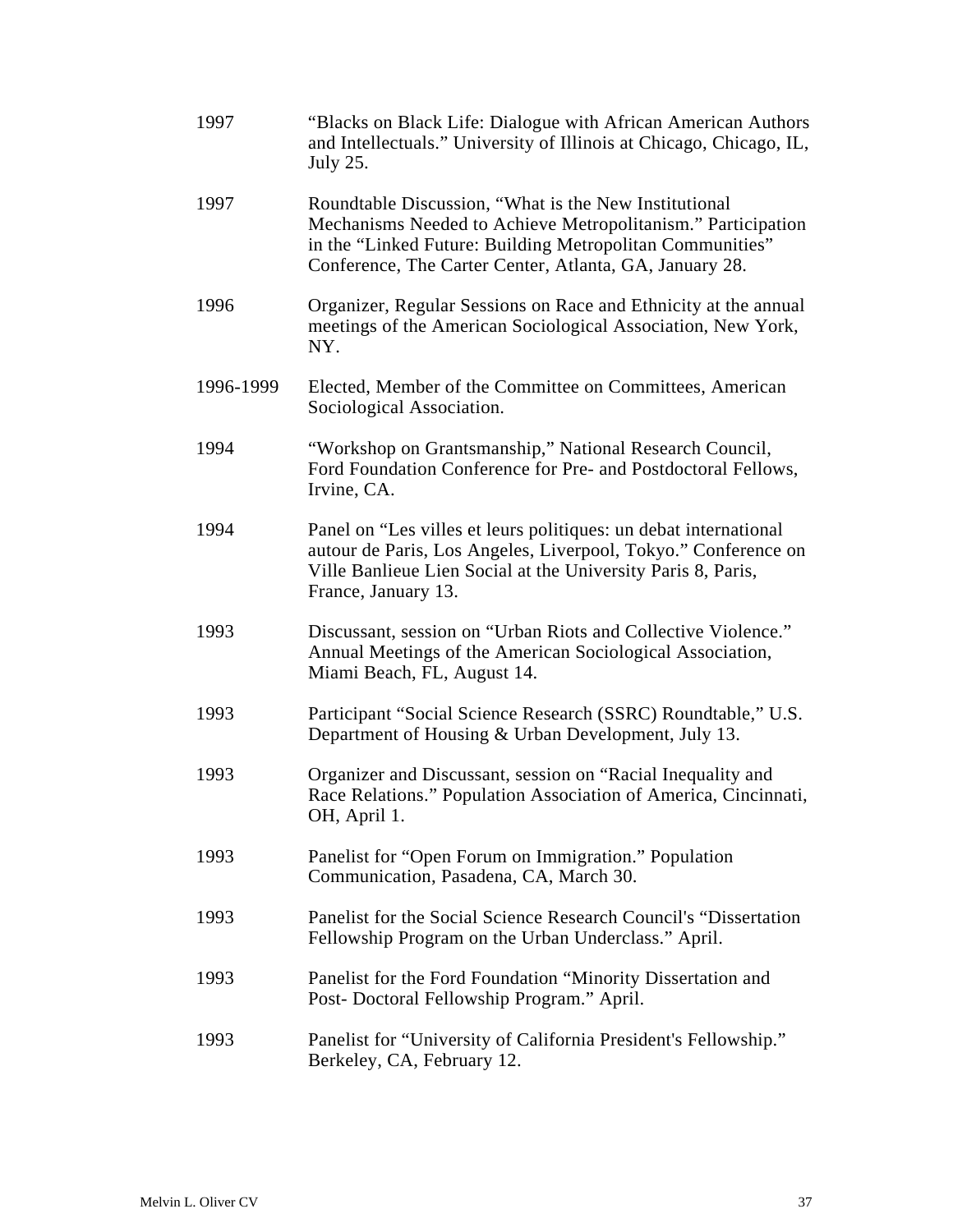| 1992    | Panel on the "Crisis in Los Angeles." The UCLA Foundation<br>Board of Trustees, UCLA, Los Angeles, CA, June.                                                                                        |
|---------|-----------------------------------------------------------------------------------------------------------------------------------------------------------------------------------------------------|
| 1992    | Discussant "The Resurgence of Racism: The Rodney King<br>Beating, the Death Penalty, and Social Dominance." Center for<br>Social Theory and Comparative History seminar series, May.                |
| 1992    | Discussant "The Urban Underclass." IRP-ASPE Conference on<br>"Poverty and Public Policy: What Do We Know? What Should<br>We Do?" University of Wisconsin, Madison, WI, May.                         |
| 1991    | Discussant, "Social Constraints and Social Choices." Chicago<br>Urban Family Life Conference, University of Chicago, Chicago,<br>IL, October 10-12.                                                 |
| 1990    | Discussant, "The Neighborhood Context of Crime, Delinquency,<br>and Victimization," Thematic Session of the Annual Meetings of<br>the American Sociological Association, Washington, DC.,<br>August |
| 1990-   | Member, "Employer Survey Group." Russell Sage Foundation.                                                                                                                                           |
| 1989    | Organizer and Presider, Session on Social Networks, American<br>Sociological Association Annual Meetings, San Francisco, CA,<br>August.                                                             |
| 1988-89 | Member, Robert and Helen Lynd Award Committee, Community<br>Section of the American Sociological Association.                                                                                       |
| 1987-88 | Member, Park Award Committee, Community Section of the<br>American Sociological Association.                                                                                                        |
| 1986    | Member of Program Committee of the Society for the Study of<br>Social Problems Annual Convention.                                                                                                   |
| 1985-88 | Member of Committee for Freedom of Teaching and Research<br>(COFRAT), American Sociological Society.                                                                                                |
| 1984-   | Member of Editorial Board, National Journal of Sociology.                                                                                                                                           |
| 1984    | Member of Program Committee of the Society for the Study of<br>Social Problems Annual Convention.                                                                                                   |
| 1984    | Organizer, "Racial and Ethnic Relations in Transition: Hispanics<br>and Blacks," Annual Meetings of the Society for the Study of<br>Social Problems, San Antonio, TX.                               |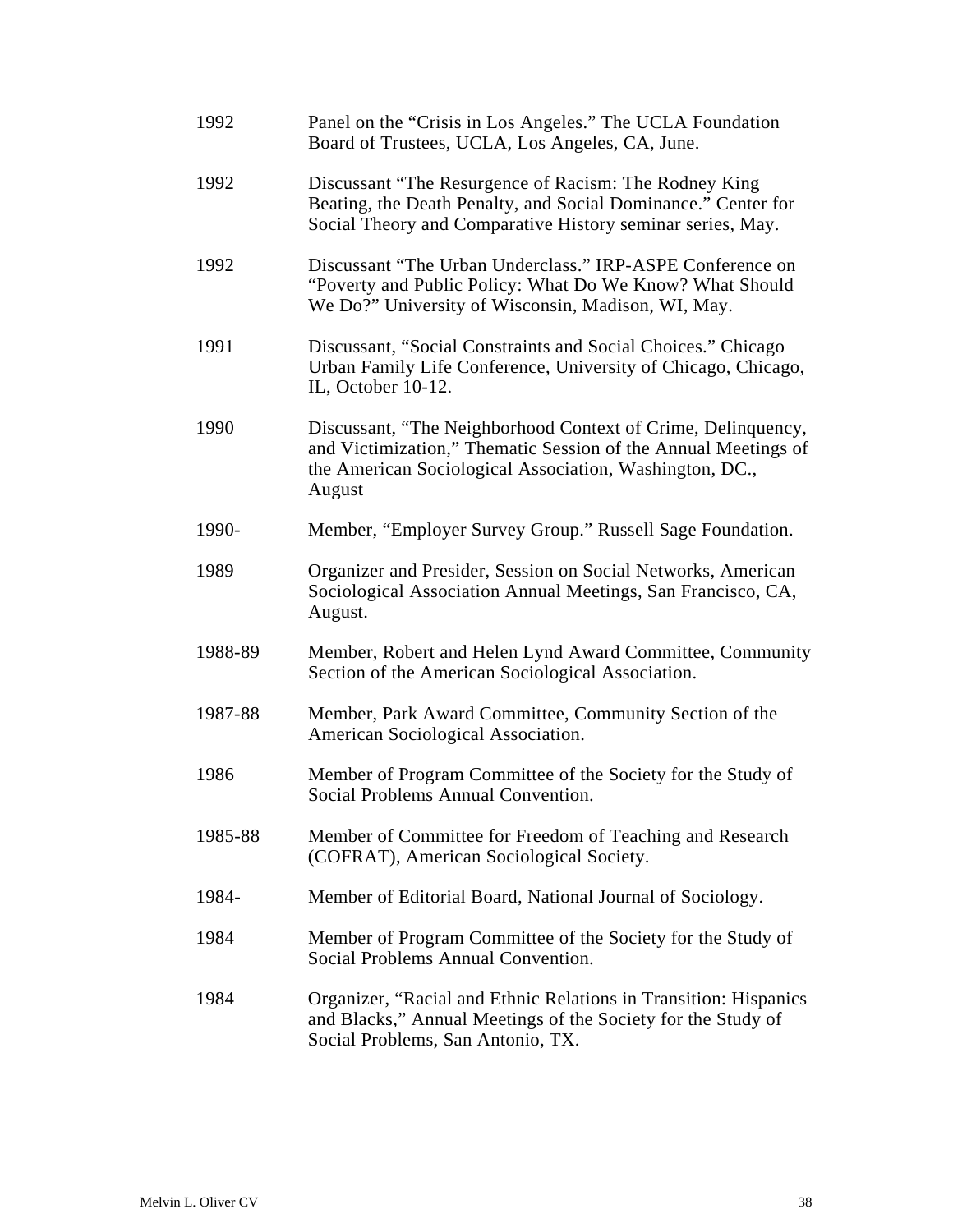| 1980-82 | Research Collaborator, "Correlates of Black Student Adjustment,<br>Achievement and Aspirations in Predominately White<br>Universities." Funded by the Spencer Foundation and the Ford<br>Foundation (Principal Investigator, Dr. Walter R. Allen,<br>University of Michigan). |
|---------|-------------------------------------------------------------------------------------------------------------------------------------------------------------------------------------------------------------------------------------------------------------------------------|
| 1979-   | Member, Racial and Cultural Minorities Section of the American<br>Sociological Association Meetings.                                                                                                                                                                          |
| 1980    | Organizer and Presider, "Political Sociology Section," Pacific<br>Sociological Association meetings, San Francisco, CA.                                                                                                                                                       |
| 1980    | Discussant, "Theoretical Perspectives on Racial and Cultural<br>Minorities," American Sociological Association meetings, New<br>York, NY, September.                                                                                                                          |
| 1978    | Instructor, Conference Workshop, "Race Relations: Historical<br>Roots and Present Realities," University of Missouri, St. Louis,<br>MO.                                                                                                                                       |
| 1978-   | Manuscript Reviewer: Social Problems, Center for Afro-<br>American Studies (manuscript series on "Afro-American Culture<br>and Society"), Pacific Sociological Review, American<br>Sociological Review, Rutgers University Press.                                             |

## **UNIVERSITY SERVICE**

| 2014-15  | Member, Search Committee for Vice Chancellor, Student<br>Affairs, UCSB.                                                       |
|----------|-------------------------------------------------------------------------------------------------------------------------------|
| 2014-15  | Member, Search Committee for Athletic Director, UCSB.                                                                         |
| 2012-13  | Chair, Task Force on Utilizing Technology to Enhance Student<br>Learning, University of California, Santa Barbara.            |
| $2011 -$ | Member, Chancellor's Advisory Committee on the Budget,<br>University of California, Santa Barbara.                            |
| $2011 -$ | Member, Campus Planning Committee, University of California,<br>Santa Barbara.                                                |
| 2007-08  | Member, Search Committee for the Dean of Math, Life and<br>Physical Sciences, University of California, Santa Barbara.        |
| 2005-06  | Chair, Search Committee for the Dean of the Givertz Graduate<br>School of Education, University of California, Santa Barbara. |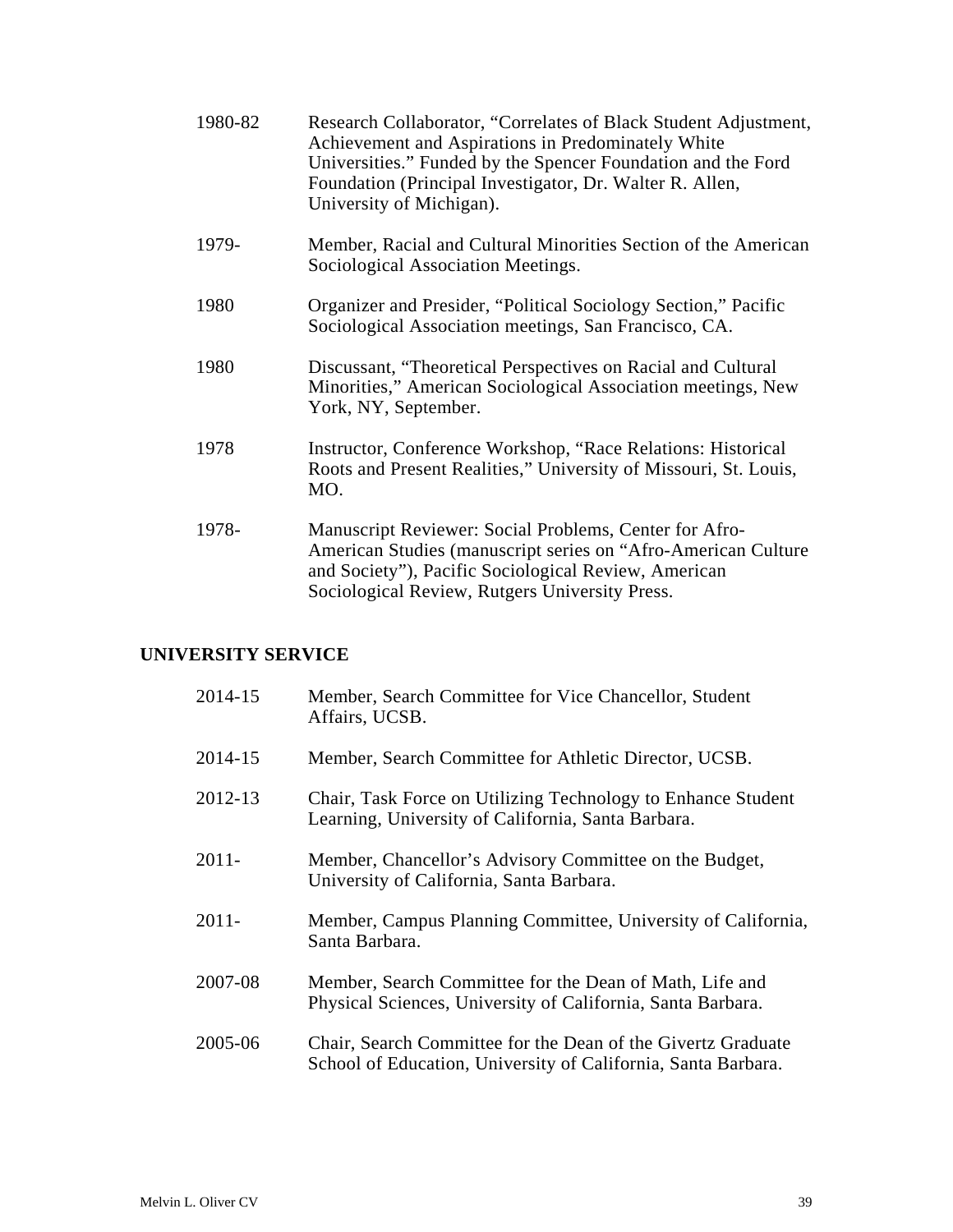| $2005 -$  | Member, UCOP Committee on the Future of the Phd in<br>Professional and Allied fields. Oakland, CA.            |
|-----------|---------------------------------------------------------------------------------------------------------------|
| 1995      | Search Committee for the Executive Vice-Chancellor, University<br>of California, Los Angeles, CA.             |
| 1995      | Faculty Advisory Committee to the Regents of the University of<br>California Presidential Search Committee.   |
| 1994-95   | Committee on the Masters in Public Policy Program, School of<br>Public Policy and Social Research, UCLA.      |
| 1994-95   | Committee on the Undergraduate Degree in Public Policy,<br>School of Public Policy and Social Research, UCLA. |
| 1994-95   | Space Committee, School of Public Policy and Social Research,<br>UCLA.                                        |
| 1993-1995 | Faculty Advisory Committee, Honor's College, UCLA.                                                            |
| 1992      | Member, Recruitment Committee for Dean of the UCLA School<br>of Social Welfare.                               |
| 1986-1995 | Chair, Computing Committee, Department of Sociology, UCLA.                                                    |
| 1989-1994 | Member, Intercollegiate Athletic Committee, UCLA Academic<br>Senate.                                          |
| 1988-90   | Chair, Interdepartmental Committee to Administer the M.A. in<br>Afro-American Studies, UCLA.                  |
| 1985-87   | Co-Chair, Interdepartmental Committee to Administer the M.A.<br>in Afro-American Studies, UCLA.               |
| 1985-1996 | Member, Faculty Advisory Committee, Center 1980-82 for Afro-<br>American Studies, UCLA.                       |
| 1982-83   | Member, Undergraduate Curriculum and Advisement Committee,<br>Department of Sociology, UCLA.                  |
| 1980-82   | Chair, Interdepartmental Committee to Administer the M.A. in<br>Afro-American Studies, UCLA.                  |
| 1980-81   | Elected member of the Executive Committee, Department of<br>Sociology, UCLA.                                  |
| 1980-     | Member, Interdepartmental Committee to Administer the M.A. in<br>Afro-American Studies, UCLA.                 |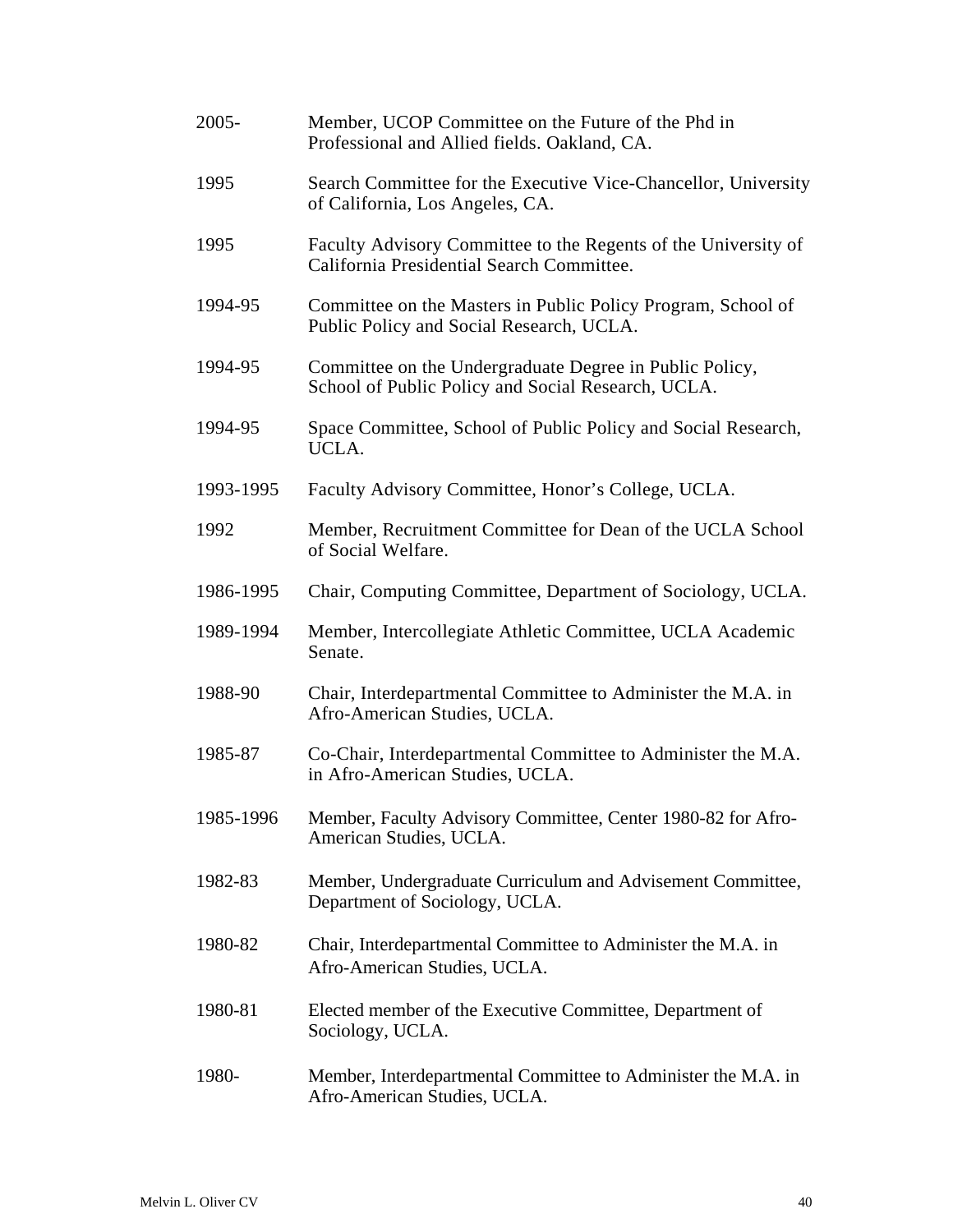| 1980-81 | Member, Institute of American Cultures Committee on Post-<br>Doctoral Fellowships, Afro-American Studies, UCLA. |
|---------|-----------------------------------------------------------------------------------------------------------------|
| 1979-80 | Member, Admissions Committee, Department of Sociology,<br>UCLA.                                                 |
| 1979-80 | Chair, Minority Recruitment Committee, Department of<br>Sociology, UCLA.                                        |
| 1978-79 | Member, Faculty Advisory Committee, Institute for Social Science<br>Research, UCLA.                             |
| 1978-92 | Member, Research Committee, Center for Afro-American Studies,<br>UCLA.                                          |

## **BOARD SERVICE**

| 2013-     | Board of Trustees, Miller-McCune Center for Research, Media and<br>Public Policy, Santa Barbara, CA.                             |
|-----------|----------------------------------------------------------------------------------------------------------------------------------|
| $2005 -$  | Board of Trustees, McCune Foundation, Santa Barbara, CA.                                                                         |
| 2011-2013 | National Advisory Board, Center 2005 Robert Wood Johnson<br>Foundation Center for Health Policy, Meharry Medical College.        |
| 2008-2013 | Trustee, William T. Grant Foundation, New York, NY.                                                                              |
| 2007-2010 | PolicyLink, Oakland, CA.                                                                                                         |
| 2006-2010 | Board, Institute for the Renewal of the California Dream, CA.                                                                    |
| 2005-2013 | Trustee, The Urban Institute, Washington, DC.                                                                                    |
| 2004-2007 | Board, Division of Behavioral and Social Sciences and Education,<br>National Academy of Sciences, Washington, DC.                |
| 2003-     | Advisory Board, The National Poverty Center at the Gerald R.<br>Ford School of Public Policy, University of Michigan, Ann Arbor. |
| 1999-2006 | Board, Horace Rackham Graduate School, University of Michigan.                                                                   |
| 1984-1989 | Member, Resource Allocation Commission, City of Pasadena,<br>Chair, 1987                                                         |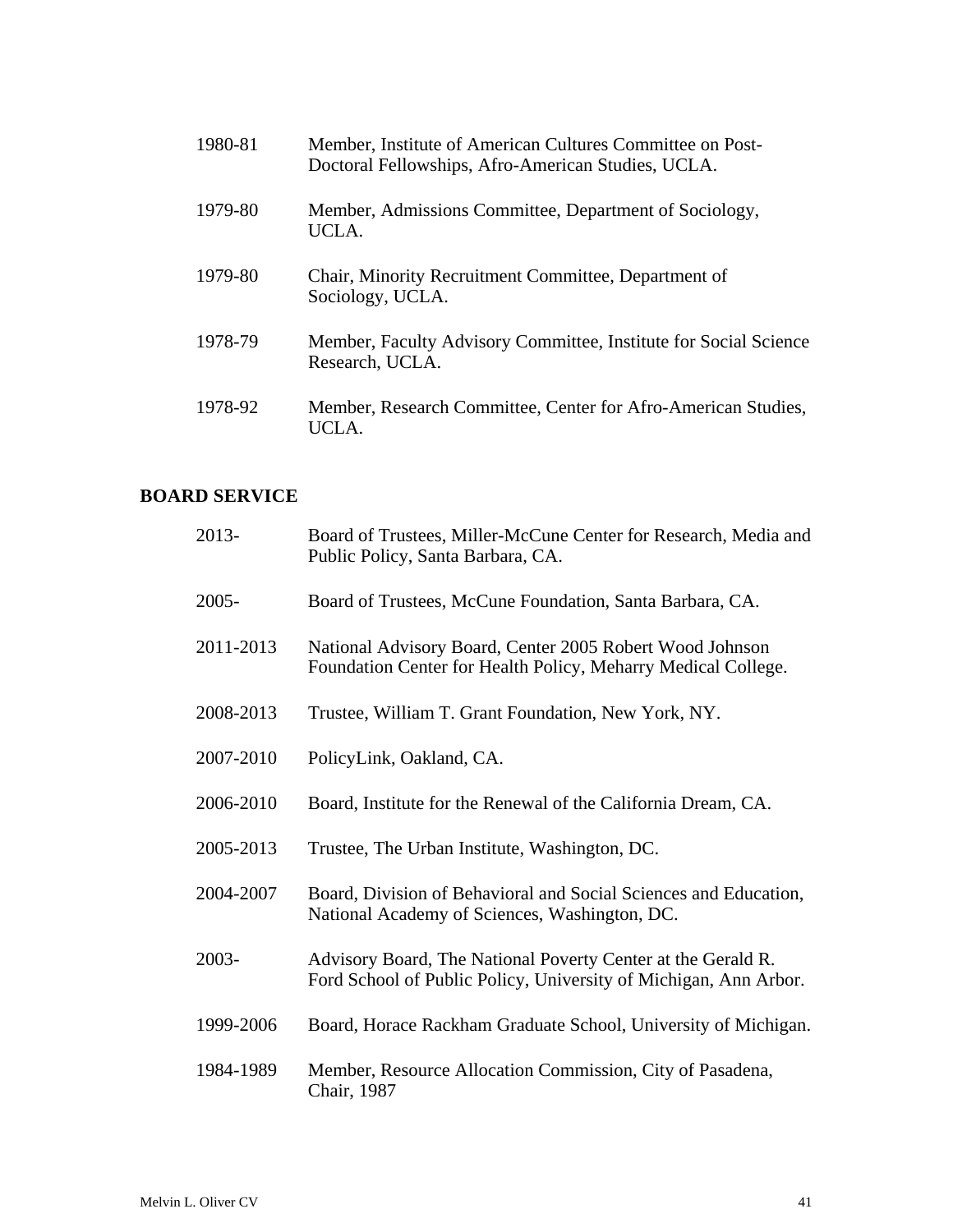1983-84 Board of Directors, Fair Housing Council of San Fernando Valley, Los Angeles, CA.

## **COMMUNITY SERVICE**

| 1997 | Lecture to "Sponsors for Educational Opportunity." December 4.                                                                                                                                                                                                                                                         |
|------|------------------------------------------------------------------------------------------------------------------------------------------------------------------------------------------------------------------------------------------------------------------------------------------------------------------------|
| 1995 | "Advisory Committee." 1995 California Public Affairs Forum,<br>sponsored by Hitachi, Ltd.                                                                                                                                                                                                                              |
| 1995 | "Hate in Politics, the Media and Economics." Presentation at "The<br>Uses of Hate Conference" sponsored by the Jewish Community<br>Relations Committee of the Jewish Federation of Los Angeles,<br>February 12.                                                                                                        |
| 1995 | "Faculty Convener." UCLA Jewish Student Retreat, January 16.                                                                                                                                                                                                                                                           |
| 1995 | "Faculty Speaker." The UCLA Experience, January 7.                                                                                                                                                                                                                                                                     |
| 1994 | "The African American Male: The Institutional Perspective."<br>Testimony before the California commission on the Status of<br>African American Males, Public Hearings, African American<br>Unity Center, Los Angeles, CA, April 22.                                                                                    |
| 1993 | "The Socioeconomic Context of Black Los Angeles." Presentation<br>to the Black Los Angeles Teacher's Forum on Curriculum Change,<br>December 2.                                                                                                                                                                        |
| 1993 | "Bringing LA Together: A Dialogue on the Dynamics of Ethnic<br>Tensions in Our City." Panel sponsored by the Adat Shalom<br>Social Action Committee, Westwood, CA, October 31.                                                                                                                                         |
| 1993 | "Public Policy and the Declining Public Sector." Workshop on<br>"Los Angeles County Budget Cuts," sponsored by the Ecumenical<br>Council of Churches, West Angeles Church of God in Christ, Los<br>Angeles, CA, August 28.                                                                                             |
| 1993 | "Discussion on TWILIGHT: Los Angeles 1992 (play by Anna<br>Deavere Smith)." Post Play Discussion Series, Mark Taper Forum,<br>July 1.                                                                                                                                                                                  |
| 1993 | "From South Africa To South Central: The Issue is Race, Class<br>and Economics." Panel on the photography exhibition "After<br>Apartheid: In Search of a Black Middle Class." Sponsored by The<br>Getty Center for the History of Art and the Humanities, Museum<br>of African American Art, Los Angeles, CA, June 27. |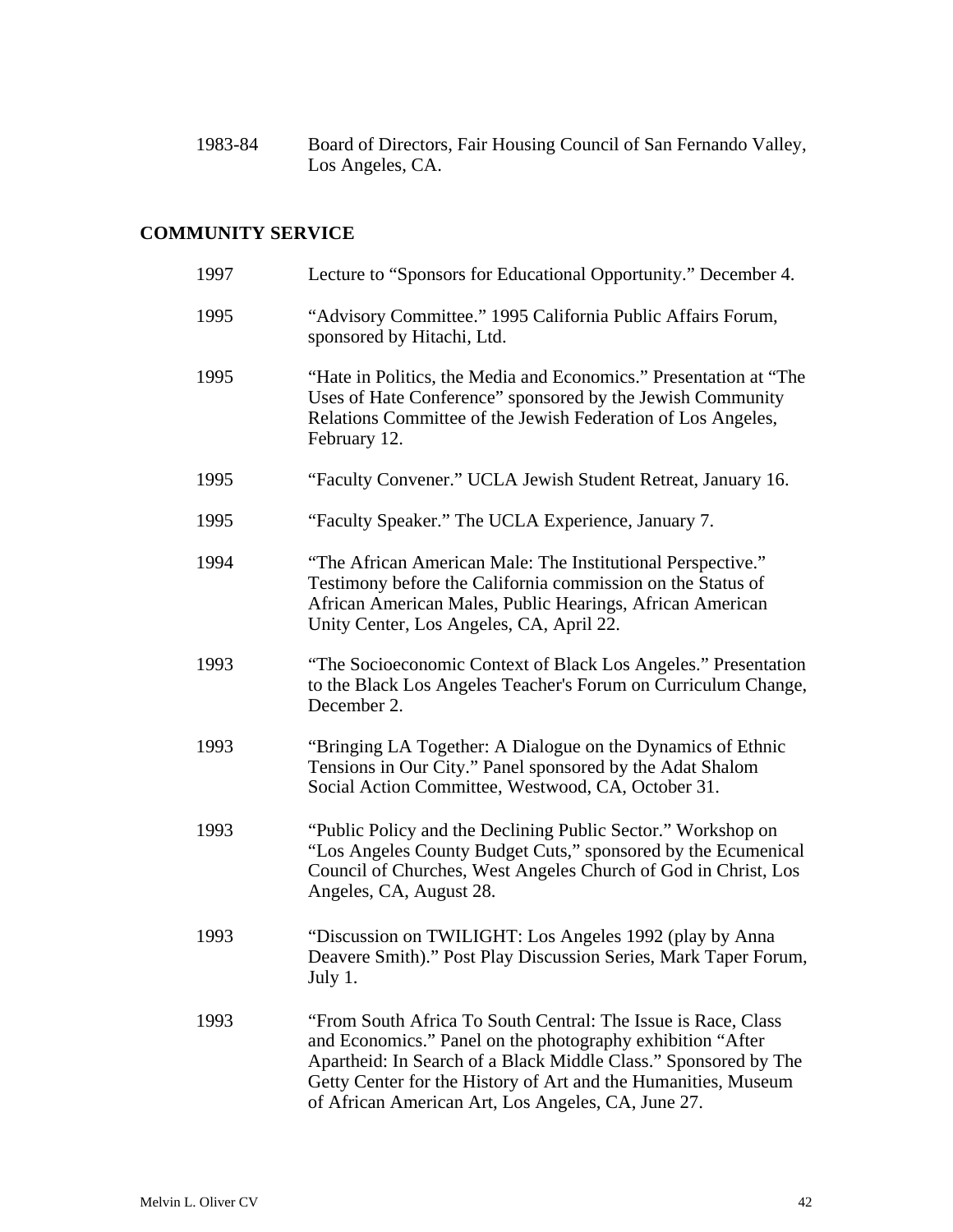| 1992    | "President Elect Clinton's Economic Summit: What does it mean<br>for Los Angeles." Interviewed on KCRW Public Affair's Program,<br>"Which Way LA," December 21.                                                                            |
|---------|--------------------------------------------------------------------------------------------------------------------------------------------------------------------------------------------------------------------------------------------|
| 1992    | "Agenda for Justice in a Multicultural City." Organizer and<br>Presider of a UCLA Extension Public Lecture Series, October 21-<br>November 18.                                                                                             |
| 1992    | "Workshop on the Underclass and Poverty." UCLA School of<br>Social Welfare Teach-In on Proposition 65, October 20.                                                                                                                         |
| 1992    | "Are Scholars Exploiting the Los Angeles Civil Disorders?"<br>Interviewed on KCRW Public Affairs Program, "Which Way LA."<br>October 14.                                                                                                   |
| 1992    | "Interview on the Los Angeles Civil Disorders." "All Things"<br>Considered," National Public Radio.                                                                                                                                        |
| 1992    | "Demographic Changes in South Central and Social And Political<br>Implications." Panel participant in the South Central/Southeast<br>Task Force of the Los Angeles City Planning Department's Noon<br>Lecture Series, February.            |
| 1992    | "Faculty Speaker." UCLA Community College Transfer<br>Experience, February.                                                                                                                                                                |
| 1992    | "The Changing Racial Landscape of South Central Los Angeles."<br>"Life and Times," Public Broadcasting Television, February.                                                                                                               |
| 1992    | "Faculty Speaker." UCLA Experience: Communities within a<br>Community, January.                                                                                                                                                            |
| 1991    | "Poverty in Los Angeles." Television program, Continental Cable,<br>Public Access, April.                                                                                                                                                  |
| 1990    | "Implications of the Changing Demographics of Southern<br>California for the Educational Mission of Higher Education."<br>Featured speaker at the Challenge of Diversity Staff Workshop,<br>West Los Angeles Community College, September. |
| 1990-91 | Faculty Fellow, Hedrick Hall, UCLA.                                                                                                                                                                                                        |
| 1989    | "The Black Underclass." Television program, "Weekend Gallery,"<br>KTLA TV, October.                                                                                                                                                        |